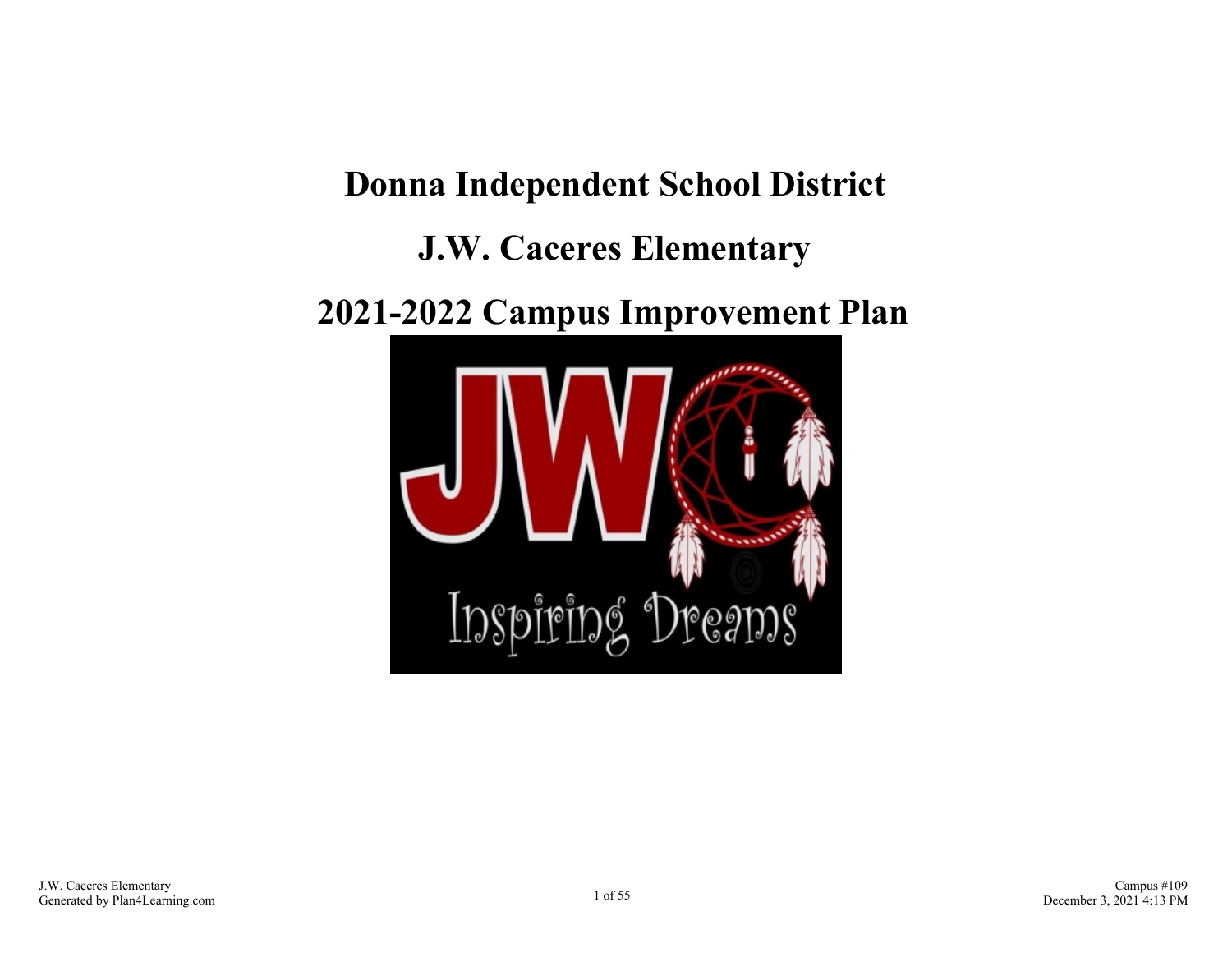### **Mission Statement**

The mission of J.W. Caceres Elementary is to collaboratively work with students, staff, administration, and parents to build strong instructional opportunities for success and increased academic performance for all students.

### **Vision**

We will inspire dreams in our students through pride, unity, and the pursuit of excellence in order to become the change we are expected to be.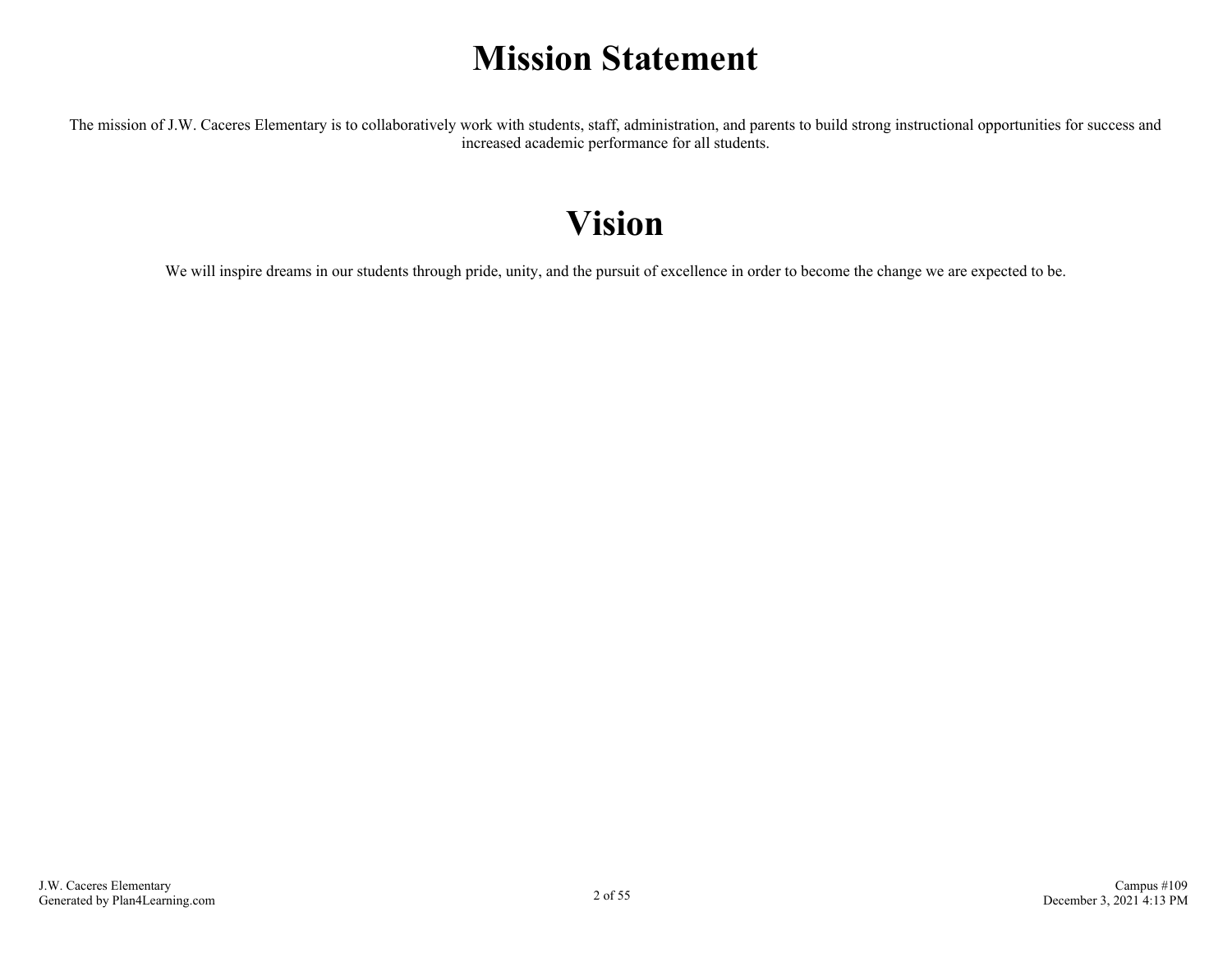### **Table of Contents**

| Comprehensive Needs Assessment                                                                                                                                                                                                                                                                                                                                                                                        | 4  |
|-----------------------------------------------------------------------------------------------------------------------------------------------------------------------------------------------------------------------------------------------------------------------------------------------------------------------------------------------------------------------------------------------------------------------|----|
| Needs Assessment Overview                                                                                                                                                                                                                                                                                                                                                                                             | 4  |
| Demographics                                                                                                                                                                                                                                                                                                                                                                                                          | 4  |
| <b>Student Learning</b>                                                                                                                                                                                                                                                                                                                                                                                               | 6  |
| School Processes & Programs                                                                                                                                                                                                                                                                                                                                                                                           |    |
| Perceptions                                                                                                                                                                                                                                                                                                                                                                                                           | 10 |
| <b>Priority Problem Statements</b>                                                                                                                                                                                                                                                                                                                                                                                    | 12 |
| Comprehensive Needs Assessment Data Documentation                                                                                                                                                                                                                                                                                                                                                                     | 14 |
| Goals                                                                                                                                                                                                                                                                                                                                                                                                                 | 17 |
| Goal 1: J. W. Caceres Elementary will create an inviting educational climate that enhances learning and academic performance for all students so that they may excel in all<br>areas of education and meet and exceed state and federal passing standards. The district will implement a balanced literacy program in early childhood education that will<br>result in more students reading on or above grade level. | 18 |
| Goal 2: J. W. Caceres Elementary will create an inviting educational climate that enhances learning and academic performance for all students so that they may excel in all<br>areas of education and meet state and federal passing standards. The percentage of students who achieve meets and/or masters performance level on the STAAR exam will<br>increase.                                                     | 25 |
| Goal 3: J. W. Caceres Elementary will provide students and all stakeholders with a safe and nurturing school environment that supports academic success and supports a<br>healthy lifestyle and provides meaningful and relevant learning experiences that inspire creativity, character development, and critical thinking inclusive of all student<br>populations.                                                  | 29 |
| Goal 4: J. W. Caceres Elementary will continue to follow sound fiscal and managerial practices to provide a highly qualified staff, appropriate resources, technology, and<br>well-maintained facilities to promote increased student achievement.                                                                                                                                                                    | 40 |
| Goal 5: J. W. Caceres Elementary will collaborate with parents, community members, and staff to promote continuous success for all students through an effective planning<br>process and increased parental involvement.                                                                                                                                                                                              | 46 |
| Title I Personnel                                                                                                                                                                                                                                                                                                                                                                                                     | 50 |
| 2021-2022 Campus Site-Based Committee                                                                                                                                                                                                                                                                                                                                                                                 | 51 |
| 2021-2022 Site Based Decision Making Team                                                                                                                                                                                                                                                                                                                                                                             | 52 |
| <b>Campus Funding Summary</b>                                                                                                                                                                                                                                                                                                                                                                                         | 53 |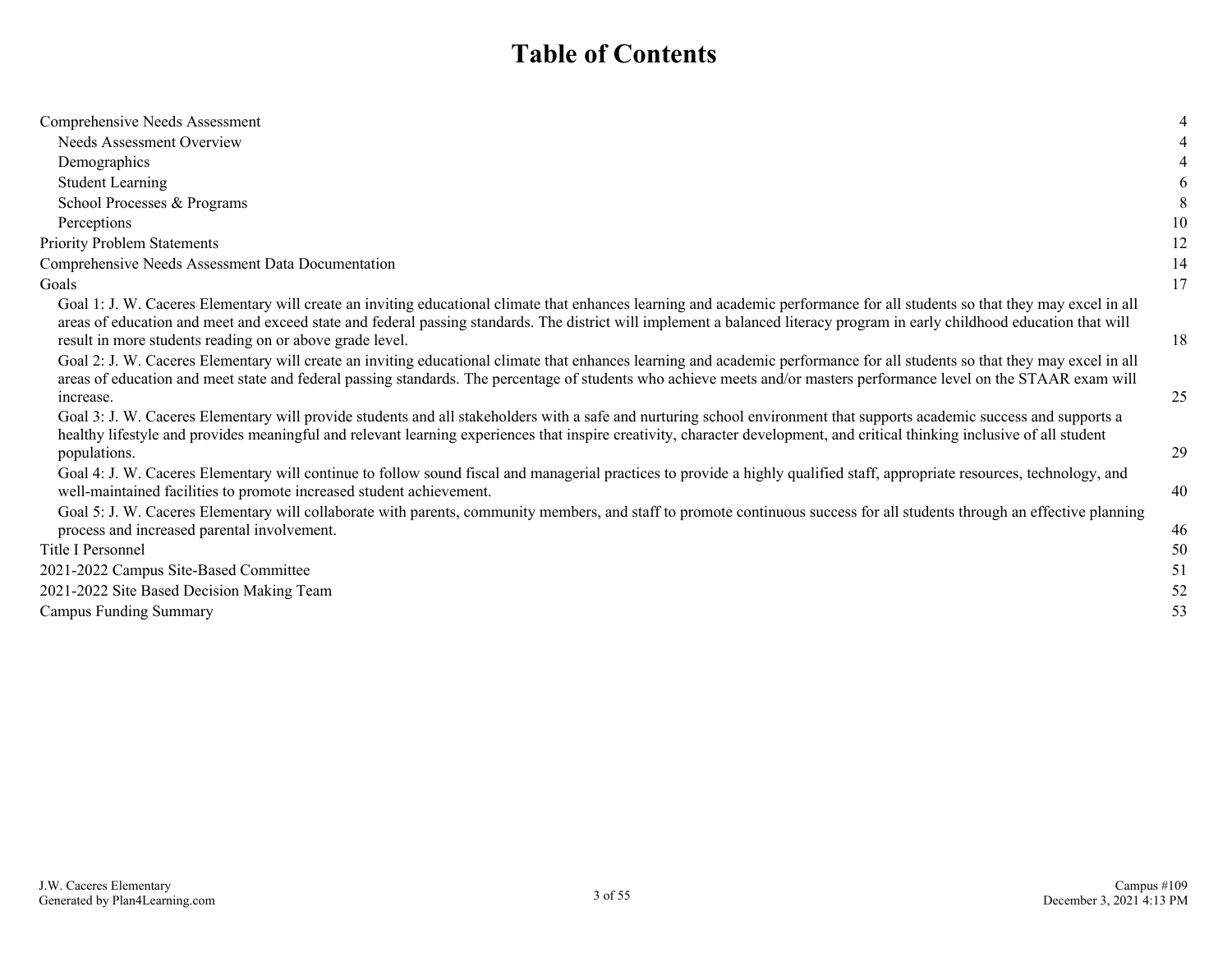# **Comprehensive Needs Assessment**

### <span id="page-3-0"></span>**Needs Assessment Overview**

You can view JWC's CNA at: https://drive.google.com/drive/folders/1qsD8yS5bIJ\_j3TiR9ZqZGNxBbZDVuHqM?usp=sharing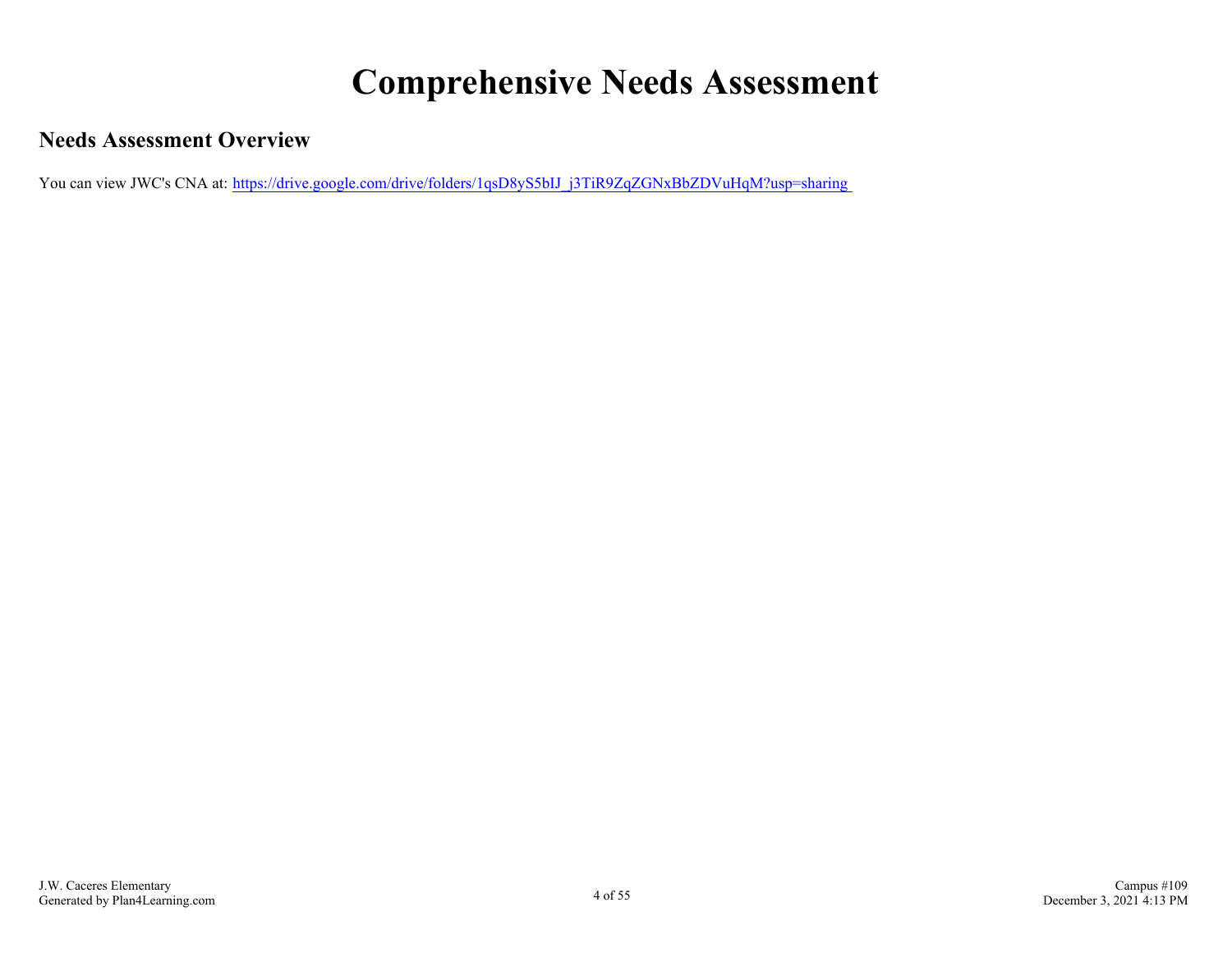### <span id="page-4-0"></span>**Demographics**

#### **Demographics Summary**

The 2020-2021 school year was a difficult and learning school year for students and teachers. Due to Covid-19 many adjustments and decisions had to be made in order to better serve the students that were remote learning all year. Student and staff safety was priority and going forward the campus will need to keep that in mind. The need for individual manipulatives and headphones will need to be looked at and discussed until it is safe for students. User-friendly platforms will also need to be looked at if not by the campus then by the district.

J. W. Caceres is a school working hard to help each and everyone of our kids achieve success. We go to great lengths in providing academic help to the struggling students and support the students who are at or above grade level improve even further. We use the help of any willing parent and community member, whether individual or an organization, to improve the experience and academics of our students. Although J.W.C. has worked hard at creating a strong community within and outside our walls, we are still in need of greater parental involvement. We should look into how to better improve this aspect to our community, as our parents are the number one influencers of our students. Another area of need is improved professional development for campus teachers. Although we do participate in district tranings from our district personnel; however, many are repetitive and/or provide old information and outside presenters are very rarely contracted. Finally, improving communication, both within the CLPAC and out to the rest of the school faculty, could have a greater impact in how our day-to-day, weekly, monthly, and yearly goals are accomplished. Another area of need is to find a way to maintain our enrollment numbers without losing students to neighboring districts and maintaining an attendance average of 98% or higher. Losing students will affect the number of teachers that are maintained and hired to service our students. Furthermore, there is a need to boost our attendance rate, attendance matters and is essential to student success. Also, there is a need to find a way to close the gap for our at-risk students since there is a high population on campus. Being able to help these students succeed academically will lower their at-risk percentage rate. J.W.C. already has a strong foundation and clear goals, we must tackle these areas of needs to improve our campus.

While reviewing the information we discovered that the school has seen a decrease in student population over the past 4 years. We need to find different methods to incentivize students and promote the campus. The students are represented in a variety of programs and each teacher is aware of the strengths and weaknesses of the students. We do need for teachers and support staff to be trained on different methods to deliver material. For example, if a new program is put in place to help in reading then the staff should be trained on how to adequately determine what are the needs of the students especially the students in the special programs such as bilingual, SpEd. or 504. We also should be aware of the social and emotional component of students, especially after COVID. There should be more training on the social emotional needs that students exhibit while in school. Sometimes the difficulty is not in the material, but environmental or behavioral issue.

#### **Demographics Strengths**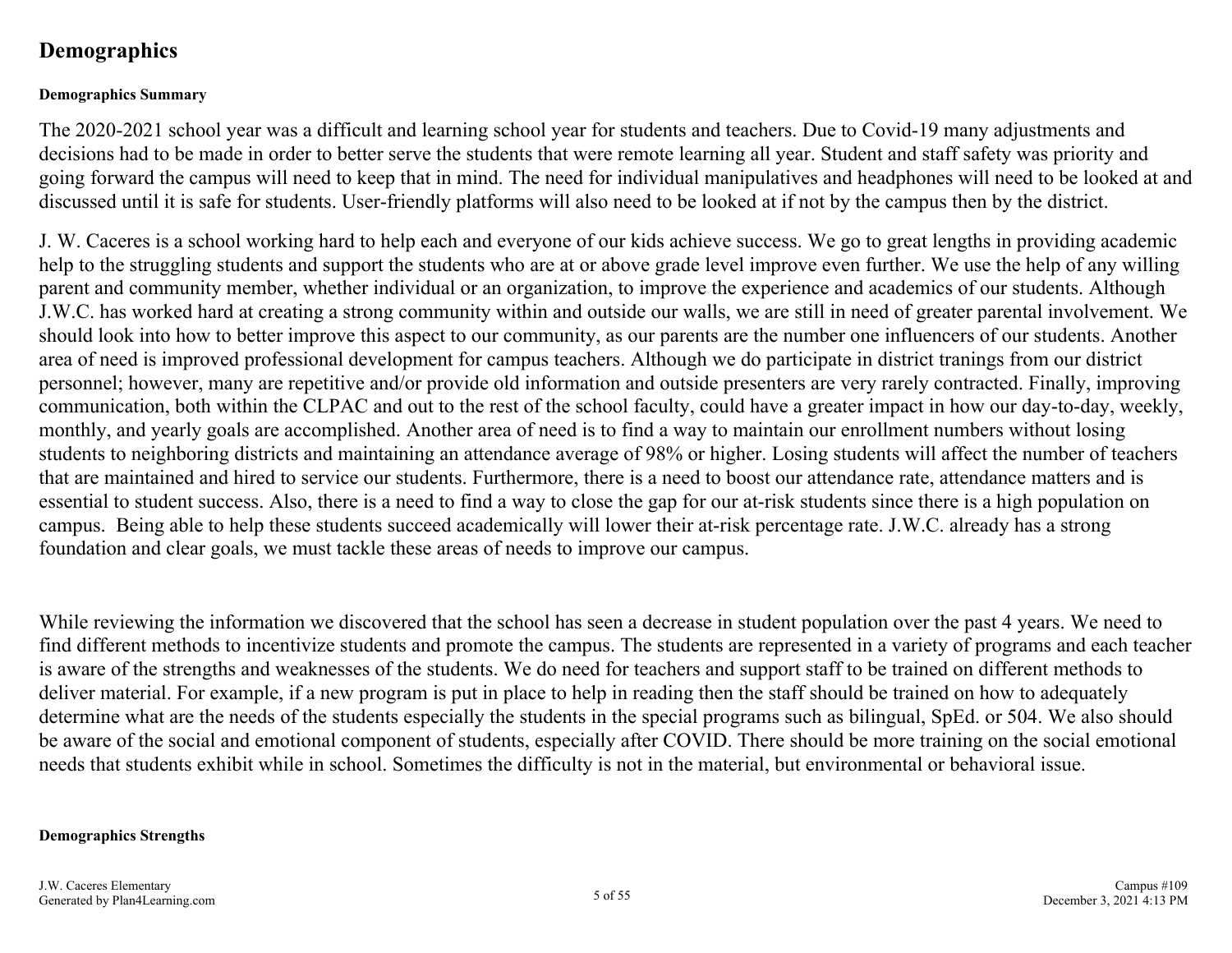- Computer Programs that assist in reading comprehension
- Tutoring/Tutors to assist the migrant population and all students (although started 2nd Semster)
- Strategies to assist bilingual students in reading
- Bilingual materials that assist students in the second language acquisition

#### **Problem Statements Identifying Demographics Needs**

**Problem Statement 1 (Prioritized):** Attendance matters and is essential to student success. **Root Cause:** Due to COVID, and the amount of students who were virtual learners, it was difficult for staff to follow through with truancy and/or excessive attendance patterns. Parents are unaware and/or not held accountable for their child's attendance based on the state's "Don't Break the Law" policy, J.W.C. struggles to meet the state attendance goal and falls below the district expectation.

**Problem Statement 2 (Prioritized):** J. W. C. lacks training on how to help students who exhibit behavioral/social emotional issues, so that all staff can assist. **Root Cause:** Because more and more students might exhibit behavioral/social emotional issues post-COVID, not all staff is familiar and how to deal with these types of issues.

**Problem Statement 3:** J. W. C. is behind and at times not in compliance (in a timely manner) with SpEd observations/testing when students are referred. **Root Cause:** Because the Sp.Ed. Dept. is not consistent with making observations/testing in a timely manner, thus students are left in limbo.

**Problem Statement 4 (Prioritized):** Closing the gap for at-risk students is necessary to increase academic achievement. **Root Cause:** Because a high number of students on this campus are identified as at-risk and below grade level, time and treatment is not being adequately used to meet their needs.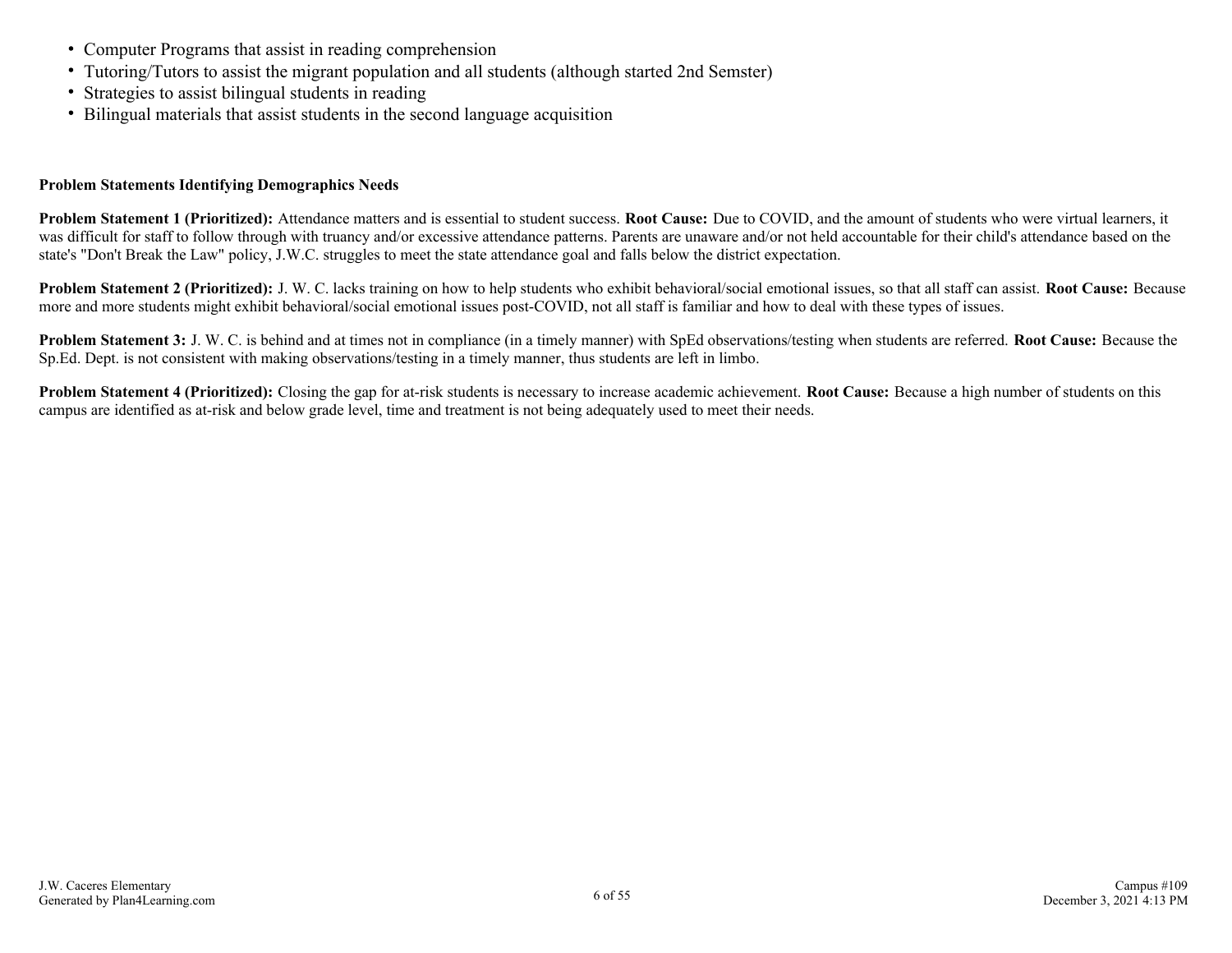### <span id="page-6-0"></span>**Student Learning**

#### **Student Learning Summary**

J. W. Cáceres Elementary continues to offer a challenging academic environment for all students. Despite dealing with the Covid 19 pandemic, the time allotted to teaching is well utilized at our campus and schedules are flexible and may change throughout the year depending on students' needs. Teachers frequently communicate with administration on the curricular needs of all students. Campus and district work together towards the same goal, student success.

Although all classrooms are equipped with updated materials that address the new TEKS, technology in the form of updated white boards for interactive learning continues to be a need. Supplemental materials in all core areas such as Sharon Wells, STAAR workbooks, and a phonics program/fluency checks in the lower grades are essential in order to close gaps caused by the pandemic this school year for all student populations. Student's progress noted this year can be attributed to teachers providing tutorials after school. In order for this to continue in the 2021-2022 school year funding will be needed even more so than before to address the gaps caused by the Covid 19 pandemic. Professional development in the areas of bilingual and gifted and talented is needed by all staff in order to ensure these populations of students meet their potential as well. Hands-on opportunities for students to engage in higher learning is vital to continue to challenge them. Resources that address STEM and STEAM activities could be used to reinforce learning and motivate students to learn.

#### **Student Learning Strengths**

- \*Teachers collaborate through PLCs
- \*Teacher professional development in Google and IPAD platforms
- \*Technology (one to one device)
- \*Teacher communication with parents (Class dojo, Google voice)
- \*Remote learning packets made available to all students in need
- \*Updated reading material
- \*Think UP by Mentoring Minds (Digital & Hard Copy for 3rd-5th)
- \*After school tutorials provided by campus teachers
- \*Migrant tutor

#### **Problem Statements Identifying Student Learning Needs**

**Problem Statement 1 (Prioritized):** J.W.C. lacks a sound Guided Reading/Phonics program/curriculum in grades KG-2nd Grade to help students reach/surpass their reading levels. **Root Cause:** Because J.W.C. does not have a structured GR curriculum, teachers are left with each getting/using different material.

**Problem Statement 2 (Prioritized):** Interactive boards need to be updated in order to help foster instruction. **Root Cause:** Interactive (SMART) boards are obsolete, out of date, and are no longer compatible, so cannot be used.

**Problem Statement 3:** Software and computer updates need to be performed and maintained on a regular (prompt) basis. **Root Cause:** Administration nor teachers have access to performing updates. Work-orders must be made in order for the technology department to come in and perform computer updates, which can be a lengthy wait.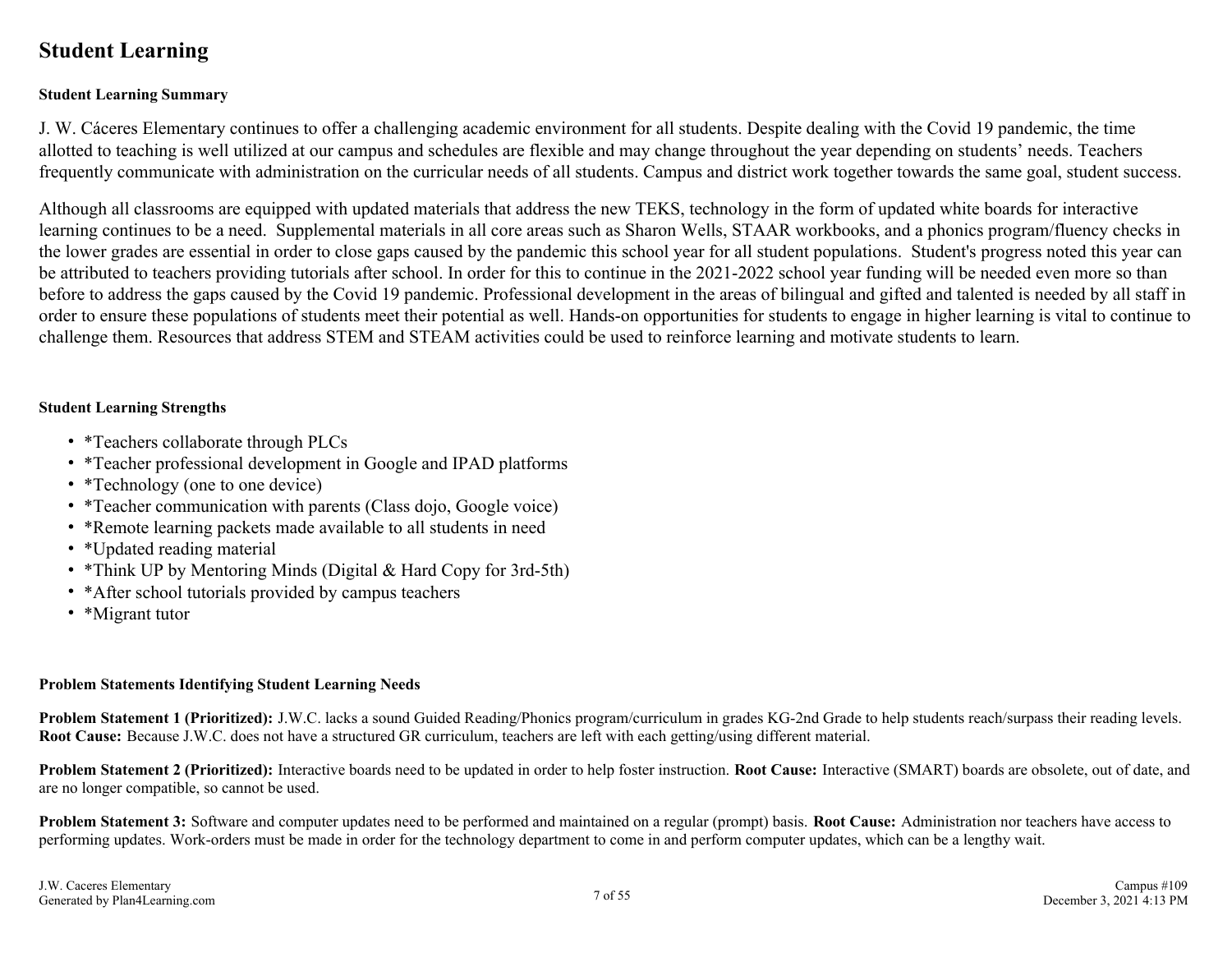**Problem Statement 4 (Prioritized):** J.W.C. lacks a variety of hands-on material to help enhance student learning. **Root Cause:** Teachers are found scrambling to purchase this items personally or scrambling with each other to find materials.

**Problem Statement 5:** J.W.C. lacks a para-professional (TA) to assist in providing services for our Special Education Inclusion program. **Root Cause:** Because of counts and funding as outline by the district, J.W.C. does not qualify for a SpEd Resource TA.

**Problem Statement 6 (Prioritized):** Supplemental Math (Sharon Wells) curriculum is not in place to help build the math program and student success. **Root Cause:** J.W.C. has showed a pattern in decreasing math scores and lacks the support of a supplemental math curriculum to help foster student success.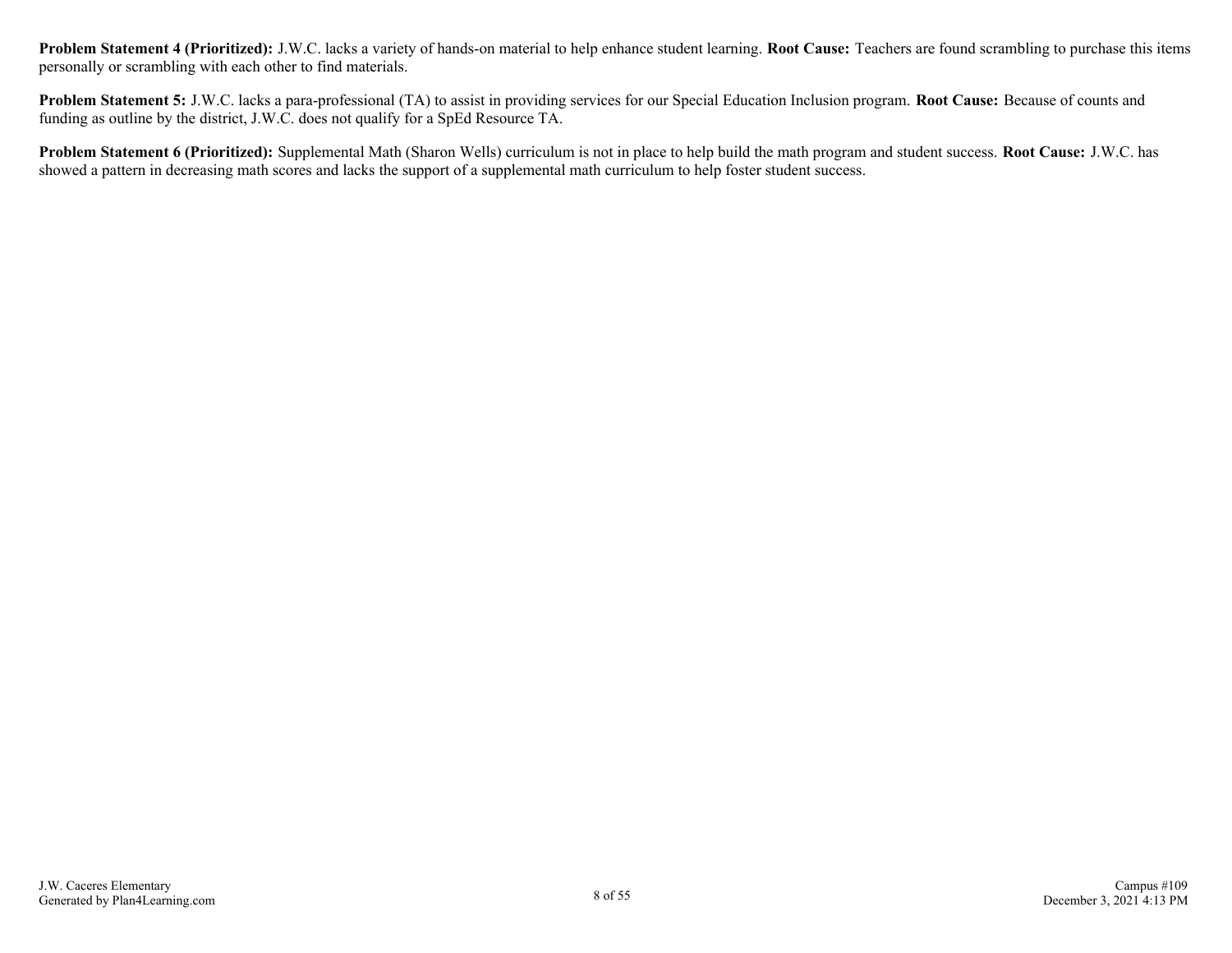### <span id="page-8-0"></span>**School Processes & Programs**

#### **School Processes & Programs Summary**

Although we have had PD offered from the district and Safe Schools, we lack PD on a campus based approach. We need to work with administration in order to incorporate more PD at the campus level. As a campus we have a variety of needs which include professional development and resources. They are as follows: Classroom and behavior management, PBIS, CPI, Autism trainings, effective reading strategies, literacy work stations (English and Spanish), manipulatives, Spanish phonics materials for the lower grade levels, wider selection of Spanish books for the library, and professional development trainings during the school day offered through Region One for all grade levels (based off of needs). During grade level meetings, PLCs, Content Area meetings, and CLPAC Meetings our administration and teachers should discuss what professional development and resources are needed based on exam data, diagnostic tests, observations, guided reading levels, student achievement, reading levels, and needs. In order to meet the needs of all students JWC needs more funding to properly begin tutorials early and target students' weaknesses and close the gaps early. In order to help boost Reading Levels, JWC should Structure Guided Reading and have a campus wide tracker/documentation in place for consistency and fidelity.

#### **School Processes & Programs Strengths**

- JWC follows T-TESS guidelines after all walkthroughs/observations with teachers, teachers and admins collaboratively look for recommendations that will help assist in the classroom, and teachers have the flexibility to meet with administration when needed to ensure that students are receiving the best instruction. This year, the Teacher Leader Program also assisted our STAAR Grade levels, with coaching and collaboration. Administration provides coaching rotations to assist teachers in STAAR areas, or those in need.
- At J. W. Caceres the majority of our teachers are highly qualified with the majority of teachers with 5+ years of experience. JWC is composed of 15 bilingually certified teachers, 5 of them with a masters, 3 general education teachers, and 2 special education teachers. To assist our professionals, the campus counts on 8 qualified paraprofessionals which have 60 college hours along with a TEA certification. Our retention rate this year is 100%.
- JWC is focused on and open communications platform. JWC strives on open communication with both students/staff and parents through meetings, emails, and discussions, open door policy/communication with principal, CLPAC, PLCs, Teacher Leader STAAR Coaching, lead teachers/grade level experienced teachers assist in transition, with vertical and horizontal alignment within the campus and grade levels. JWC provides parents with up to date information on a continuous basis. All information sent out to parents via memos, BlackBoard, and/or our social media accounts is sent out in both English and Spanish. The ClassDojo app also has an integrated feature that translates posts for parents as well.
- High expectation for student-school structure
- Mutual respect and collaboration among staff
- Representation of personnel on CLPAC-DLPAC

#### **Problem Statements Identifying School Processes & Programs Needs**

**Problem Statement 1 (Prioritized):** J.W.C. was unable to provide tutorials/tutors to struggling students early off in the year. **Root Cause:** Because the district was limited in funds for tutors/tutorial, tutorials began in the 2nd semester for struggling students.

**Problem Statement 2 (Prioritized):** J.W.C. was unable to provide campus PD for staff, in order to assist academic concerns. **Root Cause:** Because the district was limited in funds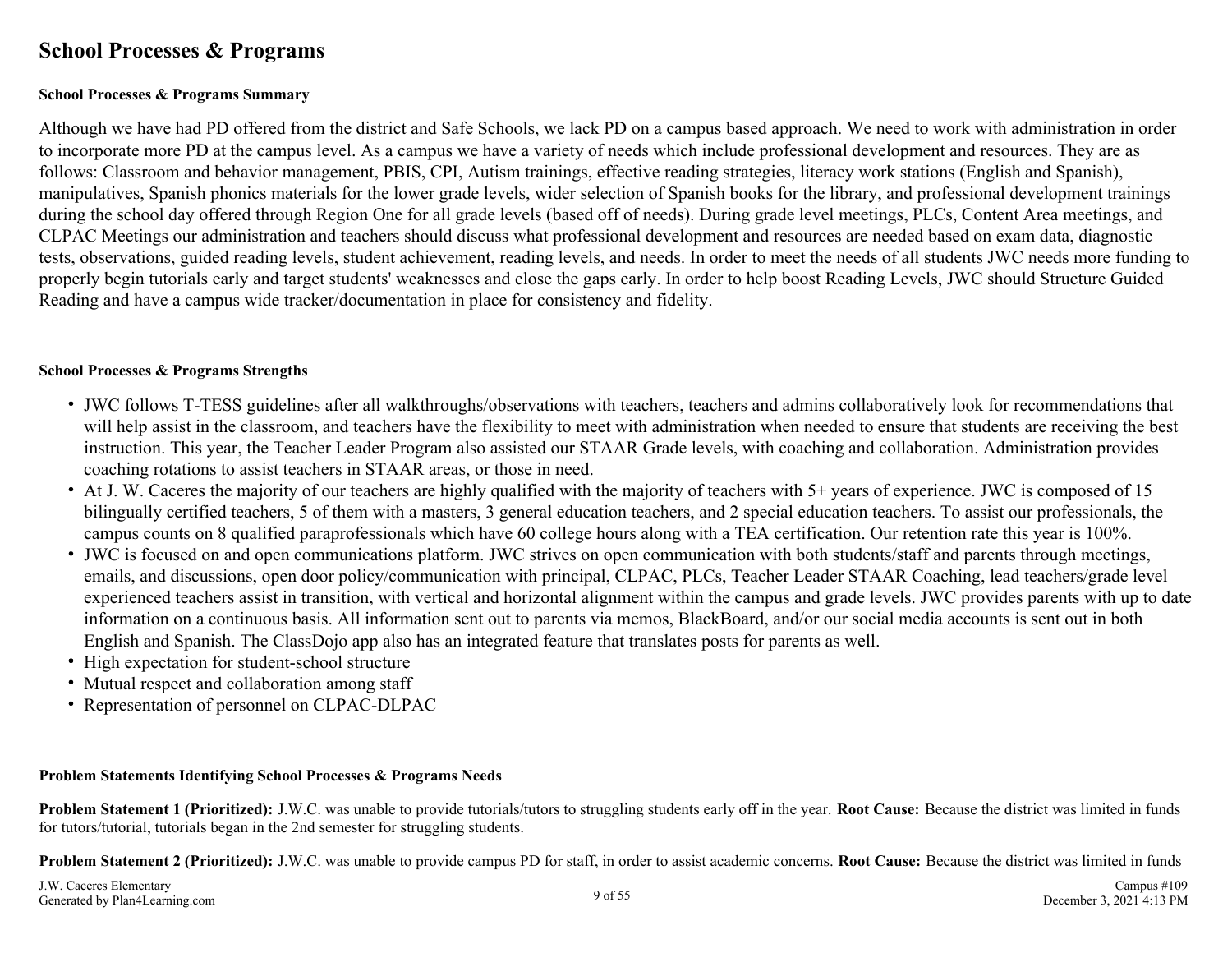J.W.C. was unable to offer PD on campus.

**Problem Statement 3 (Prioritized):** J.W.C. lacks a structured Guided Reading/Phonics program/curriculum as well as a campus wide tracker/running record to ensure students reach/surpass their reading levels. **Root Cause:** Because J.W.C. does not have a structured GR curriculum, teachers are left with each getting/using different material.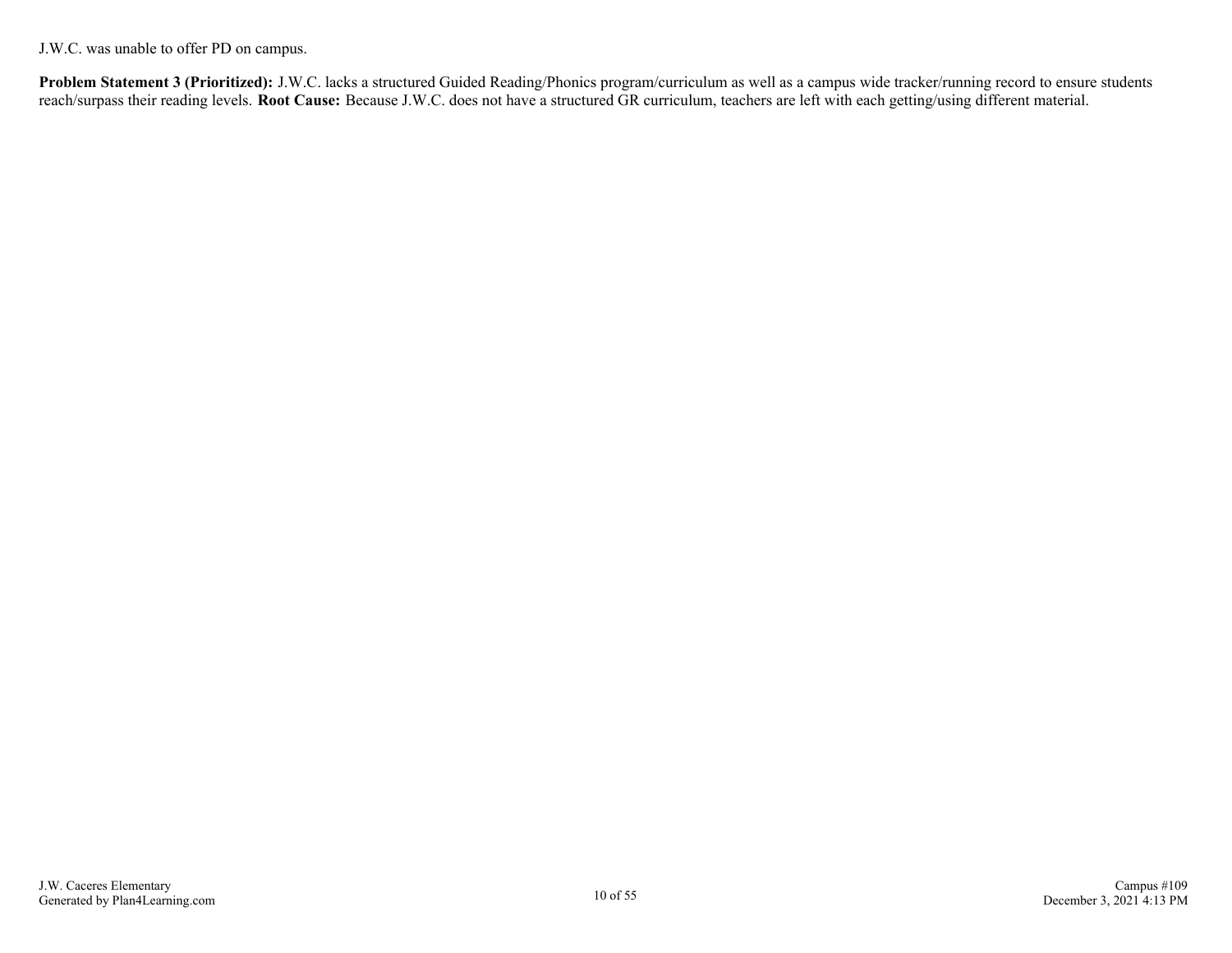### <span id="page-10-0"></span>**Perceptions**

#### **Perceptions Summary**

*Victoria Bernhardt states that "perception data helps us understand what students, parents, teachers, and others think about the learning environment." With a series of survey questions, we were able to collect data to understand the perception our students and staff have of our campus. The data is as follows.*

In respect to academic expectations, 92% of the participating students felt their teachers gave daily expectations on their assignments. When it came to behavior expectations, 95% of the participating students felt their teachers would set daily behavior expectations. In respect to social expectations, 95% of the participating students feel that they understand the rules and regulations on campus. However, only 77% of the participating students felt that the consequences for violating school rules and regulations were applied consistently. For extracurricular expectations, only 47% of the participating students felt there were after school clubs or activities to participate in such as sports, chess, checkers, book clubs etc.

In the area of academic expectations, 92% of the participating staff felt they set high expectations for their students. In regards to social and behavior expectations, 71% of the participating staff felt they implemented a strong set of rules and consequences. When asked about extracurricular expectations, only 14% of the participating staff felt there were enough extracurricular activities for students.

In the areas attitudes, respect, relationships and support, 72% of the participating students feel they can talk to a teacher, principal, counselor, librarian or teacher assistant about anything. 78% of the participating students feel they receive emotional support when a situation has come up. 87% of the participating students feel they receive assistance on their assignments. In regards to support, 88% of the participating students felt they had access to computers, iPads and other technologies on campus. 97% of the participating students feel that J.W. Caceres is a friendly environment, and 80% of the participating students feel they are respected by their classmates.

In regards to attitudes, respect, relationship and belonging, 71% of the participating staff feel comfortable talking to other staff members on campus. 100% of the participating staff members feel respected by their peers on campus. In regards to support, 78% of the participating staff felt they had the adequate technology to implement lessons. In the areas of attitudes, respect, relationships and support, only 85% of the participating staff felt the consequences for violating school rules and regulations were applied consistently. In respect to belonging, 71% of the participating staff members are highly satisfied being part of the campus; 21% are satisfied being part of the campus; 7% are indifferent about being part of the campus.

In respect to physical safety, 98% of the participating students felt their teachers made them feel physically safe and welcomed on campus. 91% of the participating students felt their classmates made them feel physically safe and welcomed on campus.

In regards to the facilities and physical environments, 84% of the participating students felt that school building, cafeteria, library and playground area were safe. Whereas 86% of the participating staff members felt the inside and outside of the school building was physically safe.

In conclusion, after reviewing the data, I feel that most interaction between teachers, staff and students is caring, responsive, supportive, and respectful. However, there is room for improvement. When speaking about extracurricular activities, we are emphasizing activities that take place after school, perhaps implementing an A.C.E. program like other elementary schools in our district. This will provide a healthy outlet for students to let out their energy and serve as an incentive to achieve academy and disciplinary readiness. In creating an A.C.E. program, the staff feels they will be more successful implementing campus expectation such as: classroom, hallway, restroom, cafeteria, library, and computer lab etiquette. The A.C.E. program will also allow the staff to maintain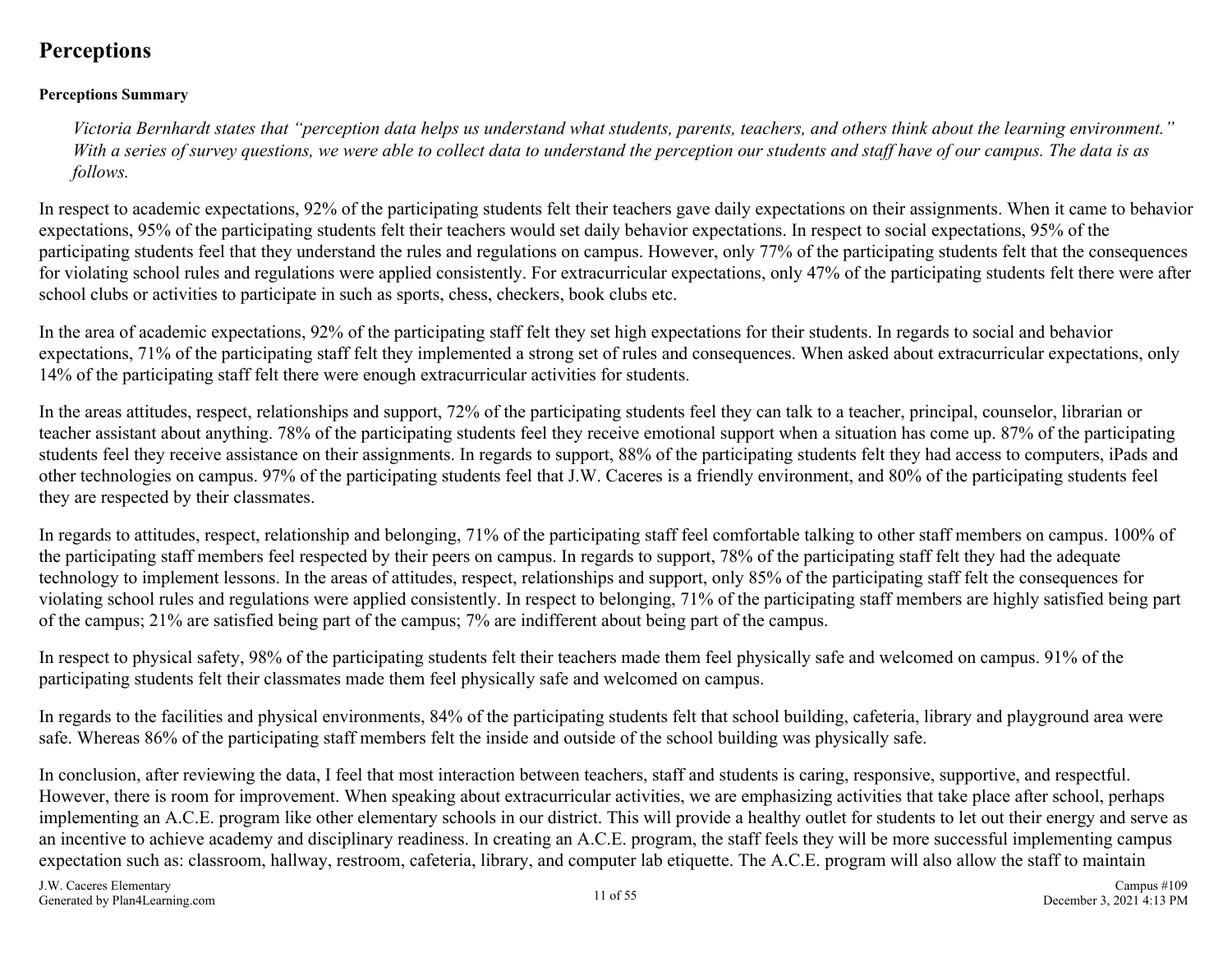consistency with the forthcoming campus P.B.I.S behavioral plan.

Additionally, morale is high among staff members having an innovative administrator leading us in the right technological direction. Since the start of this academic year, the campus's safety has improved by implementing numerous health protocols such as the Dr. Owl (COVID-19) self-assessment for both students and staff alike. Along with rapid COVID-19 tests for both students and staff. In addition, our campus now has a 1 to 1 device ratio supported by routers added in each classroom for better internet connection. Parent teacher communication has improved drastically since opening access through social media and education outlets. Conversely, with the rise of technology the staff feels the need for compatible attachments for laptops such as HDMI cables compatible with the projectors that are available on campus. An issue that we notice is parents do not return the nurses' emergency clothing when loaned out to students. A simple solution to this issue would be a uniform donation drive to collect emergency clothing for the academic year. There is an urgent need to set morning drop off regulations on our campus since students are being dropped off before any staff member is available to supervise them. There are students that are left unsupervised inside the cafeteria on a daily basis. Setting a mandatory 6:45 a.m. drop off policy and keeping the cafeteria locked until set hour can help avoid this issue. While on the topic of morning drop off, the east entrance used for drop offs needs to have a 3 to 1 watch ratio. 1 staff member to watch the school door and 2 to open car doors. The reason is that in the past there have been instances where parents and former students enter the campus without authorization. Finally, due to COVID-19 there is need for parents to be efficient while accessing their children's online distant learning material. With this in mind, parents need to be trained on how to access and navigate websites and online tools.

#### **Perceptions Strengths**

- Innovative Administrator: Directs us in the right technology direction
- Security Entrance with call button
- Communication to Parents through FB, Twitter, Instagram, Classdojo, Google Classroom, Class Dojo, and School Messenger
- 1 to 1 device (Access to technology)
- Routers added in classrooms for better internet connection
- Health protocols due to COVID

#### **Problem Statements Identifying Perceptions Needs**

**Problem Statement 1 (Prioritized):** J.W.C. is not consistent with implementing a behavioral plan and B.E. S.M.A.R.T. rules. **Root Cause:** Because J.W.C is not consistent with a behavior plan, students follow what is put in place at the time depending on grade level/staff member.

**Problem Statement 2:** Students who are interested in the arts do not have ways to discover their creativity. **Root Cause:** Since J.W.C. does not have an art program.

**Problem Statement 3:** Students get dropped off on or before 6:45 a.m. **Root Cause:** Because J.W.C. lacks morning drop of expectations.

**Problem Statement 4:** Staff does not feel physical safe when a shelter in place or lockdown occurs. **Root Cause:** Because classroom doors do not lock from the inside.

**Problem Statement 5 (Prioritized):** Students do not have access to extracurricular activities. **Root Cause:** Because J.W.C. does not offer and ACE program afterschool.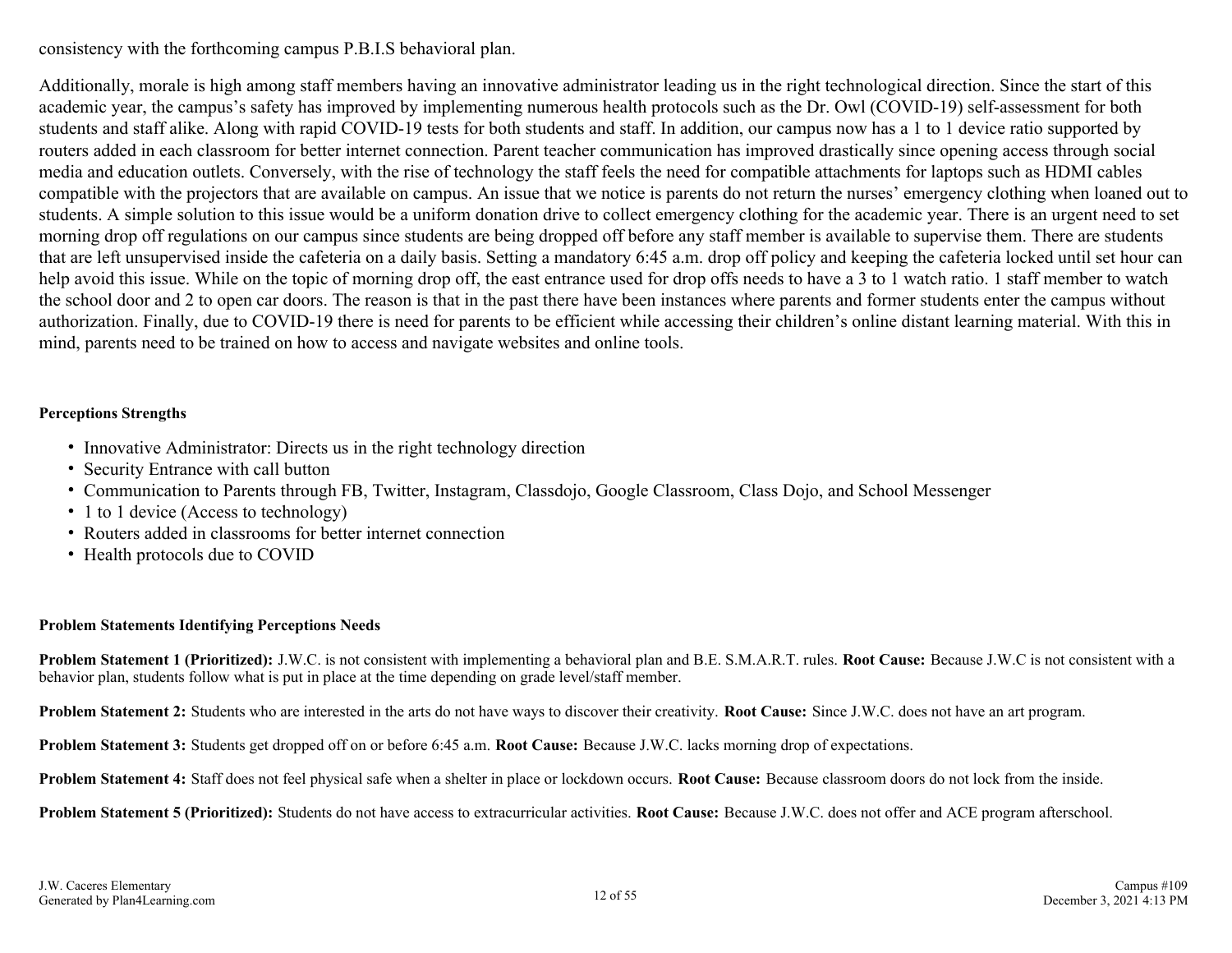# **Priority Problem Statements**

<span id="page-12-0"></span>**Problem Statement 1:** Attendance matters and is essential to student success.

**Root Cause 1**: Due to COVID, and the amount of students who were virtual learners, it was difficult for staff to follow through with truancy and/or excessive attendance patterns. Parents are unaware and/or not held accountable for their child's attendance based on the state's "Don't Break the Law" policy, J.W.C. struggles to meet the state attendance goal and falls below the district expectation.

**Problem Statement 1 Areas**: Demographics

**Problem Statement 11**: J.W.C. lacks a sound Guided Reading/Phonics program/curriculum in grades KG-2nd Grade to help students reach/surpass their reading levels. **Root Cause 11**: Because J.W.C. does not have a structured GR curriculum, teachers are left with each getting/using different material. **Problem Statement 11 Areas**: Student Learning

**Problem Statement 9**: J.W.C. was unable to provide tutorials/tutors to struggling students early off in the year. **Root Cause 9**: Because the district was limited in funds for tutors/tutorial, tutorials began in the 2nd semester for struggling students. **Problem Statement 9 Areas**: School Processes & Programs

**Problem Statement 8**: J.W.C. is not consistent with implementing a behavioral plan and B.E. S.M.A.R.T. rules. **Root Cause 8**: Because J.W.C is not consistent with a behavior plan, students follow what is put in place at the time depending on grade level/staff member. **Problem Statement 8 Areas**: Perceptions

**Problem Statement 6**: J. W. C. lacks training on how to help students who exhibit behavioral/social emotional issues, so that all staff can assist. **Root Cause 6**: Because more and more students might exhibit behavioral/social emotional issues post-COVID, not all staff is familiar and how to deal with these types of issues. **Problem Statement 6 Areas**: Demographics

**Problem Statement 10:** Interactive boards need to be updated in order to help foster instruction. **Root Cause 10**: Interactive (SMART) boards are obsolete, out of date, and are no longer compatible, so cannot be used. **Problem Statement 10 Areas**: Student Learning

**Problem Statement 15:** J.W.C. was unable to provide campus PD for staff, in order to assist academic concerns. **Root Cause 15**: Because the district was limited in funds J.W.C. was unable to offer PD on campus. **Problem Statement 15 Areas**: School Processes & Programs

**Problem Statement 16**: J.W.C. lacks a structured Guided Reading/Phonics program/curriculum as well as a campus wide tracker/running record to ensure students reach/surpass their reading levels.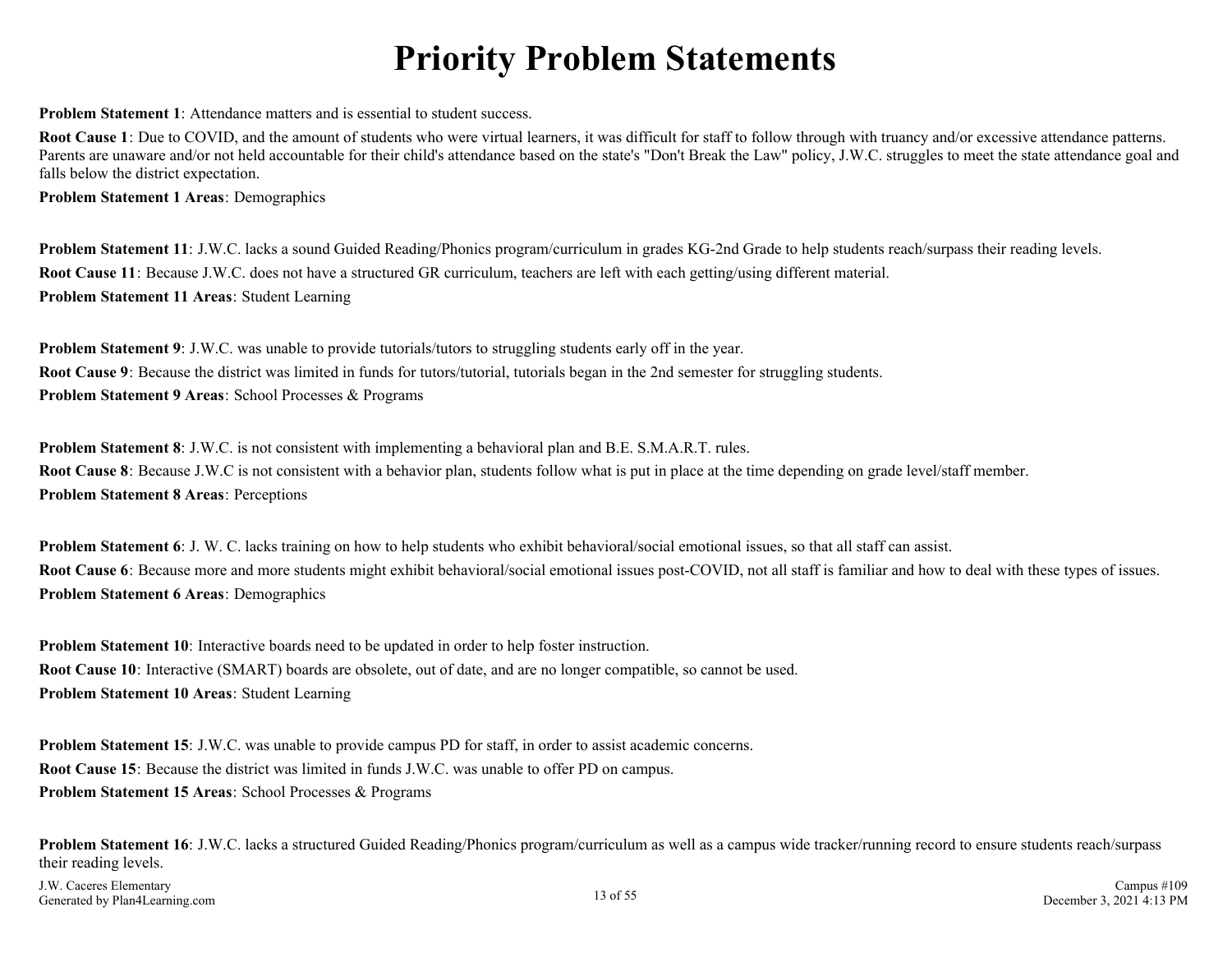**Root Cause 16**: Because J.W.C. does not have a structured GR curriculum, teachers are left with each getting/using different material. **Problem Statement 16 Areas**: School Processes & Programs

**Problem Statement 18**: Closing the gap for at-risk students is necessary to increase academic achievement. Root Cause 18: Because a high number of students on this campus are identified as at-risk and below grade level, time and treatment is not being adequately used to meet their needs. **Problem Statement 18 Areas**: Demographics

**Problem Statement 13:** J.W.C. lacks a variety of hands-on material to help enhance student learning. **Root Cause 13**: Teachers are found scrambling to purchase this items personally or scrambling with each other to find materials. **Problem Statement 13 Areas**: Student Learning

**Problem Statement 17:** Students do not have access to extracurricular activities. **Root Cause 17**: Because J.W.C. does not offer and ACE program afterschool. **Problem Statement 17 Areas**: Perceptions

**Problem Statement 14**: Supplemental Math (Sharon Wells) curriculum is not in place to help build the math program and student success. **Root Cause 14**: J.W.C. has showed a pattern in decreasing math scores and lacks the support of a supplemental math curriculum to help foster student success. **Problem Statement 14 Areas**: Student Learning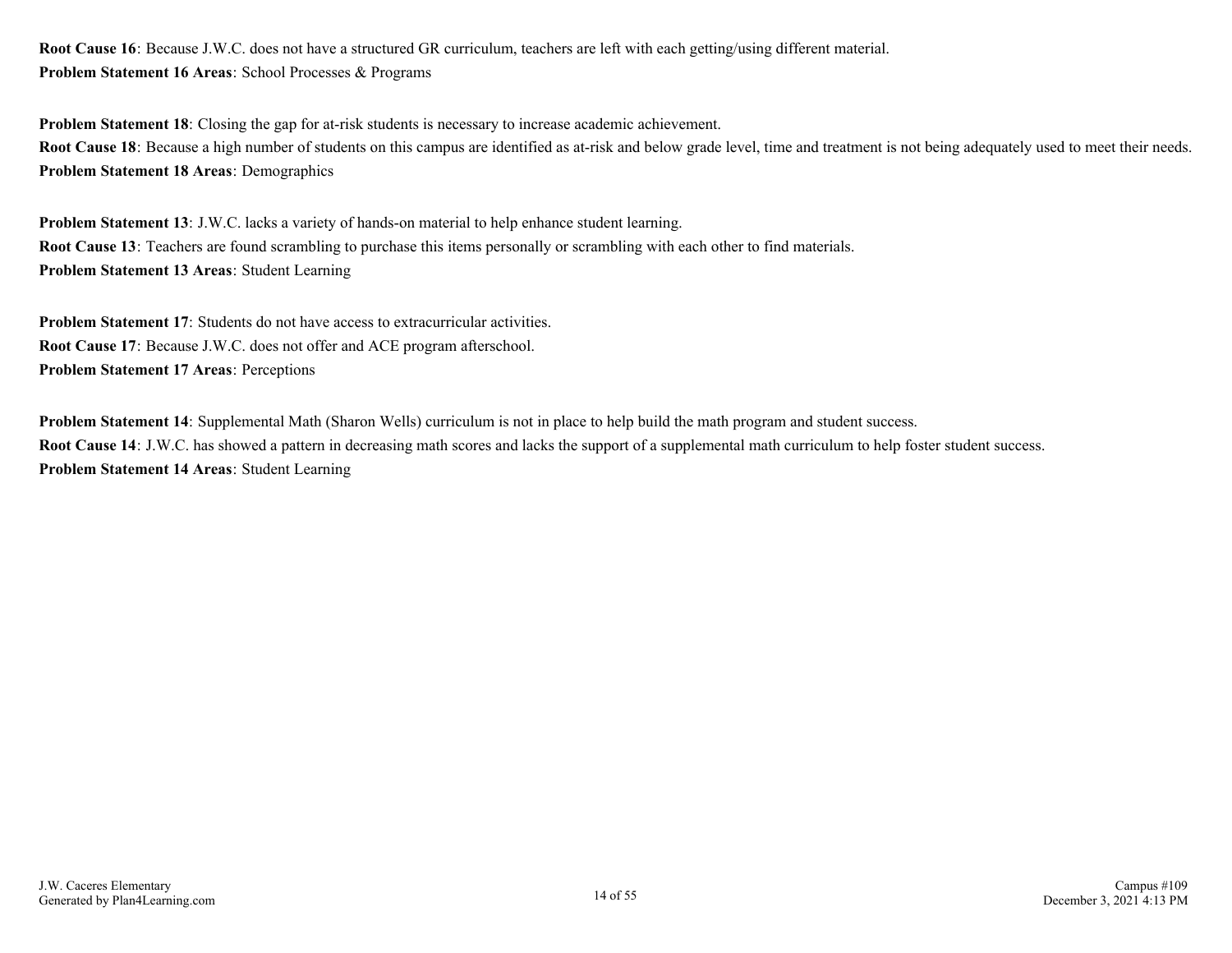# **Comprehensive Needs Assessment Data Documentation**

<span id="page-14-0"></span>The following data were used to verify the comprehensive needs assessment analysis:

#### **Improvement Planning Data**

- District goals
- Campus goals
- HB3 Reading and math goals for PreK-3
- HB3 CCMR goals
- Performance Objectives with summative review (prior year)
- Campus/District improvement plans (current and prior years)
- Covid-19 Factors and/or waivers for Assessment, Accountability, ESSA, Missed School Days, Educator Appraisals, etc.
- Planning and decision making committee(s) meeting data
- State and federal planning requirements
- Covid-19 Factors and/or waivers

#### **Accountability Data**

- Texas Academic Performance Report (TAPR) data
- Student Achievement Domain
- Student Progress Domain
- Closing the Gaps Domain
- Effective Schools Framework data
- Comprehensive, Targeted, and/or Additional Targeted Support Identification data
- Accountability Distinction Designations
- Federal Report Card Data

#### **Student Data: Assessments**

- State and federally required assessment information
- State and federally required assessment information (e.g. curriculum, eligibility, format, standards, accommodations, TEA information)
- (STAAR) current and longitudinal results, including all versions
- State of Texas Assessments of Academic Readiness (STAAR) current and longitudinal results, including all versions
- STAAR released test questions
- STAAR EL progress measure data
- Texas English Language Proficiency Assessment System (TELPAS) and TELPAS Alternate results
- Texas Primary Reading Inventory (TPRI), Tejas LEE, or other alternate early reading assessment results
- Student failure and/or retention rates
- Local diagnostic reading assessment data
- Local benchmark or common assessments data
- Running Records results
- Observation Survey results
- Istation Indicators of Progress (ISIP) reading assessment data for Grades PK-2
- Prekindergarten Self-Assessment Tool
- Texas approved PreK 2nd grade assessment data
- Texas approved Prekindergarten and Kindergarten assessment data

J.W. Caceres Elementary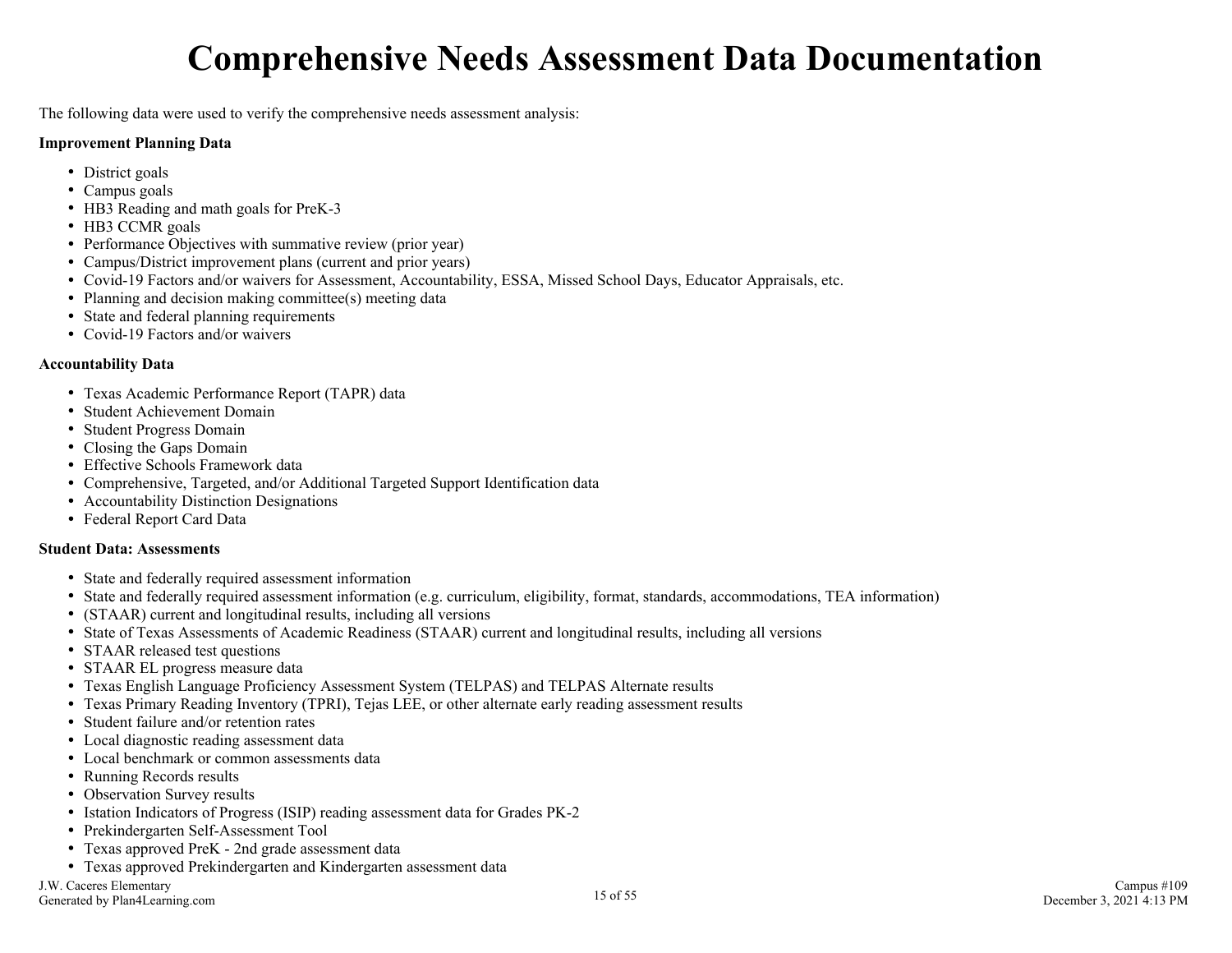- Other PreK 2nd grade assessment data
- State-developed online interim assessments
- Grades that measure student performance based on the TEKS

#### **Student Data: Student Groups**

- Race and ethnicity data, including number of students, academic achievement, discipline, attendance, and progress
- Race and ethnicity data, including number of students, academic achievement, discipline, attendance, and rates of progress between groups
- Special programs data, including number of students, academic achievement, discipline, attendance, and progress
- Economically disadvantaged / Non-economically disadvantaged performance and participation data
- Male / Female performance, progress, and participation data
- Special education/non-special education population including discipline, progress and participation data
- Migrant/non-migrant population including performance, progress, discipline, attendance and mobility data
- At-risk/non-at-risk population including performance, progress, discipline, attendance, and mobility data
- EL/non-EL or LEP data, including academic achievement, progress, support and accommodation needs, race, ethnicity, gender, etc.
- Section 504 data
- Homeless data
- Gifted and talented data
- Dyslexia Data
- Response to Intervention (RtI) student achievement data

#### **Student Data: Behavior and Other Indicators**

- Attendance data
- Mobility rate, including longitudinal data
- Discipline records
- Student surveys and/or other feedback
- Class size averages by grade and subject
- School safety data
- Enrollment trends

#### **Employee Data**

- Professional learning communities (PLC) data
- Staff surveys and/or other feedback
- Teacher/Student Ratio
- State certified and high quality staff data
- Campus leadership data
- Campus department and/or faculty meeting discussions and data
- Professional development needs assessment data
- Evaluation(s) of professional development implementation and impact
- TTESS data

#### **Parent/Community Data**

- Parent surveys and/or other feedback
- Parent engagement rate
- Community surveys and/or other feedback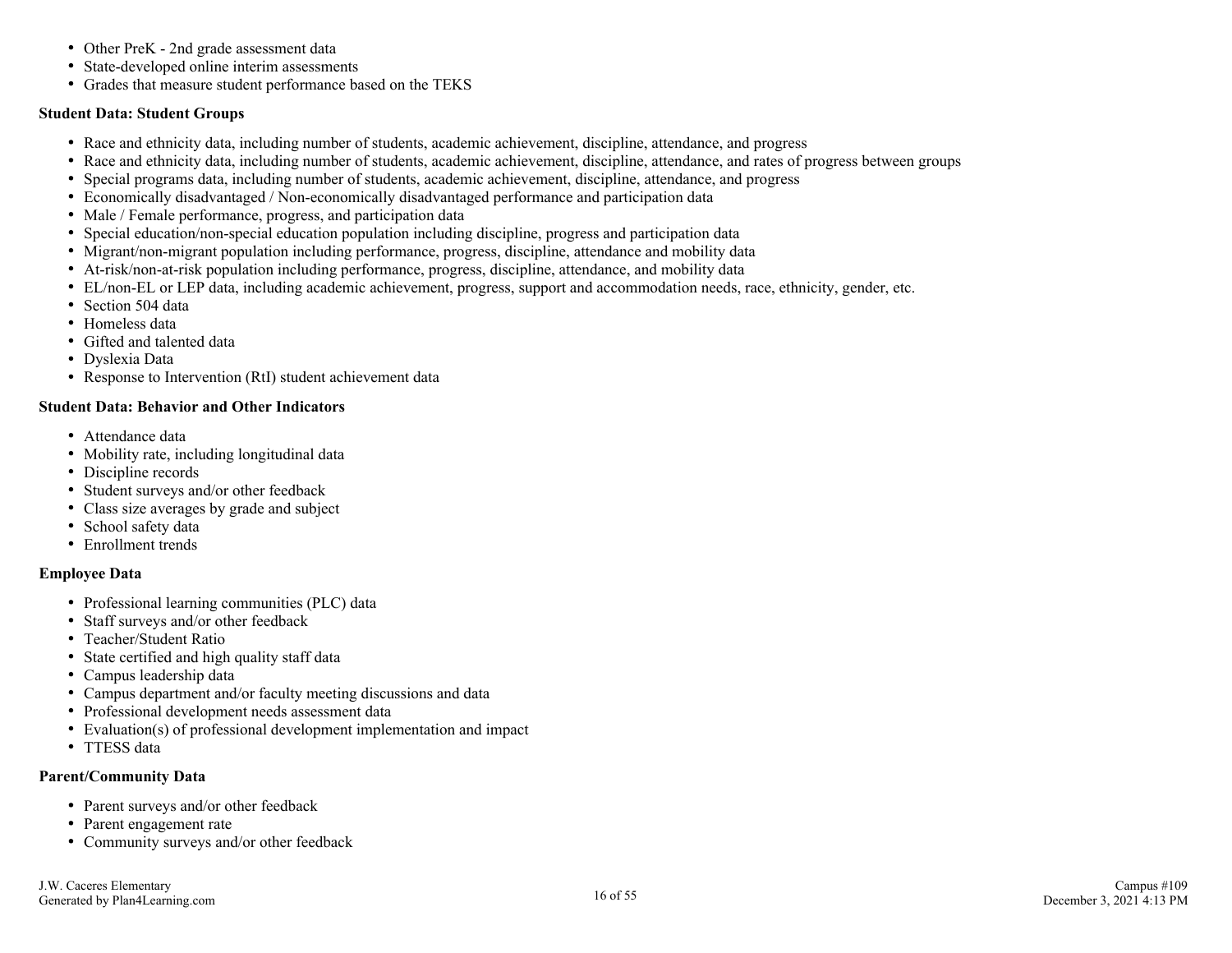#### **Support Systems and Other Data**

- Organizational structure data
- Processes and procedures for teaching and learning, including program implementation
- Communications data
- Capacity and resources data
- Budgets/entitlements and expenditures data
- Study of best practices
- Action research results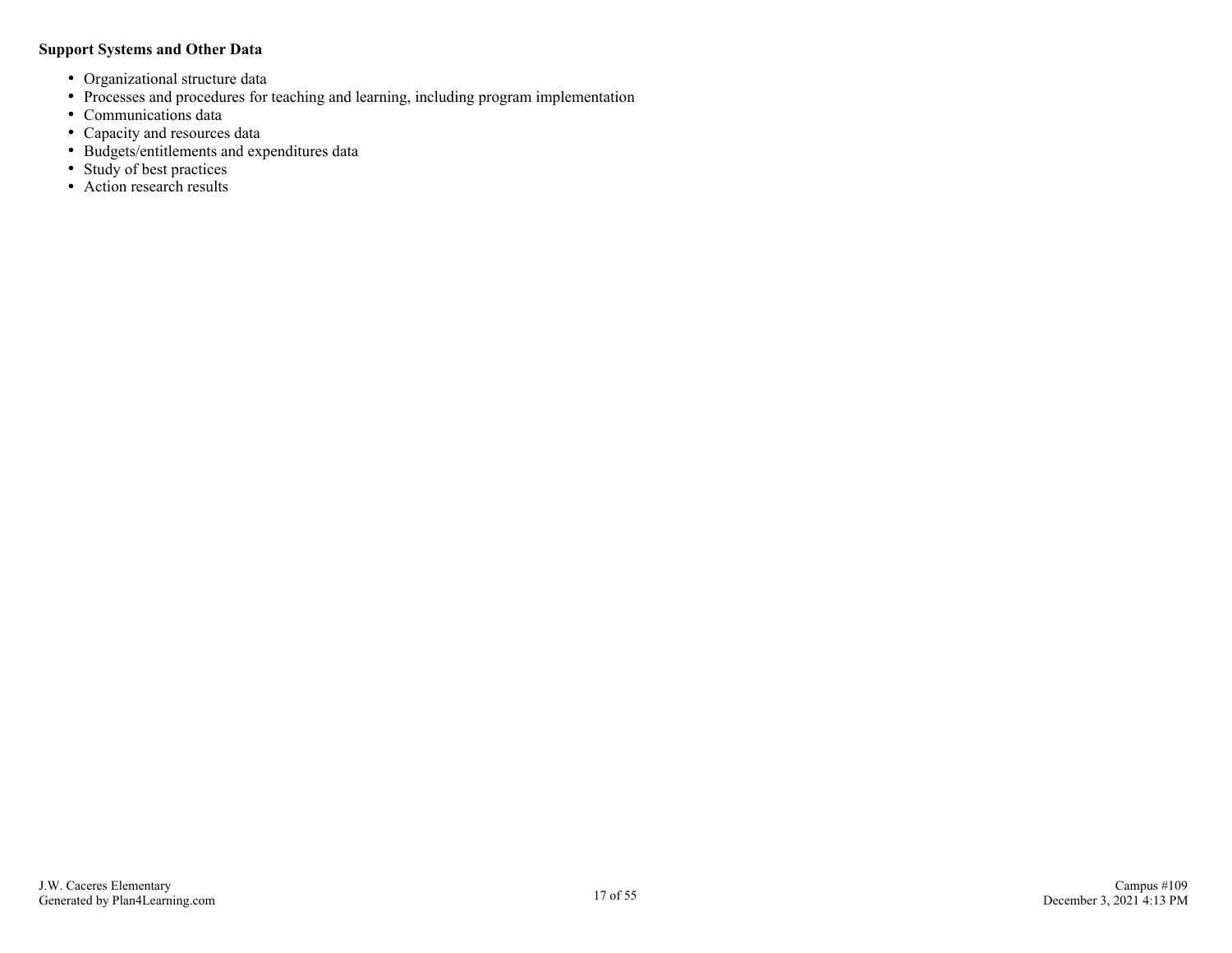# **Goals**

<span id="page-17-0"></span>Goal 1: J. W. Caceres Elementary will create an inviting educational climate that enhances learning and academic performance for all students so that they may excel in all areas of education and meet and exceed state and federal passing standards. The district will implement a balanced literacy program in early childhood education that will result in more students reading on or above grade level.

**Performance Objective 1:** J.W.C. will focus on instructional improvements resulting in all students meeting goals for all accountability measures. The percentage of K-5 students reading on or above grade level will increase by 12%. ELL students will show growth increase of at least 1 proficiency level. PK-5 Reading Level Monitoring through continuous tracking (monthly). 100% of teachers serving identified ELL students will receive support in the understanding of language, literacy, and content interdependence.

**Evaluation Data Sources:** iStation, iLearning, Guided Reading Running records, TELPAS, PBMAS, STAAR, AE Local Reading Level Tracker, Eduphoria (Workshop and AWARE), Master Schedules

| <b>Strategy 1 Details</b>                                                                                                                                                                                                                                                                             | <b>Reviews</b> |                  |     |      |
|-------------------------------------------------------------------------------------------------------------------------------------------------------------------------------------------------------------------------------------------------------------------------------------------------------|----------------|------------------|-----|------|
| <b>Strategy 1:</b> Teachers will use the district curriculum and instruction guide as their primary source of instructional direction                                                                                                                                                                 |                | <b>Summative</b> |     |      |
| for Guided Reading. Teachers will track and monitor progress by continuously updating the AE Local Reading Level<br>Tracker and Guided Reading Student Tracker (running record). Implement Teddy Bear Press, Sight Book Reads, & Sing,                                                                | <b>Sept</b>    | Dec              | Mar | June |
| Spell, Read, & Write Curriculum for Guided Reading in Grades KG-2nd Grade.<br>Strategy's Expected Result/Impact: Increased number of students reading on or above grade level.<br><b>Staff Responsible for Monitoring: C&amp;I Department</b><br><b>Bilingual Director</b><br>S. Perez<br>R. Martinez | 20%            |                  |     |      |
| <b>TEA Priorities:</b> Build a foundation of reading and math - <b>ESF Levers:</b> Lever 5: Effective Instruction -<br>Comprehensive Support Strategy - Targeted Support Strategy - Additional Targeted Support Strategy<br><b>Problem Statements: Student Learning 1</b>                             |                |                  |     |      |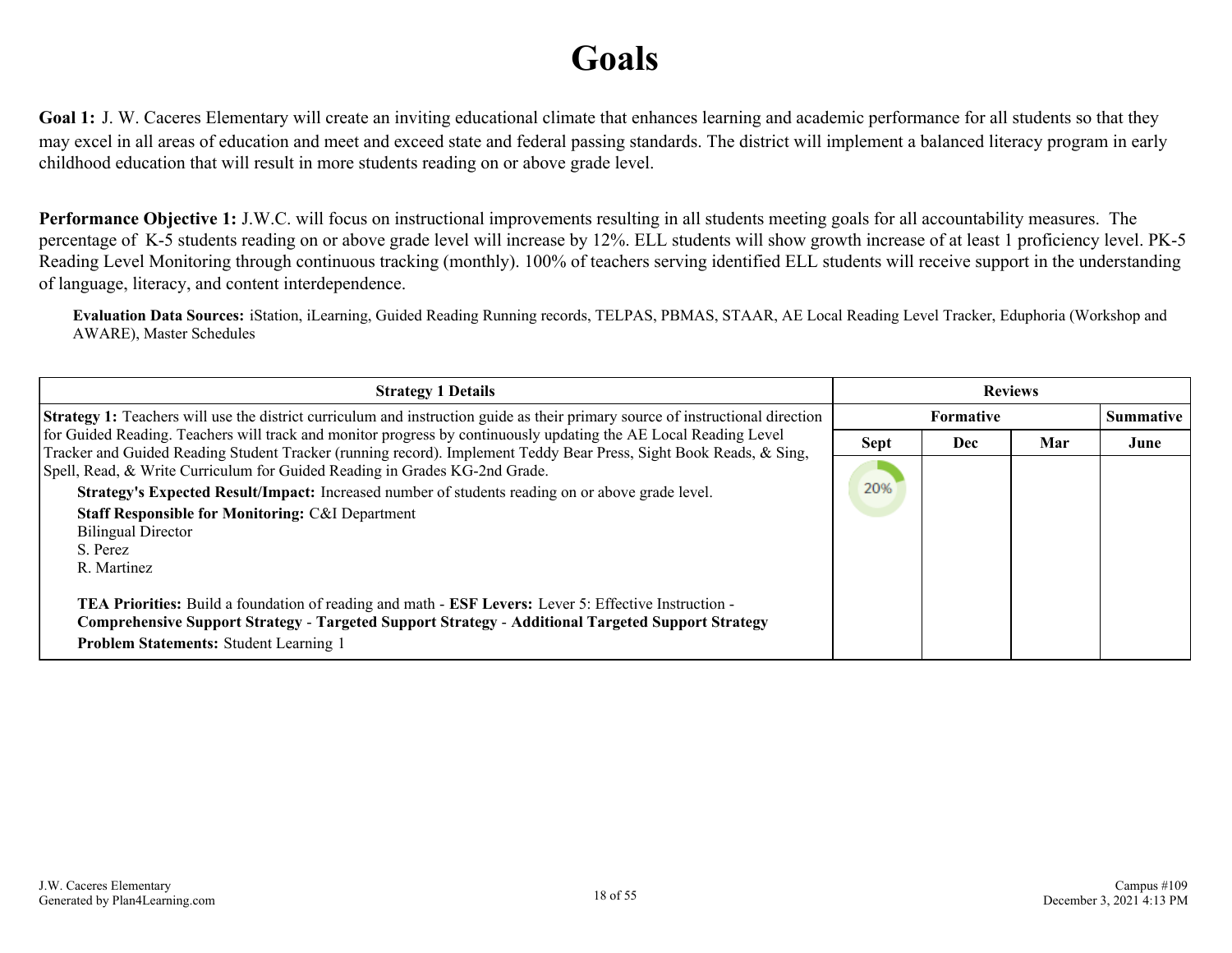| <b>Strategy 2 Details</b>                                                                                                                                                                                                                                                                                                                                                                                                                                                                                                                                                                                                                                                                                                                                                        | <b>Reviews</b>     |                               |     |                  |
|----------------------------------------------------------------------------------------------------------------------------------------------------------------------------------------------------------------------------------------------------------------------------------------------------------------------------------------------------------------------------------------------------------------------------------------------------------------------------------------------------------------------------------------------------------------------------------------------------------------------------------------------------------------------------------------------------------------------------------------------------------------------------------|--------------------|-------------------------------|-----|------------------|
| Strategy 2: Develop, implement, and monitor daily instructional schedules to ensure all subject areas are taught everyday                                                                                                                                                                                                                                                                                                                                                                                                                                                                                                                                                                                                                                                        |                    | <b>Formative</b>              |     | <b>Summative</b> |
| with the appropriate allocated minutes, as well as the Time & Treatment for ELL students. Implement and monitor required<br>lesson plans. Provide assistance through Guided Reading and/or Intervention instruction.<br>Strategy's Expected Result/Impact: Increased student performance as measured by District and State<br>assessments.<br>Increased number of students reading on or above grade level.<br>Increase of at least 1 proficiency level for ELL students.<br><b>Staff Responsible for Monitoring: R. Cisneros</b><br><b>RLA</b> Teachers<br>S. Perez<br>R. Martinez<br><b>ESF Levers:</b> Lever 2: Effective, Well-Supported Teachers, Lever 5: Effective Instruction<br>Problem Statements: Demographics 4 - Student Learning 1 - School Processes & Programs 3 | <b>Sept</b><br>20% | Dec                           | Mar | June             |
| <b>Strategy 3 Details</b>                                                                                                                                                                                                                                                                                                                                                                                                                                                                                                                                                                                                                                                                                                                                                        |                    | <b>Reviews</b>                |     |                  |
| Strategy 3: Obtain and provide program manipulatives, models, consumable, non-consumable materials, technology                                                                                                                                                                                                                                                                                                                                                                                                                                                                                                                                                                                                                                                                   |                    | Formative<br><b>Summative</b> |     |                  |
| devices and any other classroom instructional materials or resources for reading and math for all student populations.                                                                                                                                                                                                                                                                                                                                                                                                                                                                                                                                                                                                                                                           | Sept               | Dec                           | Mar | June             |
| Strategy's Expected Result/Impact: Inventory aligned to core curriculum materials and purchase orders.<br>Increased percentage of all students meeting District, State, and Federal Standards (STAAR, TELPAS, & RDA.)<br>Increased number of students reading on or above grade level.<br><b>Staff Responsible for Monitoring: S. Perez</b><br>R. Martinez<br><b>ESF Levers:</b> Lever 4: High-Quality Curriculum, Lever 5: Effective Instruction                                                                                                                                                                                                                                                                                                                                | 20%                |                               |     |                  |
| Problem Statements: Student Learning 1, 2                                                                                                                                                                                                                                                                                                                                                                                                                                                                                                                                                                                                                                                                                                                                        |                    |                               |     |                  |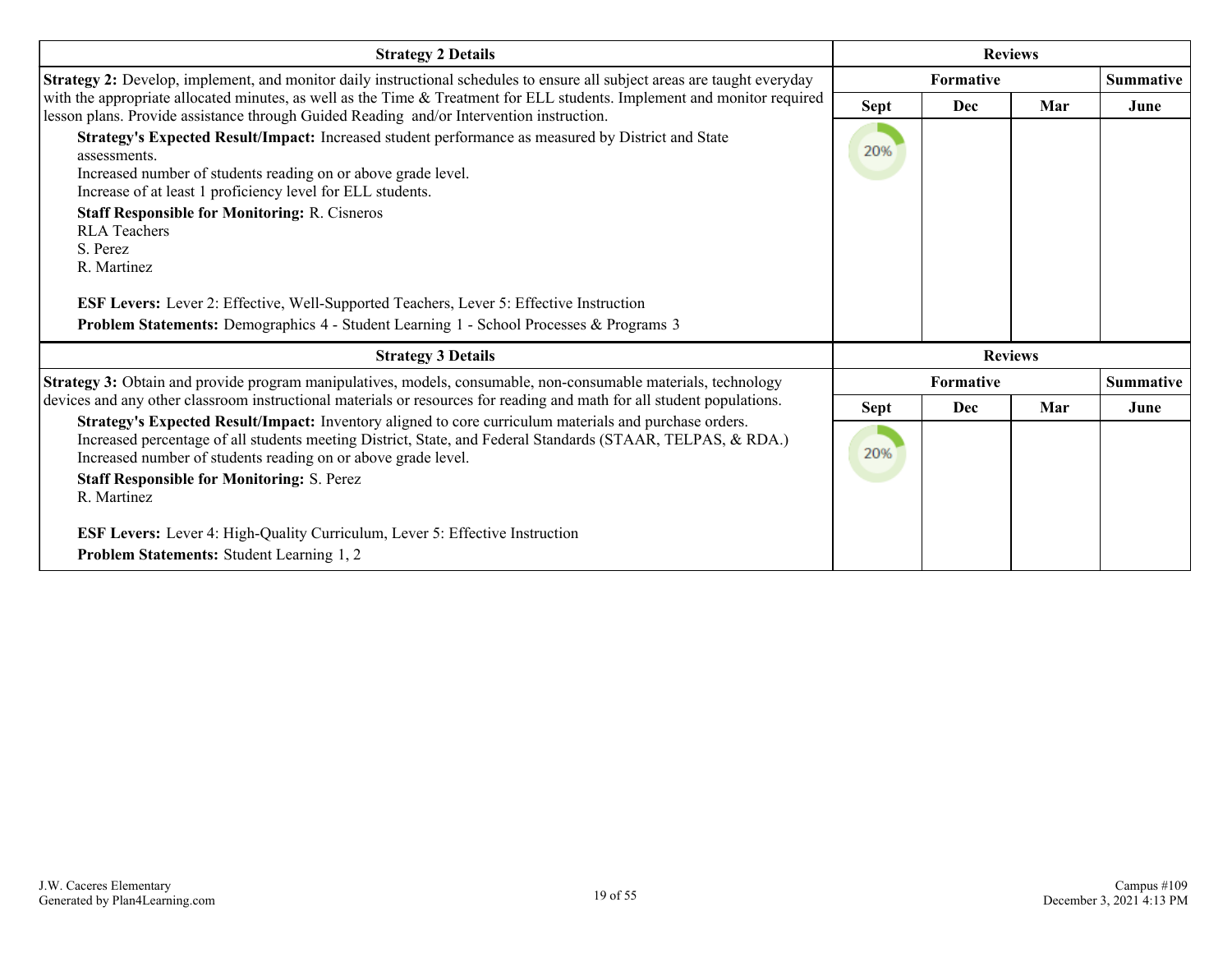| <b>Strategy 4 Details</b>                                                                                                                                                                                                                                                                                                 | <b>Reviews</b> |            |                |                  |
|---------------------------------------------------------------------------------------------------------------------------------------------------------------------------------------------------------------------------------------------------------------------------------------------------------------------------|----------------|------------|----------------|------------------|
| Strategy 4: Provide research based staff development aligned to performance data measured by District, State, and Federal                                                                                                                                                                                                 |                | Formative  |                | <b>Summative</b> |
| accountability indicators to include: job embedded training, response to intervention (RtI), data desegregation and<br>utilization, technology, core state adopted textbooks, supplemental programs, and research based strategies for ELs.<br>Implement SMART.                                                           | <b>Sept</b>    | <b>Dec</b> | Mar            | June             |
| Strategy's Expected Result/Impact: Professional Development District Plan, training agendas and sign-ins.<br>Increased instructional effectiveness and student performance as measured by grades and state assessment<br>outcomes, decreased at risk learners, decrease in referrals, and decrease in behavior referrals. | 10%            |            |                |                  |
| Staff Responsible for Monitoring: C&I Department and Directors<br><b>Bilingual Director</b><br>S. Perez                                                                                                                                                                                                                   |                |            |                |                  |
| R. Martinez<br>R. Cisneros                                                                                                                                                                                                                                                                                                |                |            |                |                  |
| R. Flores<br>J.W.C. Team Leaders                                                                                                                                                                                                                                                                                          |                |            |                |                  |
| TEA Priorities: Improve low-performing schools - ESF Levers: Lever 1: Strong School Leadership and<br>Planning, Lever 2: Effective, Well-Supported Teachers                                                                                                                                                               |                |            |                |                  |
| <b>Problem Statements: Perceptions 1</b>                                                                                                                                                                                                                                                                                  |                |            |                |                  |
| Funding Sources: Martha Morales Training - Teacher/Principal (255) - \$900, Conference - TASA -<br>Teacher/Principal (255) - \$3,726                                                                                                                                                                                      |                |            |                |                  |
| <b>Strategy 5 Details</b>                                                                                                                                                                                                                                                                                                 |                |            | <b>Reviews</b> |                  |
| <b>Strategy 5:</b> Improve supports for struggling learners by providing tutors for English as well as Spanish, resources, training,                                                                                                                                                                                      |                | Formative  |                | <b>Summative</b> |
| and articulate those<br>interventions in documented meetings, lessons, parent contacts, team meetings, data analysis, and revolving follow up.                                                                                                                                                                            | <b>Sept</b>    | <b>Dec</b> | Mar            | June             |
| Strategy's Expected Result/Impact: Decreasing number of struggling students requiring tutoring and or<br>intervention.<br>Increase reading levels and English proficiency.                                                                                                                                                | D<br>5%        |            |                |                  |
| <b>Staff Responsible for Monitoring: S. Perez</b><br>R. Martinez<br>Teachers,                                                                                                                                                                                                                                             |                |            |                |                  |
| C&I Department Staff, Support Staff,<br>Bilingual Director, Special Programs Director                                                                                                                                                                                                                                     |                |            |                |                  |
| TEA Priorities: Improve low-performing schools - ESF Levers: Lever 4: High-Quality Curriculum -<br>Comprehensive Support Strategy - Targeted Support Strategy - Additional Targeted Support Strategy                                                                                                                      |                |            |                |                  |
| Problem Statements: School Processes & Programs 1                                                                                                                                                                                                                                                                         |                |            |                |                  |
| Funding Sources: Tutorials KG-5th Grade - ESSER III (282) - \$28,286.41                                                                                                                                                                                                                                                   |                |            |                |                  |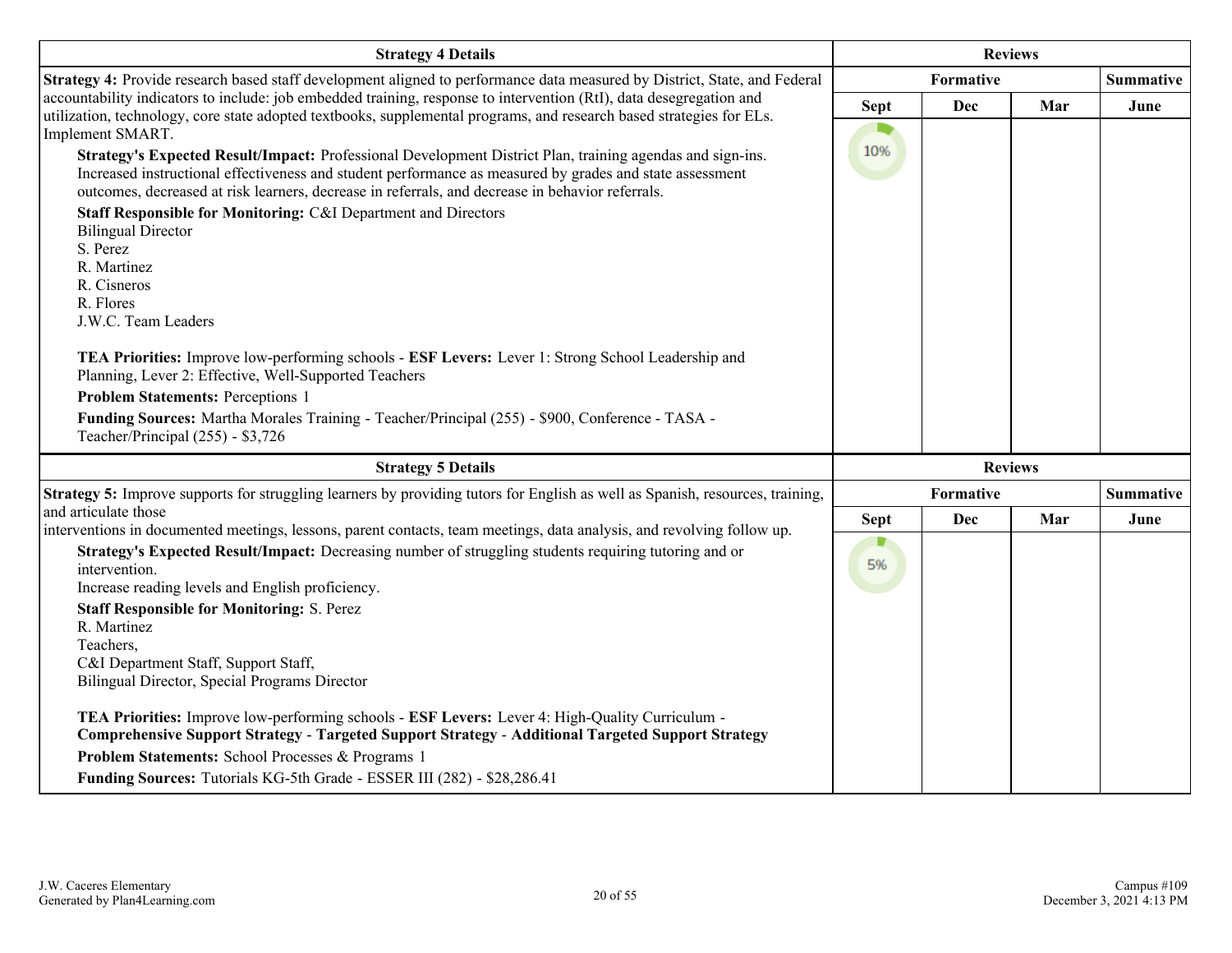| <b>Strategy 6 Details</b>                                                                                                                                                                                                                                                                       |                  | <b>Reviews</b> |                |                  |
|-------------------------------------------------------------------------------------------------------------------------------------------------------------------------------------------------------------------------------------------------------------------------------------------------|------------------|----------------|----------------|------------------|
| Strategy 6: The campus will implement a standards based grading system. All teachers will identify the standard associated                                                                                                                                                                      |                  | Formative      |                | <b>Summative</b> |
| with the posted grade. Reteach/recovery guidelines will be reviewed/implemented with all teachers and will be monitored<br>by administrators.                                                                                                                                                   | Sept             | Dec            | Mar            | June             |
| <b>Strategy's Expected Result/Impact: Gradebook</b>                                                                                                                                                                                                                                             |                  |                |                |                  |
| Staff Responsible for Monitoring: C&I, Content Directors, S. Perez, R. Martinez, E. Leyva, and Classroom<br>Teachers.                                                                                                                                                                           | 20%              |                |                |                  |
| <b>Strategy 7 Details</b>                                                                                                                                                                                                                                                                       | <b>Reviews</b>   |                |                |                  |
| <b>Strategy 7:</b> Determine and use student assessment instruments to monitor progress by aligning purpose, parameters, and                                                                                                                                                                    | <b>Formative</b> |                |                | <b>Summative</b> |
| effective number of assessment. District shall design and use a variety of assessment approaches in determining the<br>effectiveness of the planned and written curriculum, the taught curriculum, and instructional programs.                                                                  | Sept             | Dec            | Mar            | June             |
| <b>Strategy's Expected Result/Impact: Assessment Reports</b><br>AE Local Reading Tracker, Lesson Plans, Walkthroughs<br>Staff Responsible for Monitoring: C&I Department and Directors, S. Perez, R. Martinez, and Teachers.                                                                    | 20%              |                |                |                  |
| <b>Strategy 8 Details</b>                                                                                                                                                                                                                                                                       |                  |                | <b>Reviews</b> |                  |
| Strategy 8: Provide staff development based on sound research to help improve reading levels and English proficiency and                                                                                                                                                                        |                  | Formative      |                | <b>Summative</b> |
| best instructional practices, using blended learning centers, in order to meet local, state, and federal guidelines.                                                                                                                                                                            | <b>Sept</b>      | Dec            | Mar            | June             |
| Strategy's Expected Result/Impact: Increased student performance as measured by district and state<br>assessments.<br>Utilizing strategies from the PD trainings to increase Reading Levels and English proficiency.<br>Staff Responsible for Monitoring: C&I Department, S. Perez, R. Martinez | 15%              |                |                |                  |
| TEA Priorities: Recruit, support, retain teachers and principals - ESF Levers: Lever 1: Strong School<br>Leadership and Planning, Lever 2: Effective, Well-Supported Teachers                                                                                                                   |                  |                |                |                  |
| Problem Statements: Student Learning 1 - School Processes & Programs 3                                                                                                                                                                                                                          |                  |                |                |                  |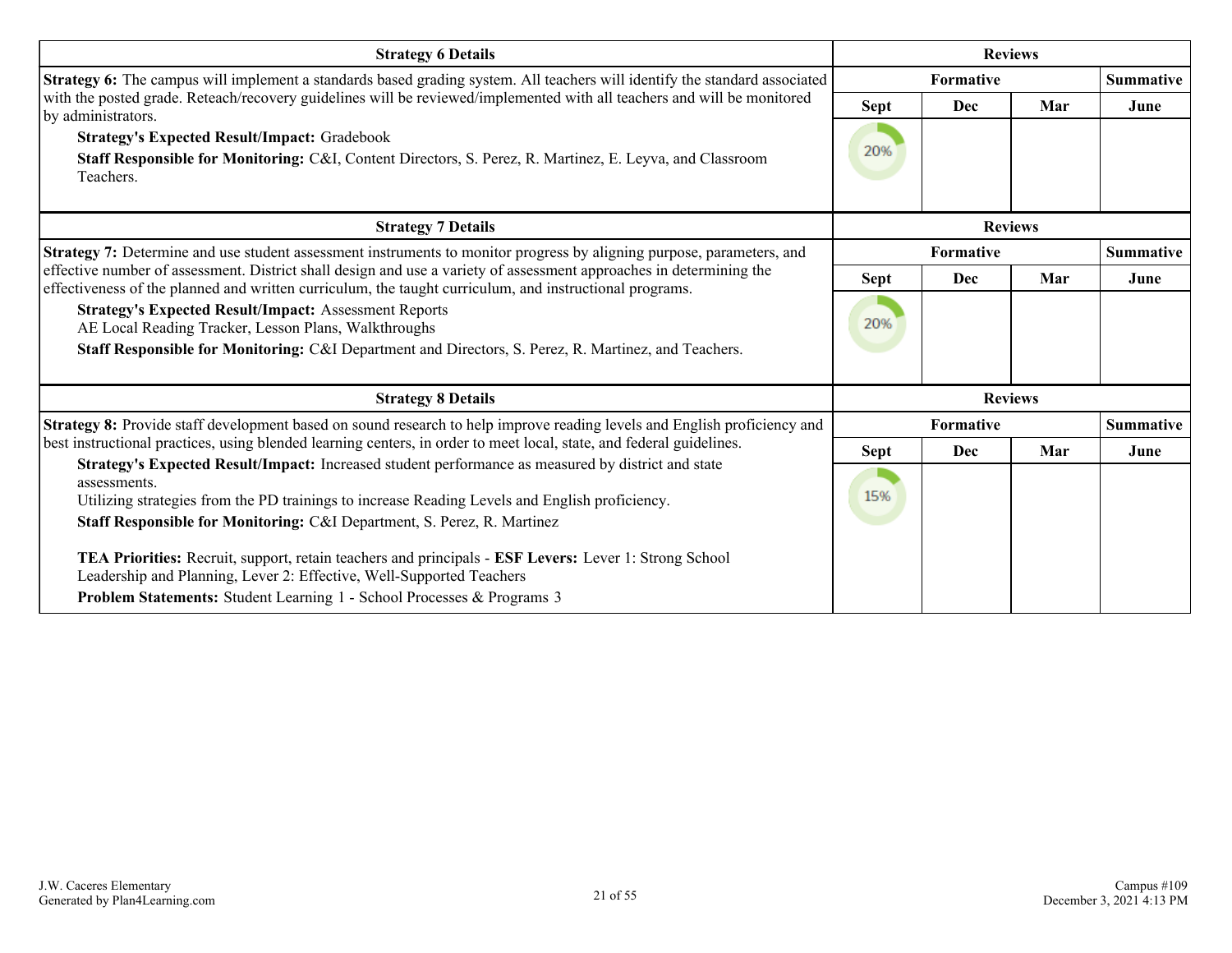| <b>Strategy 9 Details</b>                                                                                                                                                                                                                                                  | <b>Reviews</b>     |                  |                |                  |
|----------------------------------------------------------------------------------------------------------------------------------------------------------------------------------------------------------------------------------------------------------------------------|--------------------|------------------|----------------|------------------|
| Strategy 9: The campus will provide instructional materials and supplies to address student needs and meet AE Local and                                                                                                                                                    |                    | <b>Formative</b> |                |                  |
| state passing standards by using the districts' warehouse and other vendors.<br>Strategy's Expected Result/Impact: Increased student academic performance as measured by district and state<br>assessments, as well as increased reading levels and English proficiency.   | <b>Sept</b><br>25% | Dec              | Mar            | June             |
| <b>Staff Responsible for Monitoring: S. Perez</b><br>R. Martinez<br><b>Classroom Teachers</b><br>M. Mata                                                                                                                                                                   |                    |                  |                |                  |
| TEA Priorities: Build a foundation of reading and math - ESF Levers: Lever 4: High-Quality Curriculum,<br>Lever 5: Effective Instruction                                                                                                                                   |                    |                  |                |                  |
| Funding Sources: Materials and Supplies - Title III (263) - \$2,450, Materials and Supplies - Warehouse and<br>other vendors. - Title I (211) - \$6,360, Materials and Supplies - Warehouse and other vendors. - Local (199) -<br>\$5,080                                  |                    |                  |                |                  |
| <b>Strategy 10 Details</b>                                                                                                                                                                                                                                                 | <b>Reviews</b>     |                  |                |                  |
| Strategy 10: Implement district initiatives such as Guided Reading, 5E Model, Anchor Charts, Word Walls, Vocabulary                                                                                                                                                        | <b>Formative</b>   |                  |                | <b>Summative</b> |
| Development, Interactive Notebooks, Literacy Stations, Technology, Journals, Accelerated Reading, Student Portfolios,<br>Differentiated Instruction, and College Readiness Activities. Rewarding Students for reaching their grade level reading                           | <b>Sept</b>        | Dec              | Mar            | June             |
| goals monthly.<br>Strategy's Expected Result/Impact: Walkthroughs and Increased student performance as measured by district<br>and state assessments, as well as the AE Local Reading Tracker. Increased student performance in reading levels<br>and English proficiency. | 20%                |                  |                |                  |
| <b>Staff Responsible for Monitoring: S. Perez</b>                                                                                                                                                                                                                          |                    |                  |                |                  |
| R. Martinez<br><b>Classroom Teachers</b><br><b>CLPAC</b>                                                                                                                                                                                                                   |                    |                  |                |                  |
| Problem Statements: Student Learning 1, 4 - School Processes & Programs 3                                                                                                                                                                                                  |                    |                  |                |                  |
| <b>Strategy 11 Details</b>                                                                                                                                                                                                                                                 |                    |                  | <b>Reviews</b> |                  |
| Strategy 11: Develop, implement, and monitor a literacy plan where every student is provided the support, personalized<br>instruction, and resources to guarantee reading on level or make a 2 years growth in reading level if student is below grade                     |                    | Formative        |                | <b>Summative</b> |
| level, as well as a 1 level increase in English proficiency (TELPAS).                                                                                                                                                                                                      | <b>Sept</b>        | Dec              | Mar            | June             |
| Strategy's Expected Result/Impact: Reading Levels (live trackers) and TELPAS proficiency scores<br>Staff Responsible for Monitoring: C&I Department, LA Director, Bilingual Director, S. Perez, R. Martinez,<br><b>Classroom Teachers</b>                                  | 20%                |                  |                |                  |
| TEA Priorities: Build a foundation of reading and math - ESF Levers: Lever 5: Effective Instruction                                                                                                                                                                        |                    |                  |                |                  |
| Problem Statements: Student Learning 1 - School Processes & Programs 3                                                                                                                                                                                                     |                    |                  |                |                  |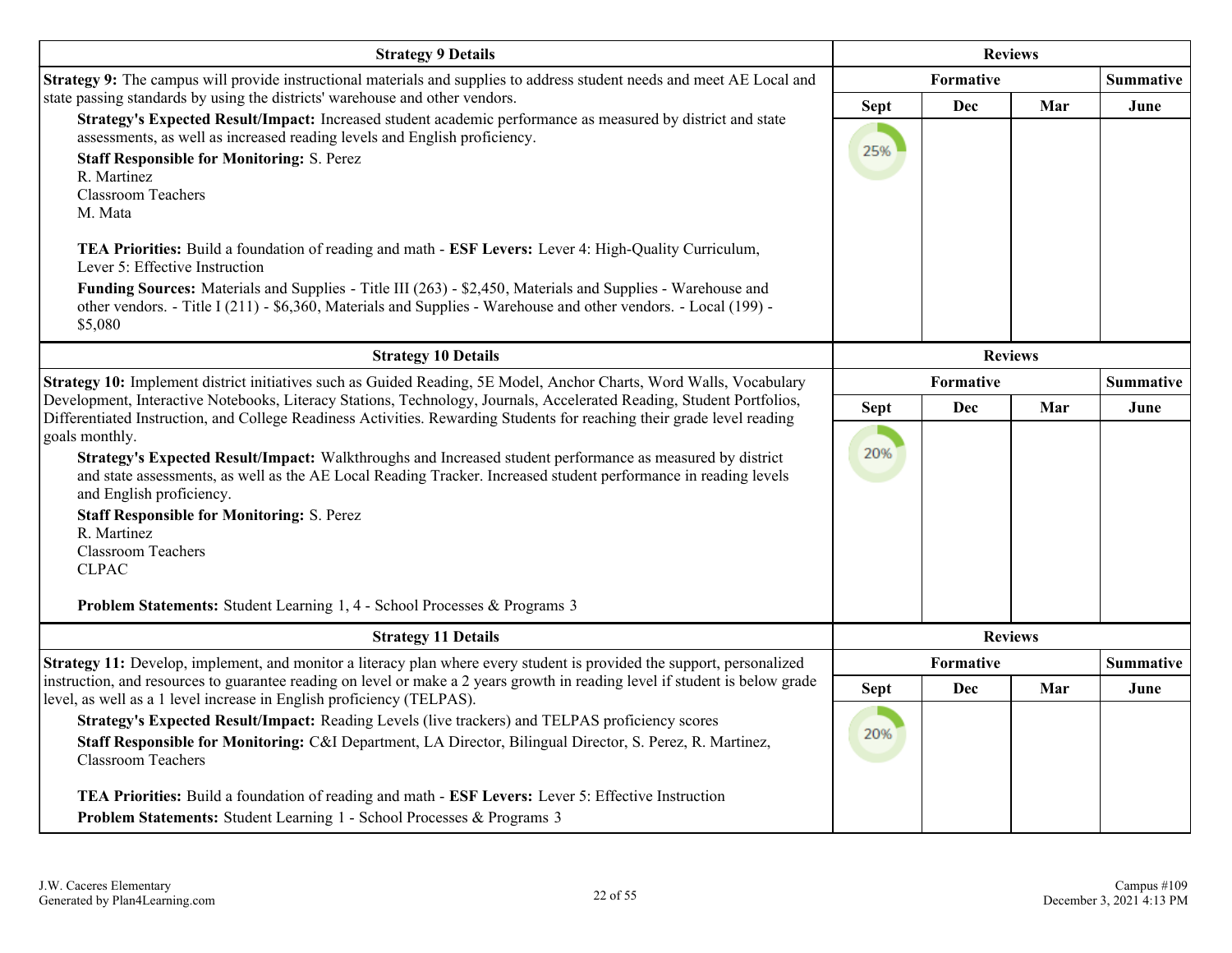| <b>Strategy 12 Details</b>                                                                                                                                                                                                                     | <b>Reviews</b>                       |     |     |      |
|------------------------------------------------------------------------------------------------------------------------------------------------------------------------------------------------------------------------------------------------|--------------------------------------|-----|-----|------|
| <b>Strategy 12:</b> The campus will implement a motivational program to encourage student excellence in all academic areas by                                                                                                                  | <b>Formative</b><br><b>Summative</b> |     |     |      |
| providing incentives such as goody bags, t-shirts, toys, snack foods, Campus EOY Field day/Recreational Day, Career and<br>Citizenship recognition - AR Goal achieved for the six weeks, Perfect Attendance, STAAR Afternoon of Fun (six weeks | <b>Sept</b>                          | Dec | Mar | June |
| after Bundle exams) and field trips throughout the school year.                                                                                                                                                                                |                                      |     |     |      |
| Strategy's Expected Result/Impact: Increased student performance as measured by district and state                                                                                                                                             | 10%                                  |     |     |      |
| assessments.<br><b>Staff Responsible for Monitoring: Campus Administration, R. Flores</b>                                                                                                                                                      |                                      |     |     |      |
|                                                                                                                                                                                                                                                |                                      |     |     |      |
| TEA Priorities: Improve low-performing schools - ESF Levers: Lever 1: Strong School Leadership and                                                                                                                                             |                                      |     |     |      |
| Planning, Lever 3: Positive School Culture - Comprehensive Support Strategy                                                                                                                                                                    |                                      |     |     |      |
| Funding Sources: Student Activity - Student Activity 865 - \$9,284                                                                                                                                                                             |                                      |     |     |      |
| Accomplished<br>Continue/Modify<br>No Progress<br>0%                                                                                                                                                                                           | Discontinue                          |     |     |      |

#### **Performance Objective 1 Problem Statements:**

#### **Demographics**

**Problem Statement 4**: Closing the gap for at-risk students is necessary to increase academic achievement. **Root Cause**: Because a high number of students on this campus are identified as at-risk and below grade level, time and treatment is not being adequately used to meet their needs.

#### **Student Learning**

**Problem Statement 1**: J.W.C. lacks a sound Guided Reading/Phonics program/curriculum in grades KG-2nd Grade to help students reach/surpass their reading levels. **Root Cause**: Because J.W.C. does not have a structured GR curriculum, teachers are left with each getting/using different material.

**Problem Statement 2**: Interactive boards need to be updated in order to help foster instruction. **Root Cause**: Interactive (SMART) boards are obsolete, out of date, and are no longer compatible, so cannot be used.

**Problem Statement 4**: J.W.C. lacks a variety of hands-on material to help enhance student learning. **Root Cause**: Teachers are found scrambling to purchase this items personally or scrambling with each other to find materials.

#### **School Processes & Programs**

**Problem Statement 1**: J.W.C. was unable to provide tutorials/tutors to struggling students early off in the year. **Root Cause**: Because the district was limited in funds for tutors/tutorial, tutorials began in the 2nd semester for struggling students.

**Problem Statement 3**: J.W.C. lacks a structured Guided Reading/Phonics program/curriculum as well as a campus wide tracker/running record to ensure students reach/surpass their reading levels. **Root Cause**: Because J.W.C. does not have a structured GR curriculum, teachers are left with each getting/using different material.

#### **Perceptions**

**Problem Statement 1**: J.W.C. is not consistent with implementing a behavioral plan and B.E. S.M.A.R.T. rules. **Root Cause**: Because J.W.C is not consistent with a behavior plan, students follow what is put in place at the time depending on grade level/staff member.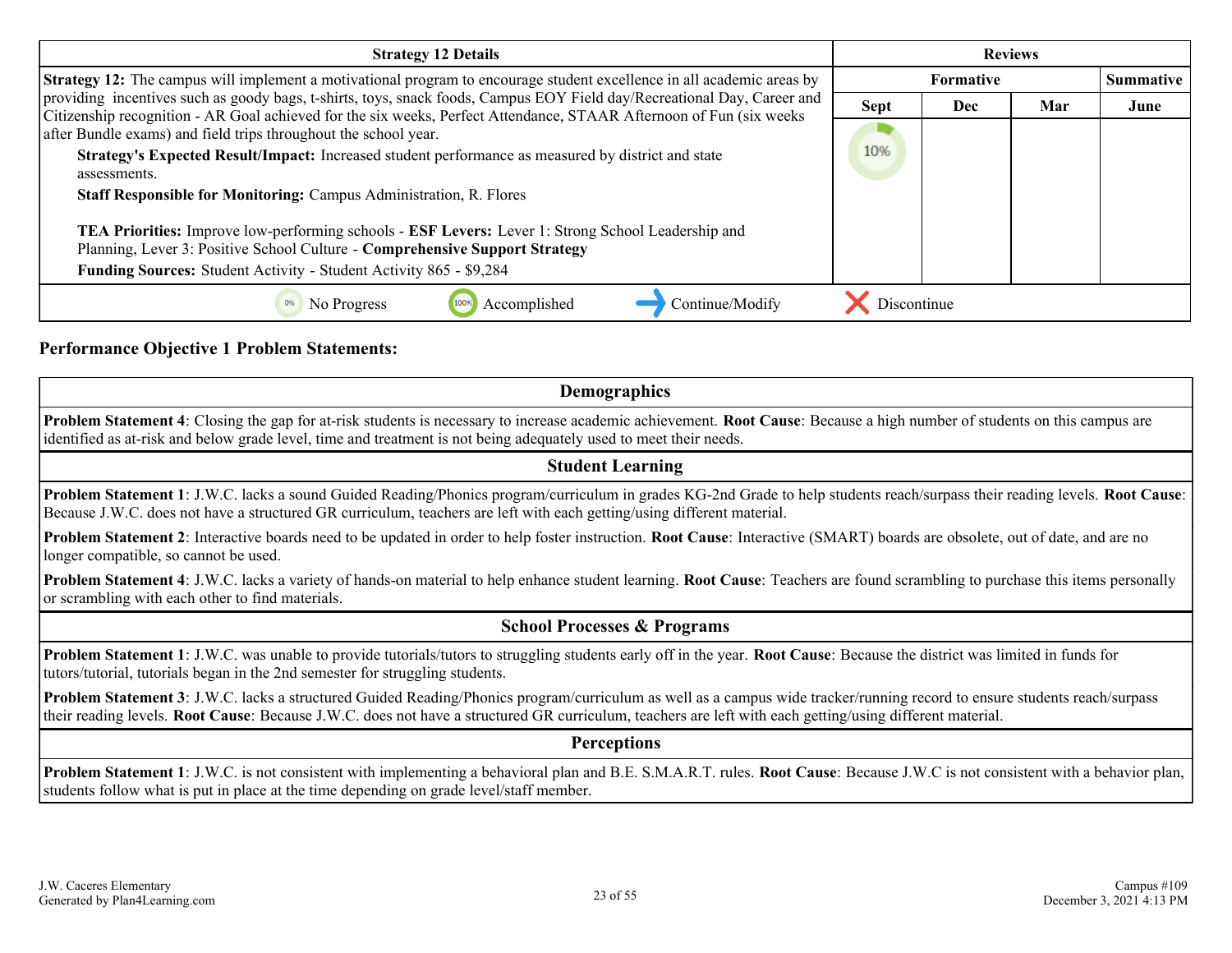Goal 1: J. W. Caceres Elementary will create an inviting educational climate that enhances learning and academic performance for all students so that they may excel in all areas of education and meet and exceed state and federal passing standards. The district will implement a balanced literacy program in early childhood education that will result in more students reading on or above grade level.

**Performance Objective 2:** J.W.C.'s Library Services will facilitate and monitor usage of key literacy programs in J.W.C., including Accelerated Reader (AR) and myON for grades PK-5th. J.W.C. will utilize 100% of available Accelerated Reader (AR) licenses and increase the total word count and student passing rate of 85% correct or higher for the school year by 5%. myON will be implemented continuously throughout J.W.C. with a 50% increase in usage.

**Evaluation Data Sources:** myOn & AR Reports

| <b>Strategy 1 Details</b>                                                                                              |             | <b>Reviews</b>   |                |                  |  |  |                  |
|------------------------------------------------------------------------------------------------------------------------|-------------|------------------|----------------|------------------|--|--|------------------|
| Strategy 1: Carry out one Book Fair events per semester to provide student access to quality and affordable books and  |             | Formative        |                |                  |  |  |                  |
| resources through Scholastic Books.                                                                                    | <b>Sept</b> | Dec              | Mar            | June             |  |  |                  |
| Strategy's Expected Result/Impact: Quantity of books purchased by students.                                            |             |                  |                |                  |  |  |                  |
| <b>Staff Responsible for Monitoring: R. Flores</b>                                                                     | 10%         |                  |                |                  |  |  |                  |
| <b>ESF Levers:</b> Lever 3: Positive School Culture                                                                    |             |                  |                |                  |  |  |                  |
| <b>Strategy 2 Details</b>                                                                                              |             |                  |                |                  |  |  |                  |
| Strategy 2: Host literacy day/night events to encourage parent involvement. Promote home-school connection activities, | Formative   |                  |                |                  |  |  | <b>Summative</b> |
| such as pumpkin decorating contest, monthly Parent/Student Library Reading to encourage literacy.                      | <b>Sept</b> | Dec              | Mar            | June             |  |  |                  |
| <b>Strategy's Expected Result/Impact:</b> Sign In sheets                                                               |             |                  |                |                  |  |  |                  |
| Pictures<br>Staff Responsible for Monitoring: R. Flores, I. Martinez, S. Perez, R. Martinez                            | 0%          |                  |                |                  |  |  |                  |
| ESF Levers: Lever 3: Positive School Culture - Comprehensive Support Strategy                                          |             |                  |                |                  |  |  |                  |
| Funding Sources: Snacks for parent events. - School Improvement Grant (211.SI)                                         |             |                  |                |                  |  |  |                  |
| <b>Strategy 3 Details</b>                                                                                              |             |                  | <b>Reviews</b> |                  |  |  |                  |
| Strategy 3: Expand library resources to support the curriculum. These resources include print books and ebooks,        |             | <b>Formative</b> |                | <b>Summative</b> |  |  |                  |
| magazines, technology resources such as ipads, e-readers, audio books, etc.                                            | <b>Sept</b> | Dec              | Mar            | June             |  |  |                  |
| <b>Strategy's Expected Result/Impact: Destiny Circulation reports</b>                                                  |             |                  |                |                  |  |  |                  |
| Staff Responsible for Monitoring: Media Specialist/Librarian, S. Perez, R. Martinez                                    | 0%          |                  |                |                  |  |  |                  |
| <b>Comprehensive Support Strategy</b>                                                                                  |             |                  |                |                  |  |  |                  |
| <b>Funding Sources:</b> Library Books - Title I (211) - \$540, Library Books - Local (199) - \$540                     |             |                  |                |                  |  |  |                  |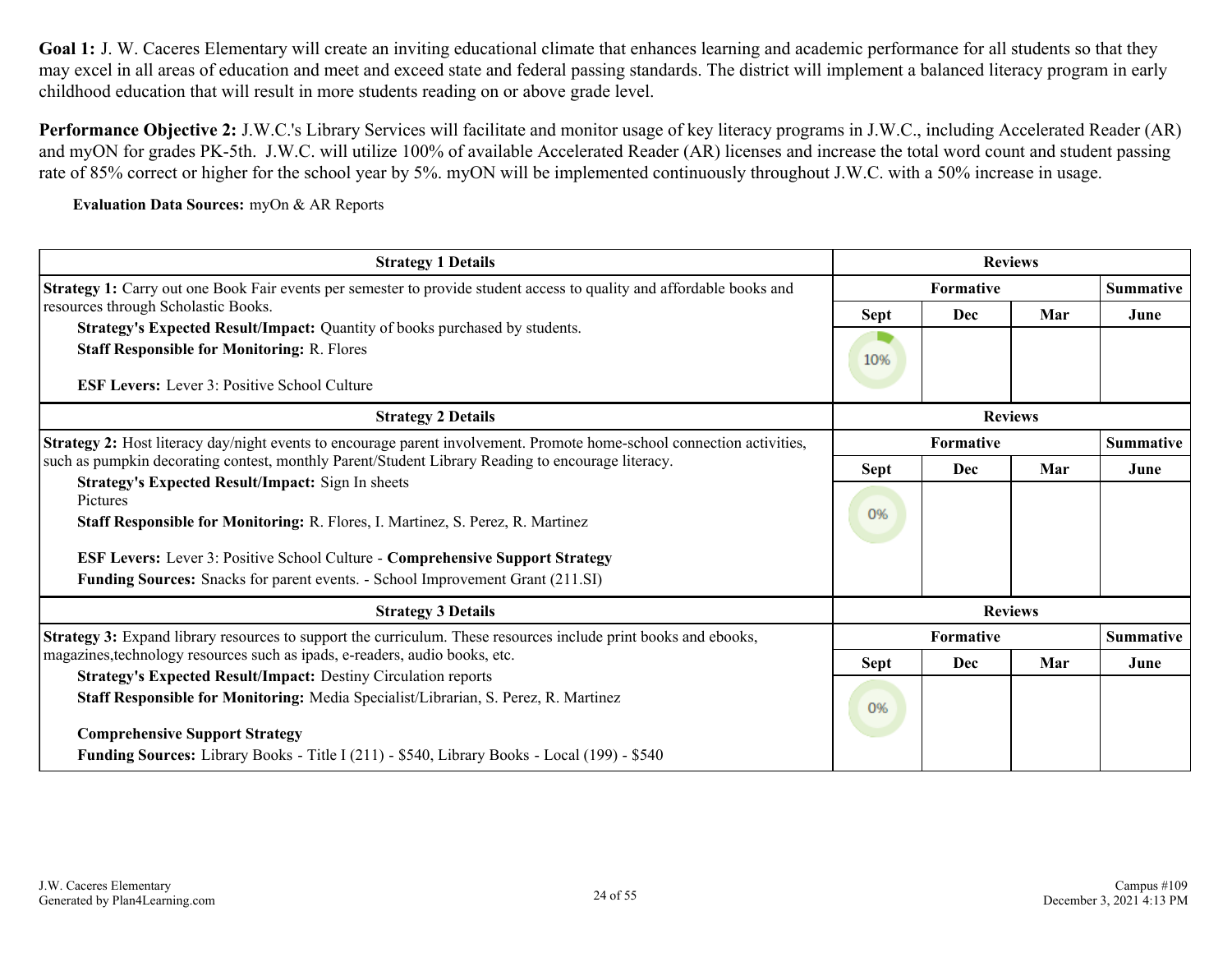| <b>Strategy 4 Details</b>                                                                                                                        |             | <b>Reviews</b>         |                |                  |  |
|--------------------------------------------------------------------------------------------------------------------------------------------------|-------------|------------------------|----------------|------------------|--|
| Strategy 4: Bring in authors, storytellers and theater performances to provide students with presentations and bring about                       |             | Summative<br>Formative |                |                  |  |
| the love for reading. Promote Reading Rock Stars Celebration.                                                                                    | <b>Sept</b> | Dec                    | Mar            | June             |  |
| Strategy's Expected Result/Impact: Schedule of Events<br>Staff Responsible for Monitoring: R. Flores, S. Perez, R. Martinez, M. Mata             | 0%          |                        |                |                  |  |
| TEA Priorities: Build a foundation of reading and math - ESF Levers: Lever 3: Positive School Culture -<br><b>Comprehensive Support Strategy</b> |             |                        |                |                  |  |
| <b>Strategy 5 Details</b>                                                                                                                        |             | <b>Reviews</b>         |                |                  |  |
| <b>Strategy 5:</b> Promote student success by providing achievement celebrations and awards to those who have met their                          |             | Formative              |                | <b>Summative</b> |  |
| reading goals such as distinguished readers, top readers per grade level (AR Goal met) and AR Millionaire members.                               | <b>Sept</b> | Dec                    | Mar            | June             |  |
| Strategy's Expected Result/Impact: AR reports, Library and sign in sheets<br>Field Trip Form                                                     |             |                        |                |                  |  |
| Staff Responsible for Monitoring: R. Flores, S. Perez, M. Mata                                                                                   | 0%          |                        |                |                  |  |
| <b>Strategy 6 Details</b>                                                                                                                        |             |                        | <b>Reviews</b> |                  |  |
| <b>Strategy 6:</b> Promote literacy by encouraging students to read great books and become part in The Battle of the Books.                      |             | Formative              |                | <b>Summative</b> |  |
| Strategy's Expected Result/Impact: AR tests, Battle of Books Competition                                                                         | <b>Sept</b> | Dec                    | Mar            | June             |  |
| Staff Responsible for Monitoring: R. Flores, Library Director, S. Perez, R. Martinez<br><b>Comprehensive Support Strategy</b>                    | 0%          |                        |                |                  |  |
| <b>Strategy 7 Details</b>                                                                                                                        |             |                        | <b>Reviews</b> |                  |  |
| <b>Strategy 7:</b> Campus will provide operational supplies and materials, operating lease of the copier in the library.                         |             | Formative              |                | <b>Summative</b> |  |
| <b>Strategy's Expected Result/Impact: Inventory forms</b>                                                                                        | <b>Sept</b> | Dec                    | Mar            | June             |  |
| Staff Responsible for Monitoring: R. Flores, S. Perez, M. Mata                                                                                   | 30%         |                        |                |                  |  |
| 100%<br>Accomplished<br>Continue/Modify<br>0%<br>No Progress                                                                                     | Discontinue |                        |                |                  |  |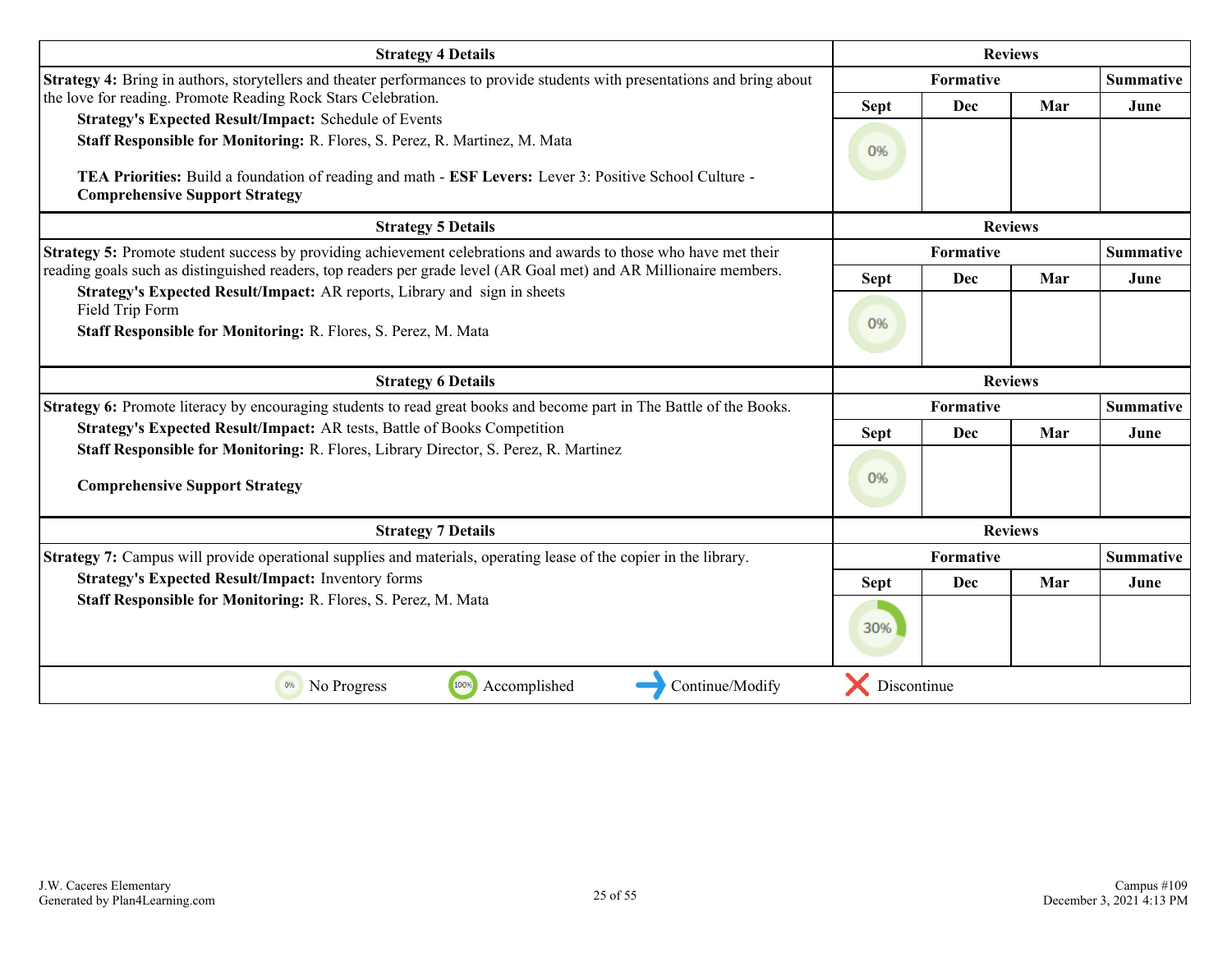<span id="page-25-0"></span>Goal 2: J. W. Caceres Elementary will create an inviting educational climate that enhances learning and academic performance for all students so that they may excel in all areas of education and meet state and federal passing standards. The percentage of students who achieve meets and/or masters performance level on the STAAR exam will increase.

**Performance Objective 1:** The percentage of students in grades 3-5 who achieve meets and/or masters performance level on the STAAR exam will increase by the following for all students: Meets from 34% to 65% and Masters from 15% to 32%. Increase GT students achieving the meets and/or masters grade level standard on STAAR by 10%. Increase Special Education students achieving the meets and/or masters grade level standard on STAAR by 2%. Increase ELL students achieving the meets and/or masters grade level standard on STAAR by 30%.

#### **Targeted or ESF High Priority**

**Evaluation Data Sources:** Report Cards, District BMs, Bundle Exams, STAAR Results, Academic Trackers, Eduphoria

| <b>Strategy 1 Details</b>                                                                                                                                                                                                                              | <b>Reviews</b> |                  |                |                  |
|--------------------------------------------------------------------------------------------------------------------------------------------------------------------------------------------------------------------------------------------------------|----------------|------------------|----------------|------------------|
| <b>Strategy 1:</b> Promote student success by providing achievement celebrations to those who have met their goals and/or show                                                                                                                         |                | <b>Formative</b> |                | <b>Summative</b> |
| progress throughout the school years Benchmark/Bundle assessments.<br>Strategy's Expected Result/Impact: Benchmark results, Academic Tracker                                                                                                           | <b>Sept</b>    | <b>Dec</b>       | Mar            | June             |
| Staff Responsible for Monitoring: S. Perez, R. Martinez, Classroom Teachers, CLPAC, M. Mata                                                                                                                                                            | 15%            |                  |                |                  |
| <b>TEA Priorities:</b> Build a foundation of reading and math, Improve low-performing schools - <b>ESF Levers:</b> Lever<br>1: Strong School Leadership and Planning, Lever 2: Effective, Well-Supported Teachers, Lever 3: Positive<br>School Culture |                |                  |                |                  |
|                                                                                                                                                                                                                                                        |                |                  |                |                  |
| <b>Strategy 2 Details</b>                                                                                                                                                                                                                              |                |                  | <b>Reviews</b> |                  |
| <b>Strategy 2:</b> Campus will provide operational supplies, STAAR resources and materials (English & Spanish), operating                                                                                                                              |                | <b>Formative</b> |                | <b>Summative</b> |
| lease of the copier for teachers to plan for instruction.                                                                                                                                                                                              | <b>Sept</b>    | <b>Dec</b>       | Mar            | June             |
| Strategy's Expected Result/Impact: Increase student performance and growth in STAAR Meets & Master<br>scores                                                                                                                                           |                |                  |                |                  |
| <b>Staff Responsible for Monitoring: S. Perez</b>                                                                                                                                                                                                      | 20%            |                  |                |                  |
| R.Martinez                                                                                                                                                                                                                                             |                |                  |                |                  |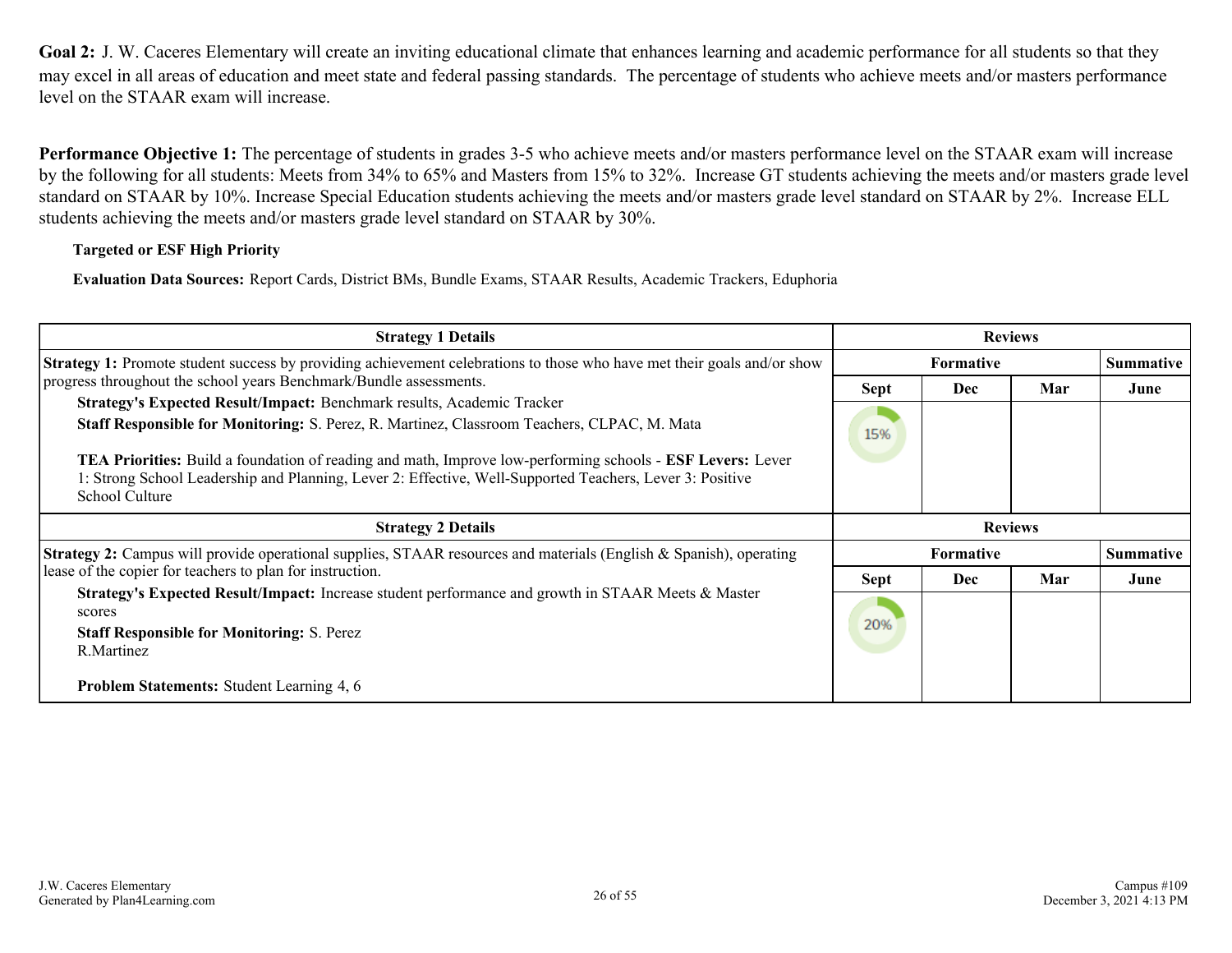| <b>Strategy 3 Details</b>                                                                                                                                                                                                                                                                                                                 | <b>Reviews</b> |                |     |                  |
|-------------------------------------------------------------------------------------------------------------------------------------------------------------------------------------------------------------------------------------------------------------------------------------------------------------------------------------------|----------------|----------------|-----|------------------|
| Strategy 3: Teachers will use the district curriculum and instruction guide as their primary source of instructional direction                                                                                                                                                                                                            | Formative      |                |     | <b>Summative</b> |
| for all content areas. Teachers will track and monitor progress by continuously updating the AE Local Reading Level<br>Tracker, GR Tracker, and Academic tracker.                                                                                                                                                                         | <b>Sept</b>    | Dec            | Mar | June             |
| Strategy's Expected Result/Impact: Increased number of students reading on or above grade level.<br>Increased number of students performing at Meets & Masters performance levels.<br>-Grade Level meetings<br>$-PLCs$                                                                                                                    | 20%            |                |     |                  |
| <b>Staff Responsible for Monitoring: C&amp;I Department</b><br><b>Bilingual Director</b><br>S. Perez<br>R. Martinez                                                                                                                                                                                                                       |                |                |     |                  |
| TEA Priorities: Build a foundation of reading and math - ESF Levers: Lever 2: Effective, Well-Supported<br>Teachers, Lever 5: Effective Instruction - Comprehensive Support Strategy<br>Problem Statements: School Processes & Programs 3                                                                                                 |                |                |     |                  |
| <b>Strategy 4 Details</b>                                                                                                                                                                                                                                                                                                                 |                | <b>Reviews</b> |     |                  |
| <b>Strategy 4:</b> Develop, implement, and monitor daily instructional schedules to ensure all subject areas are taught everyday                                                                                                                                                                                                          |                | Formative      |     | <b>Summative</b> |
| with the appropriate allocated minutes, as well as the Time & Treatment for ELL students. Implement and monitor required<br>lesson plans. Provide assistance through Guided Reading and/or Intervention instruction for Tier 3 students.                                                                                                  | <b>Sept</b>    | Dec            | Mar | June             |
| Strategy's Expected Result/Impact: Increased student performance as measured by District and State<br>assessments.<br>Increased number of students reading on or above grade level.<br>Increase of at least 1 proficiency level for ELL students. Increased number of students performing at Meets and<br>Masters levels.<br>Walkthroughs | 20%            |                |     |                  |
| <b>Staff Responsible for Monitoring: S. Perez</b><br>R. Martinez, Classroom Teachers                                                                                                                                                                                                                                                      |                |                |     |                  |
| TEA Priorities: Recruit, support, retain teachers and principals, Build a foundation of reading and math,<br>Improve low-performing schools - ESF Levers: Lever 1: Strong School Leadership and Planning, Lever 2:<br>Effective, Well-Supported Teachers, Lever 4: High-Quality Curriculum, Lever 5: Effective Instruction                |                |                |     |                  |
| Problem Statements: Student Learning 1 - School Processes & Programs 3                                                                                                                                                                                                                                                                    |                |                |     |                  |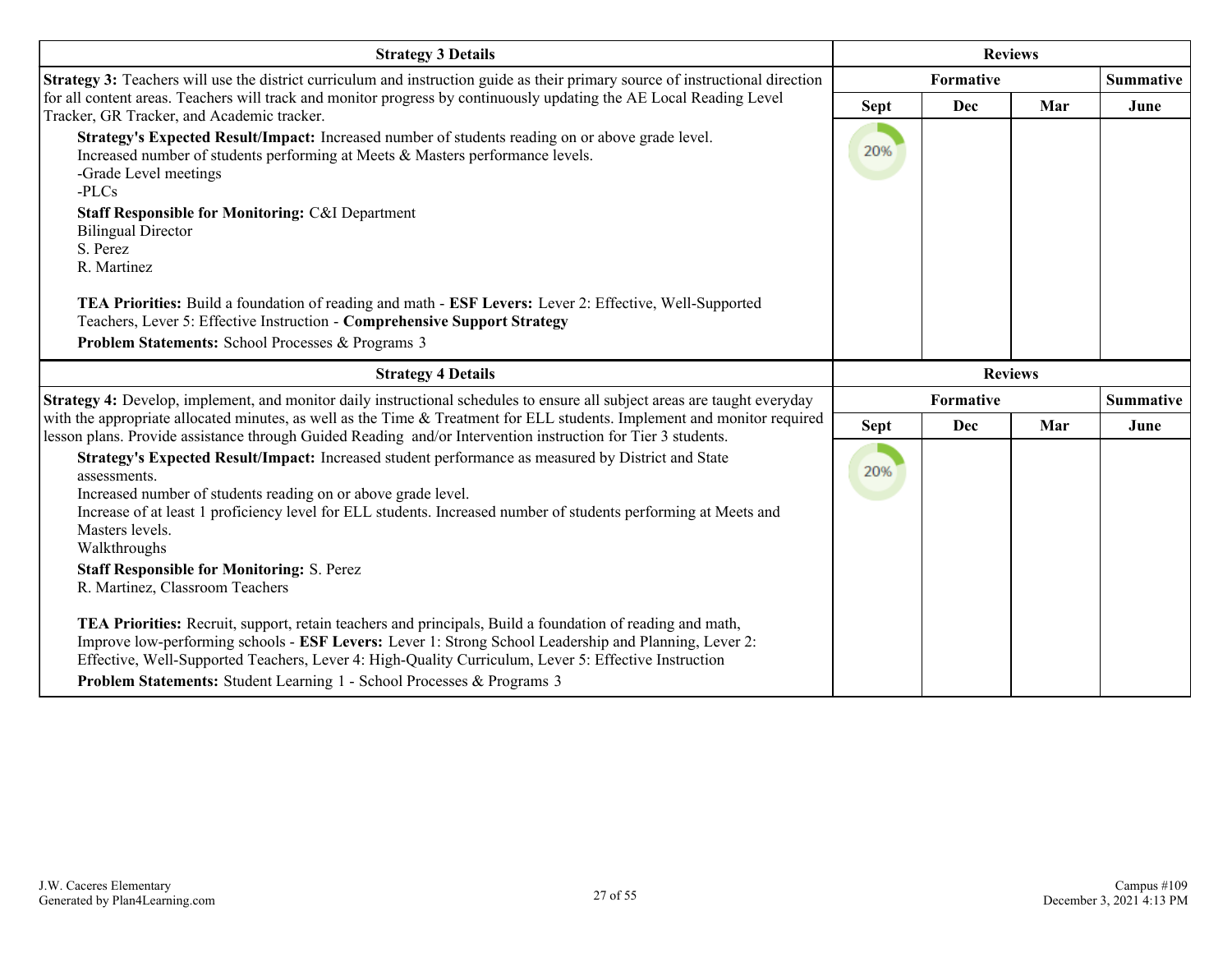| <b>Strategy 5 Details</b>                                                                                                                                                                                                                                                                                        | <b>Reviews</b> |           |                |                  |
|------------------------------------------------------------------------------------------------------------------------------------------------------------------------------------------------------------------------------------------------------------------------------------------------------------------|----------------|-----------|----------------|------------------|
| Strategy 5: Provide research based staff development aligned to performance data measured by District, State, and Federal                                                                                                                                                                                        |                | Formative |                | <b>Summative</b> |
| accountability indicators to include: job embedded training, response to intervention (RtI), data desegregation and<br>utilization, technology, core state adopted textbooks, supplemental programs, and research based strategies for ELs and                                                                   | <b>Sept</b>    | Dec       | Mar            | June             |
| SpEds.                                                                                                                                                                                                                                                                                                           |                |           |                |                  |
| Strategy's Expected Result/Impact: Professional Development District Plan, training agendas and sign-ins.                                                                                                                                                                                                        | 10%            |           |                |                  |
| Increased instructional effectiveness and student performance as measured by grades and state assessment<br>outcomes, decreased at risk learners, decrease in referrals, and decrease in behavior referrals.                                                                                                     |                |           |                |                  |
| Staff Responsible for Monitoring: C&I Department and Directors                                                                                                                                                                                                                                                   |                |           |                |                  |
| <b>Bilingual Director</b><br>S. Perez                                                                                                                                                                                                                                                                            |                |           |                |                  |
| R. Martinez                                                                                                                                                                                                                                                                                                      |                |           |                |                  |
| R. Cisneros                                                                                                                                                                                                                                                                                                      |                |           |                |                  |
| J.W.C. Team Leaders                                                                                                                                                                                                                                                                                              |                |           |                |                  |
| TEA Priorities: Improve low-performing schools - ESF Levers: Lever 3: Positive School Culture                                                                                                                                                                                                                    |                |           |                |                  |
| Problem Statements: School Processes & Programs 2                                                                                                                                                                                                                                                                |                |           |                |                  |
| <b>Strategy 6 Details</b>                                                                                                                                                                                                                                                                                        | <b>Reviews</b> |           |                |                  |
| Strategy 6: Improve supports for struggling learners by providing tutors and/or tutorials in English as well as Spanish,<br>STAAR resources, training, and articulate those interventions in documented meetings, tutorials, lessons, parent contacts,<br>team meetings, data analysis, and revolving follow up. | Formative      |           |                | <b>Summative</b> |
|                                                                                                                                                                                                                                                                                                                  | <b>Sept</b>    | Dec       | Mar            | June             |
| Strategy's Expected Result/Impact: Decreasing number of struggling students requiring tutoring and or                                                                                                                                                                                                            |                |           |                |                  |
| intervention.<br>Increase reading levels and English proficiency. Increase in Meets & Masters performance. Increase in student                                                                                                                                                                                   | 5%             |           |                |                  |
| growth and English proficiency levels.                                                                                                                                                                                                                                                                           |                |           |                |                  |
| <b>Staff Responsible for Monitoring: S. Perez</b>                                                                                                                                                                                                                                                                |                |           |                |                  |
| R. Martinez<br>Teachers,                                                                                                                                                                                                                                                                                         |                |           |                |                  |
| C&I Department Staff,                                                                                                                                                                                                                                                                                            |                |           |                |                  |
| Bilingual Director, Special Programs Director                                                                                                                                                                                                                                                                    |                |           |                |                  |
| TEA Priorities: Improve low-performing schools - Comprehensive Support Strategy                                                                                                                                                                                                                                  |                |           |                |                  |
| Problem Statements: School Processes & Programs 1                                                                                                                                                                                                                                                                |                |           |                |                  |
| Funding Sources: Tutorials 3rd-5th Grade - ESSER III (282) - \$26,982.43                                                                                                                                                                                                                                         |                |           |                |                  |
| <b>Strategy 7 Details</b>                                                                                                                                                                                                                                                                                        |                |           | <b>Reviews</b> |                  |
| Strategy 7: The campus will implement a standards based grading system. All teachers will identify the standard associated                                                                                                                                                                                       |                | Formative |                | <b>Summative</b> |
| with the posted grade. Reteach/recovery guidelines will be reviewed/implemented with all teachers and will be monitored<br>by administrators.                                                                                                                                                                    | <b>Sept</b>    | Dec       | Mar            | June             |
| <b>Strategy's Expected Result/Impact: Gradebook</b>                                                                                                                                                                                                                                                              |                |           |                |                  |
| Staff Responsible for Monitoring: C&I, Content Directors, R. Martinez, S. Perez, and Classroom Teachers.                                                                                                                                                                                                         | 20%            |           |                |                  |
|                                                                                                                                                                                                                                                                                                                  |                |           |                |                  |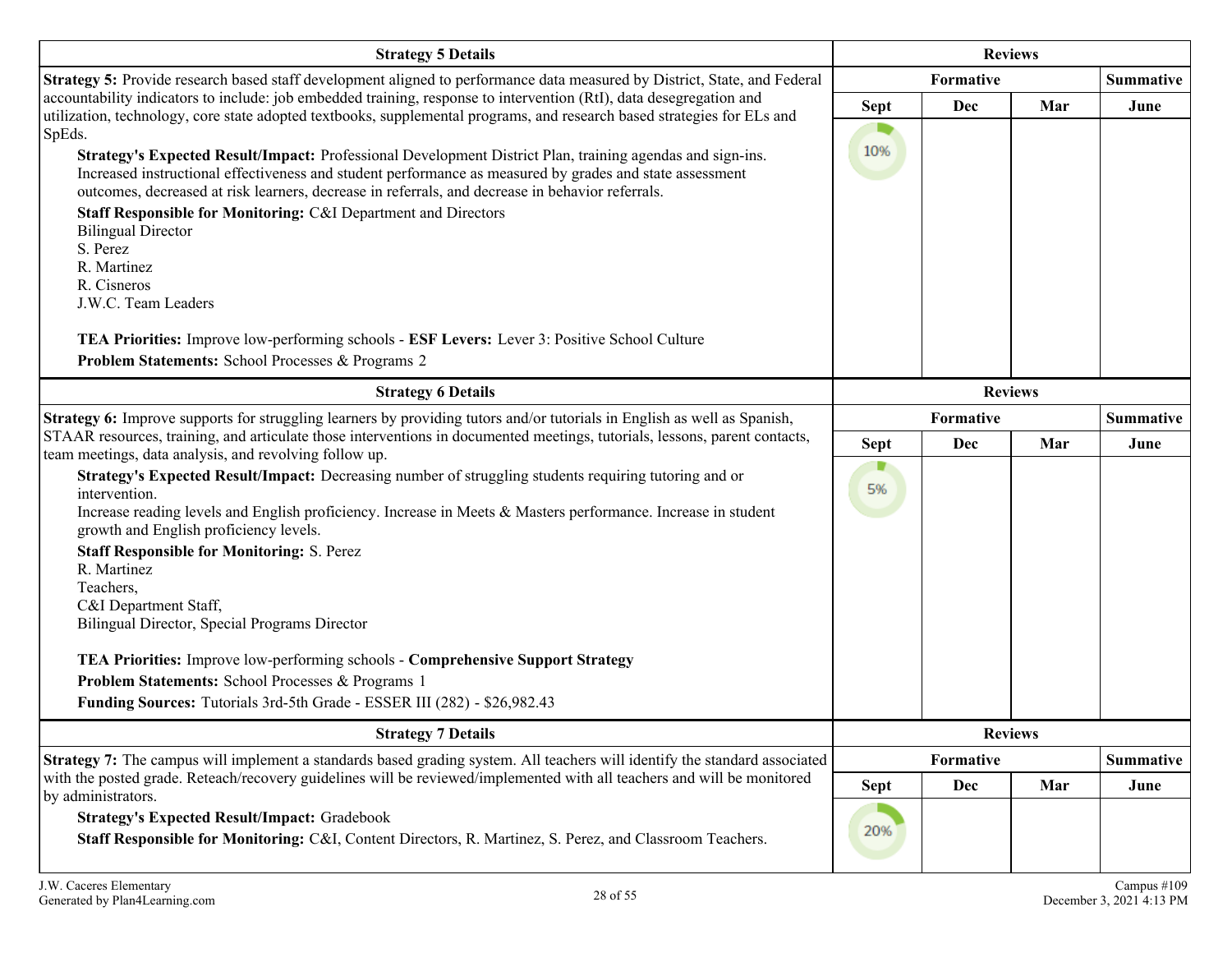| <b>Strategy 8 Details</b>                                                                                                                                                                                                         | <b>Reviews</b> |                  |     |                  |
|-----------------------------------------------------------------------------------------------------------------------------------------------------------------------------------------------------------------------------------|----------------|------------------|-----|------------------|
| <b>Strategy 8:</b> Determine and use student assessment instruments to monitor progress by aligning purpose, parameters, and                                                                                                      |                | Formative        |     | <b>Summative</b> |
| effective number of assessment. District shall design and use a variety of assessment approaches in determining the<br>effectiveness of the planned and written curriculum, the taught curriculum, and instructional programs.    | <b>Sept</b>    | Dec              | Mar | June             |
| <b>Strategy's Expected Result/Impact: Assessment Reports</b><br>AE Local Reading & Academic Tracker, Lesson Plans, Walkthroughs, EducationGalaxy                                                                                  | 20%            |                  |     |                  |
| Staff Responsible for Monitoring: C&I Department and Directors, S. Perez, R. Martinez, and Teachers.                                                                                                                              |                |                  |     |                  |
| <b>Comprehensive Support Strategy</b>                                                                                                                                                                                             |                |                  |     |                  |
| <b>Strategy 9 Details</b>                                                                                                                                                                                                         |                | <b>Reviews</b>   |     |                  |
| <b>Strategy 9:</b> The campus will implement a motivational program to encourage student excellence in all academic areas by                                                                                                      |                | <b>Formative</b> |     | <b>Summative</b> |
| providing incentives such as goody bags, t-shirts, toys, snack foods, Campus EOY Field day/Recreational Day, Citizenship<br>recognition, fieldtrips, STAAR Afternoon of Fun, AR Goal Six Weeks Awards throughout the school year. | <b>Sept</b>    | Dec              | Mar | June             |
|                                                                                                                                                                                                                                   |                |                  |     |                  |
| Strategy's Expected Result/Impact: Increased student performance as measured by district and state<br>assessments.                                                                                                                | 10%            |                  |     |                  |
| <b>Staff Responsible for Monitoring: Campus Administration, CLPAC</b>                                                                                                                                                             |                |                  |     |                  |
| <b>TEA Priorities:</b> Improve low-performing schools - <b>ESF Levers:</b> Lever 3: Positive School Culture -<br><b>Comprehensive Support Strategy</b>                                                                            |                |                  |     |                  |

**Performance Objective 1 Problem Statements:**

#### **Student Learning**

**Problem Statement 1**: J.W.C. lacks a sound Guided Reading/Phonics program/curriculum in grades KG-2nd Grade to help students reach/surpass their reading levels. **Root Cause**: Because J.W.C. does not have a structured GR curriculum, teachers are left with each getting/using different material.

**Problem Statement 4**: J.W.C. lacks a variety of hands-on material to help enhance student learning. **Root Cause**: Teachers are found scrambling to purchase this items personally or scrambling with each other to find materials.

**Problem Statement 6**: Supplemental Math (Sharon Wells) curriculum is not in place to help build the math program and student success. **Root Cause**: J.W.C. has showed a pattern in decreasing math scores and lacks the support of a supplemental math curriculum to help foster student success.

#### **School Processes & Programs**

**Problem Statement 1**: J.W.C. was unable to provide tutorials/tutors to struggling students early off in the year. **Root Cause**: Because the district was limited in funds for tutors/tutorial, tutorials began in the 2nd semester for struggling students.

**Problem Statement 2**: J.W.C. was unable to provide campus PD for staff, in order to assist academic concerns. **Root Cause**: Because the district was limited in funds J.W.C. was unable to offer PD on campus.

**Problem Statement 3**: J.W.C. lacks a structured Guided Reading/Phonics program/curriculum as well as a campus wide tracker/running record to ensure students reach/surpass their reading levels. **Root Cause**: Because J.W.C. does not have a structured GR curriculum, teachers are left with each getting/using different material.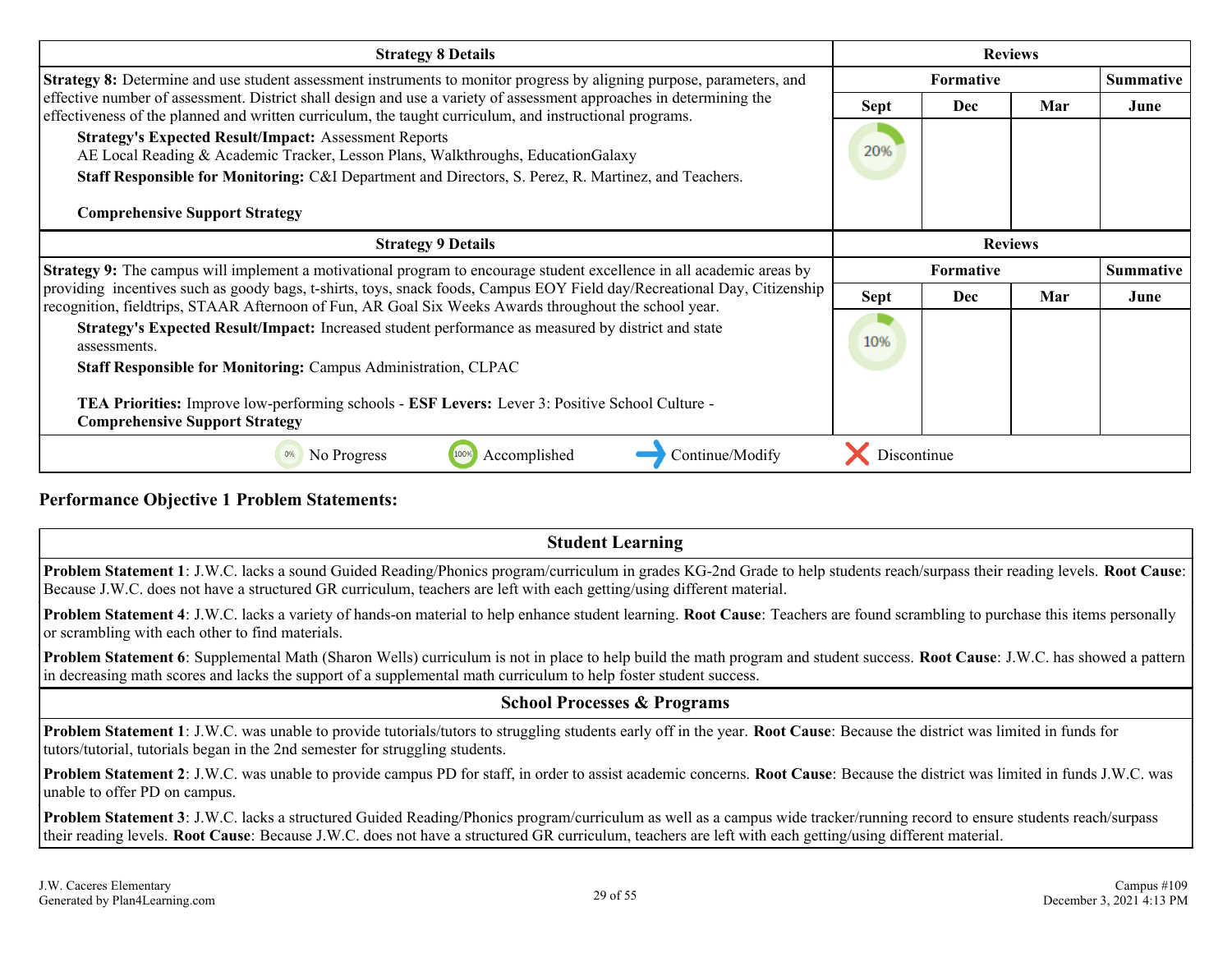<span id="page-29-0"></span>**Performance Objective 1:** The campus will ensure that an Emergency Operations Plan meets all elements outlined by the Texas School Safety Center is in place by first six weeks.

**Evaluation Data Sources:** Training

| <b>Strategy 1 Details</b>                                                                                                                                                                                           | <b>Reviews</b>                |                  |                |                  |
|---------------------------------------------------------------------------------------------------------------------------------------------------------------------------------------------------------------------|-------------------------------|------------------|----------------|------------------|
| Strategy 1: Campus will follow all Emergency Operational Plan and conduct monthly fire drills and lock-downs using                                                                                                  | Summative<br><b>Formative</b> |                  |                |                  |
| drills.                                                                                                                                                                                                             | Sept                          | Dec              | Mar            | June             |
| <b>Strategy's Expected Result/Impact: Drill Tracking Form</b><br>Fire Drill/Lock-down Form                                                                                                                          |                               |                  |                |                  |
| Staff Responsible for Monitoring: R. Martinez, S. Perez, Staff, Donna ISD PD                                                                                                                                        | 5%                            |                  |                |                  |
| <b>ESF Levers:</b> Lever 3: Positive School Culture                                                                                                                                                                 |                               |                  |                |                  |
| <b>Strategy 2 Details</b>                                                                                                                                                                                           | <b>Reviews</b>                |                  |                |                  |
| <b>Strategy 2:</b> Campus will conduct an obstructed fire-drill at least once a year.                                                                                                                               |                               | <b>Formative</b> |                | <b>Summative</b> |
| <b>Strategy's Expected Result/Impact: Drill Tracking Form</b>                                                                                                                                                       | Sept                          | Dec              | Mar            | June             |
| Fire Drill Form<br>Staff Responsible for Monitoring: R. Martinez, S. Perez, Staff, Donna ISD PD                                                                                                                     | 0%                            |                  |                |                  |
| <b>ESF Levers:</b> Lever 3: Positive School Culture                                                                                                                                                                 |                               |                  |                |                  |
| <b>Strategy 3 Details</b>                                                                                                                                                                                           |                               |                  | <b>Reviews</b> |                  |
| Strategy 3: Campus will increase and ensure that the building poses as a safe environment to all students and staff by                                                                                              |                               | <b>Formative</b> |                | Summative        |
| installing and updating the alarm system, upgrading surveillance cameras, upgrading the locking mechanisms for classroom<br>doors, and upgrading security measures at the entry ports, to ensure the safety of all. | Sept                          | Dec              | Mar            | June             |
| Strategy's Expected Result/Impact: Safer environment for all students and staff<br>Staff Responsible for Monitoring: Federal Programs, Donna ISD PD, Security Guard, S. Perez, R. Martinez                          | 25%                           |                  |                |                  |
| No Progress<br>1009<br>Accomplished<br>0%<br>Continue/Modify                                                                                                                                                        | Discontinue                   |                  |                |                  |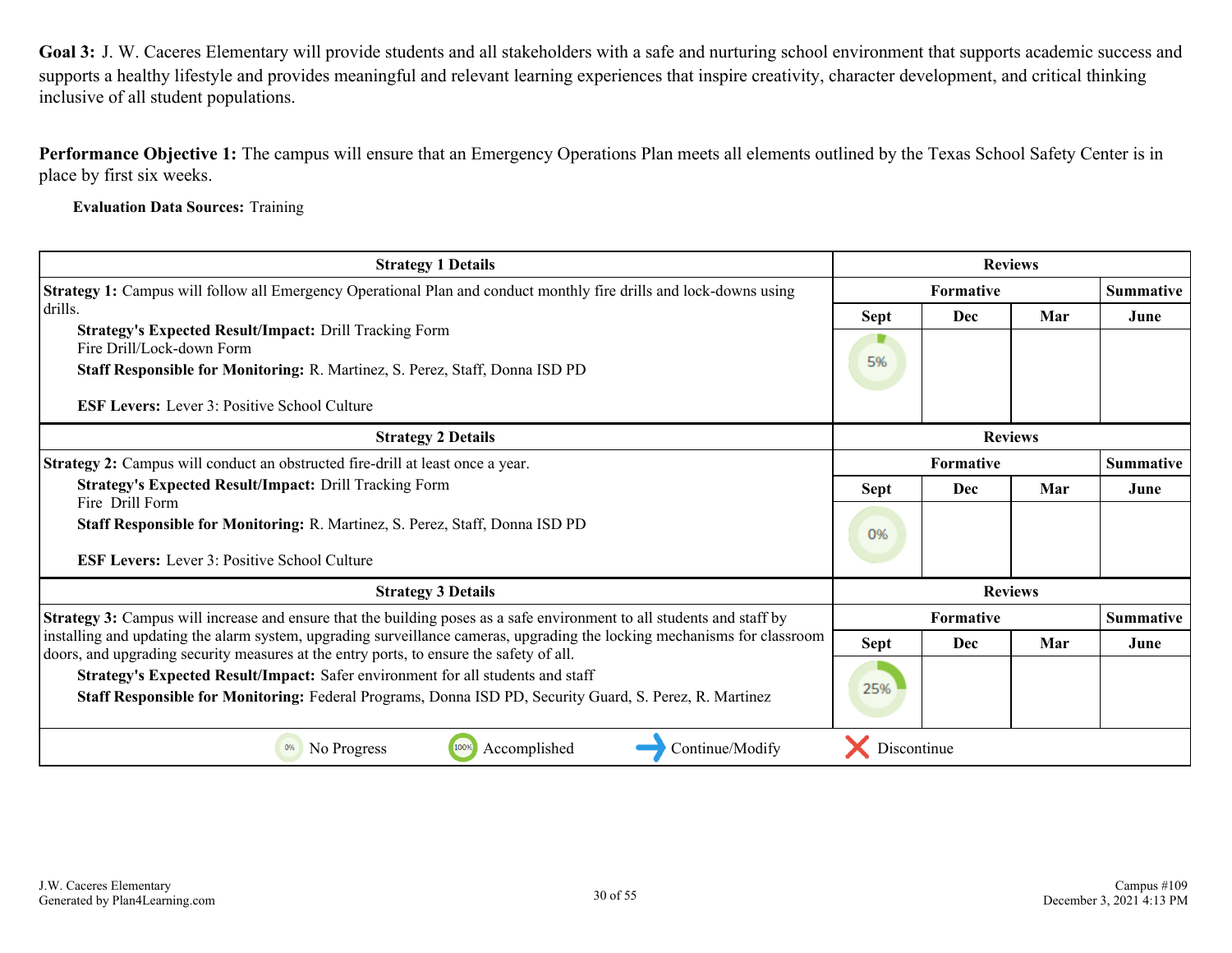**Performance Objective 2:** The campus will ensure that 100% of all students enrolled will be screened for Vision, Hearing, Scoliosis, and Acanthosis Nicrigans to ensure that 100% of all student's immunizations are up to date before submitting Annual Immunization report in October. JWC will ensure that all students have good personal hygiene and are treated quickly when needed.

#### **Targeted or ESF High Priority**

**Evaluation Data Sources:** Screening report, ImmTrack2 for the immunizations, requisitions for vision and hearing, Nurse visit logs.

| <b>Strategy 1 Details</b>                                                                                                                                           | <b>Reviews</b>   |                  |                |                  |
|---------------------------------------------------------------------------------------------------------------------------------------------------------------------|------------------|------------------|----------------|------------------|
| Strategy 1: JWC will verify Students' immunizations are up to date on a continuous basis.                                                                           | <b>Formative</b> |                  |                | <b>Summative</b> |
| <b>Strategy's Expected Result/Impact: Immunization records</b>                                                                                                      | <b>Sept</b>      | Dec              | Mar            | June             |
| Staff Responsible for Monitoring: Blanca Silva LVN, S. Perez, R. Martinez, R. Cisneros                                                                              | 45%              |                  |                |                  |
| <b>Strategy 2 Details</b>                                                                                                                                           |                  |                  | <b>Reviews</b> |                  |
| <b>Strategy 2:</b> JWC's nursing department will screen students for vision, hearing, scoliosis and acanthosis nicrigans.                                           |                  | <b>Formative</b> |                | Summative        |
| <b>Strategy's Expected Result/Impact: Screening Reports</b>                                                                                                         | <b>Sept</b>      | Dec              | Mar            | June             |
| Staff Responsible for Monitoring: Blanca Silva LVN, S. Perez, R. Martinez, R. Cisneros                                                                              | 0%               |                  |                |                  |
| <b>Strategy 3 Details</b>                                                                                                                                           |                  |                  | <b>Reviews</b> |                  |
| <b>Strategy 3:</b> JWC will provide office supplies to ensure the Nurses' clinic is adequately functioning and can meet the needs                                   |                  | <b>Formative</b> |                | <b>Summative</b> |
| of all students in a timely manner.                                                                                                                                 | <b>Sept</b>      | Dec              | Mar            | June             |
| Strategy's Expected Result/Impact: Office supplies list for nursing department<br><b>Staff Responsible for Monitoring: S. Perez,</b><br>Blanca Silva LVN<br>M. Mata | 15%              |                  |                |                  |
| <b>ESF Levers:</b> Lever 3: Positive School Culture                                                                                                                 |                  |                  |                |                  |
| 100%<br>Accomplished<br>Continue/Modify<br>0%<br>No Progress                                                                                                        | Discontinue      |                  |                |                  |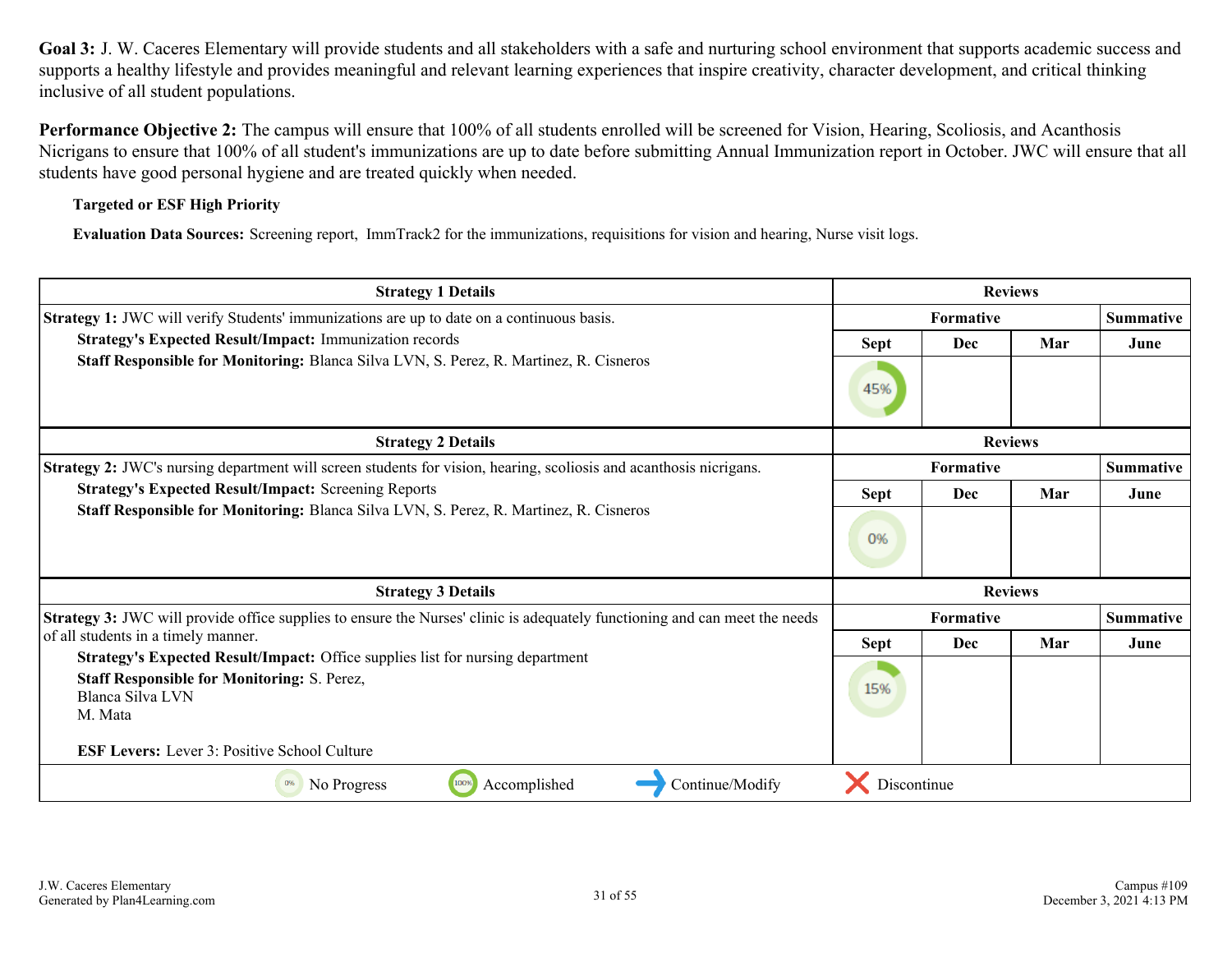**Performance Objective 3:** The campus will provide nutritional meals to 100% of all PK-5th students to support academic success.

**Targeted or ESF High Priority**

**Evaluation Data Sources:** Meals served, checks to campus cafeterias from nutrition department.

| <b>Strategy 1 Details</b>                                                                                                  | <b>Reviews</b> |                  |     |           |
|----------------------------------------------------------------------------------------------------------------------------|----------------|------------------|-----|-----------|
| Strategy 1: Cafeteria Personnel will provide a nutritional meal twice a day for breakfast and lunch.                       |                | Summative        |     |           |
| Strategy's Expected Result/Impact: Breakfast and lunch menu                                                                | <b>Sept</b>    | Dec              | Mar | June      |
| <b>Staff Responsible for Monitoring:</b> Cafeteria Manager with cafeteria personnel, S. Perez, R. Martinez, R.<br>Cisneros | 40%            |                  |     |           |
| <b>Strategy 2 Details</b>                                                                                                  | <b>Reviews</b> |                  |     |           |
| Strategy 2: Cafeteria Personnel will provide a balanced meal for lunch during Field trip days.                             |                | <b>Formative</b> |     | Summative |
| Strategy's Expected Result/Impact: Lunch menu, Field-trip forms                                                            | <b>Sept</b>    | Dec              | Mar | June      |
| Staff Responsible for Monitoring: Cafeteria Manager and staff, S. Perez, R. Martinez, R. Cisneros                          | 0%             |                  |     |           |
| 0%<br>No Progress<br>Continue/Modify<br>Accomplished<br>100%                                                               | Discontinue    |                  |     |           |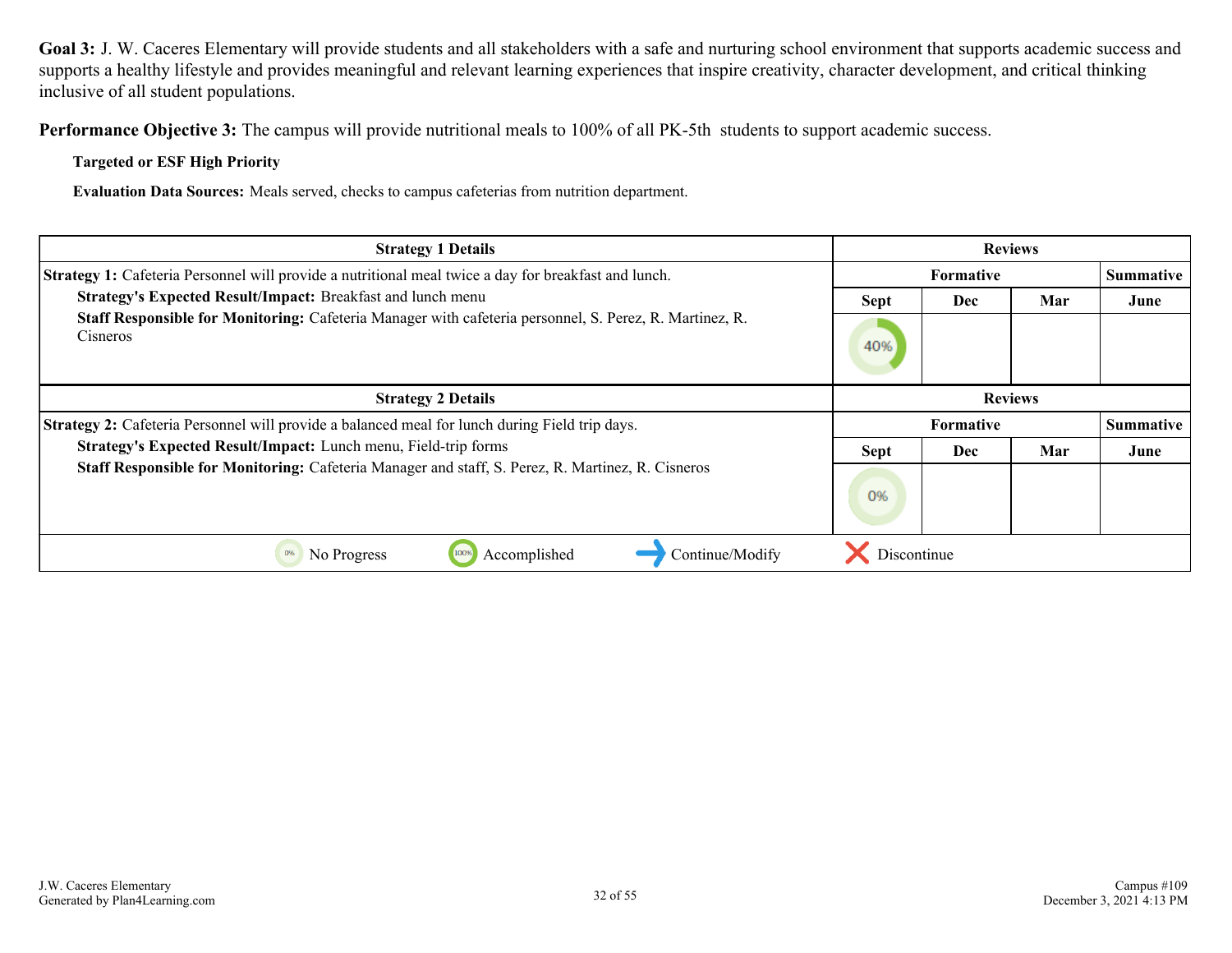**Performance Objective 4:** JWC will increase the attendance rate from 93.5% (2020-2021) to 96% for all students.

**Evaluation Data Sources:** TEAMS Daily/Weekly Reports

| <b>Strategy 1 Details</b>                                                                                                                                                                                           | <b>Reviews</b>                       |                  |                |      |
|---------------------------------------------------------------------------------------------------------------------------------------------------------------------------------------------------------------------|--------------------------------------|------------------|----------------|------|
| <b>Strategy 1:</b> Conduct attendance audits every 3 weeks and follow district/state written protocol to address truancy and                                                                                        |                                      | <b>Summative</b> |                |      |
| attendance trends.<br>Strategy's Expected Result/Impact: Improved ADA Six wks attendance rates.<br>Annual ADA rate.<br>Staff Responsible for Monitoring: S. Perez, E. Leyva, Truancy Officer                        | <b>Sept</b><br>10%                   | Dec              | Mar            | June |
| <b>Problem Statements: Demographics 1</b>                                                                                                                                                                           |                                      |                  |                |      |
| <b>Strategy 2 Details</b>                                                                                                                                                                                           |                                      |                  | <b>Reviews</b> |      |
| <b>Strategy 2:</b> Develop a campaign to encourage students to come to school regularly and stay in school through enhanced                                                                                         | <b>Summative</b><br><b>Formative</b> |                  |                |      |
| attendance efforts by providing incentives on a weekly and six weeks basis for students with perfect attendance.                                                                                                    | <b>Sept</b>                          | Dec              | Mar            | June |
| Strategy's Expected Result/Impact: Increased attendance rates will lead to higher student success.<br>Staff Responsible for Monitoring: S. Perez, E. Leyva, M. Mata, CLPAC<br><b>Comprehensive Support Strategy</b> | 20%                                  |                  |                |      |
| 0%<br>Accomplished<br>Continue/Modify<br>No Progress                                                                                                                                                                | Discontinue                          |                  |                |      |

**Performance Objective 4 Problem Statements:**

**Demographics**

**Problem Statement 1**: Attendance matters and is essential to student success. **Root Cause**: Due to COVID, and the amount of students who were virtual learners, it was difficult for staff to follow through with truancy and/or excessive attendance patterns. Parents are unaware and/or not held accountable for their child's attendance based on the state's "Don't Break the Law" policy, J.W.C. struggles to meet the state attendance goal and falls below the district expectation.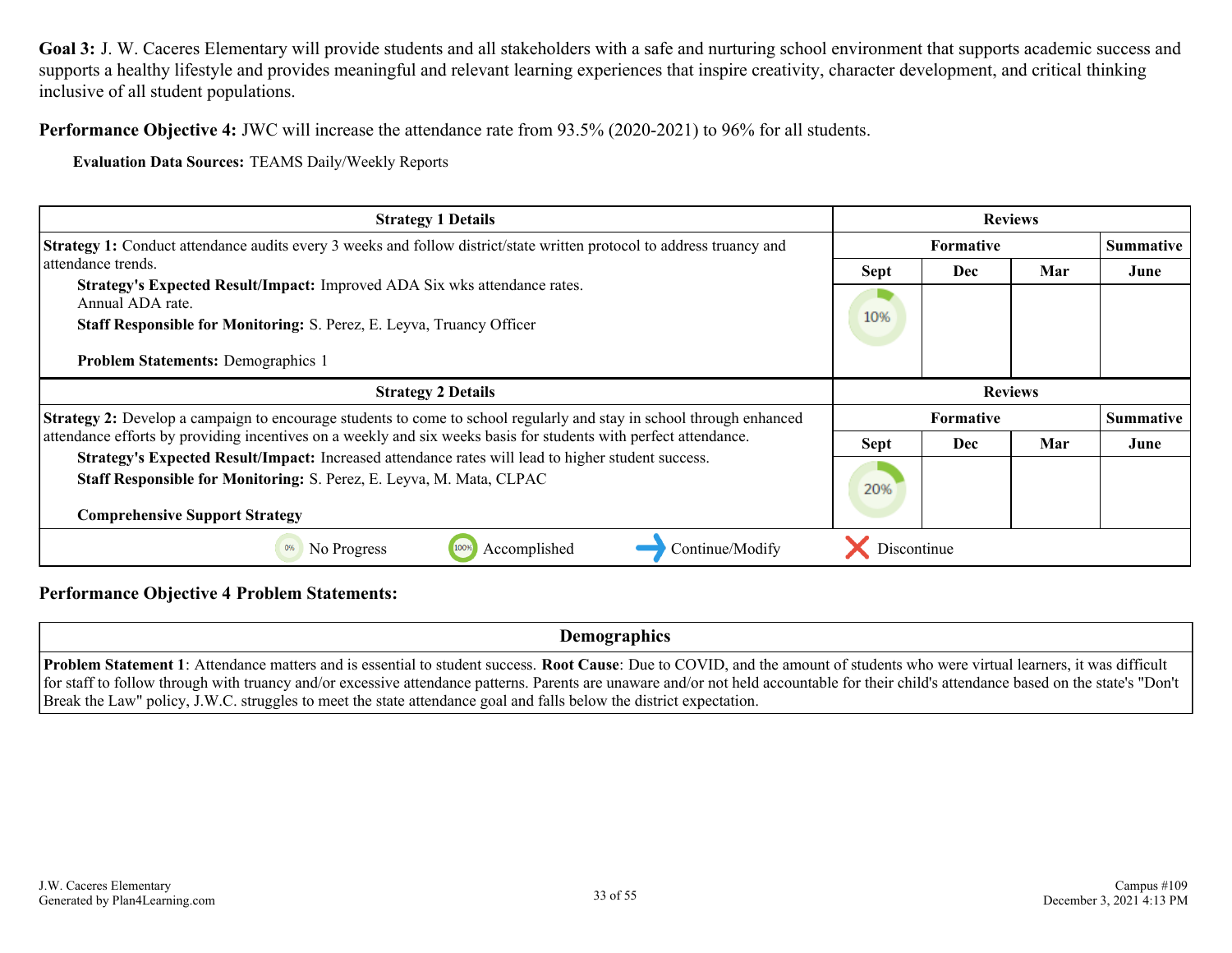Performance Objective 5: JWC will administer the Fitness Gram physical fitness assessment to all 3rd-5th grade students enrolled in P.E. unless a student qualifies for valid exemption as per Fitness Gram testing policies.

**Evaluation Data Sources:** Fitness gram assessment, PEIMS enrollment, PE Schedules

| <b>Strategy 1 Details</b>                                                                                               | <b>Reviews</b> |                                      |     |           |  |
|-------------------------------------------------------------------------------------------------------------------------|----------------|--------------------------------------|-----|-----------|--|
| Strategy 1: Collect fitness data for all 3rd-5th grade students in PE/Health class using Fitness Gram.                  |                | <b>Summative</b><br><b>Formative</b> |     |           |  |
| Strategy's Expected Result/Impact: Fitness Gram pre- and post tests for students in Grades 3-5.                         | <b>Sept</b>    | Dec                                  | Mar | June      |  |
| <b>Staff Responsible for Monitoring: S. Perez, M. Chavez</b>                                                            | 0%             |                                      |     |           |  |
| <b>Strategy 2 Details</b>                                                                                               | <b>Reviews</b> |                                      |     |           |  |
| <b>Strategy 2:</b> Continue implementation of CATCH curriculum (on the list of state-approved curricula for PE/Health.) |                | <b>Formative</b>                     |     | Summative |  |
| Strategy's Expected Result/Impact: Lesson plans Online Curriculum Fitness Gram pre- and post-tests in                   | <b>Sept</b>    | Dec                                  | Mar | June      |  |
| 3rd-5th grade.<br>Staff Responsible for Monitoring: M. Chavez, R. Martinez, S. Perez                                    | 15%            |                                      |     |           |  |
| Continue/Modify<br>0%<br>No Progress<br>100%<br>Accomplished                                                            | Discontinue    |                                      |     |           |  |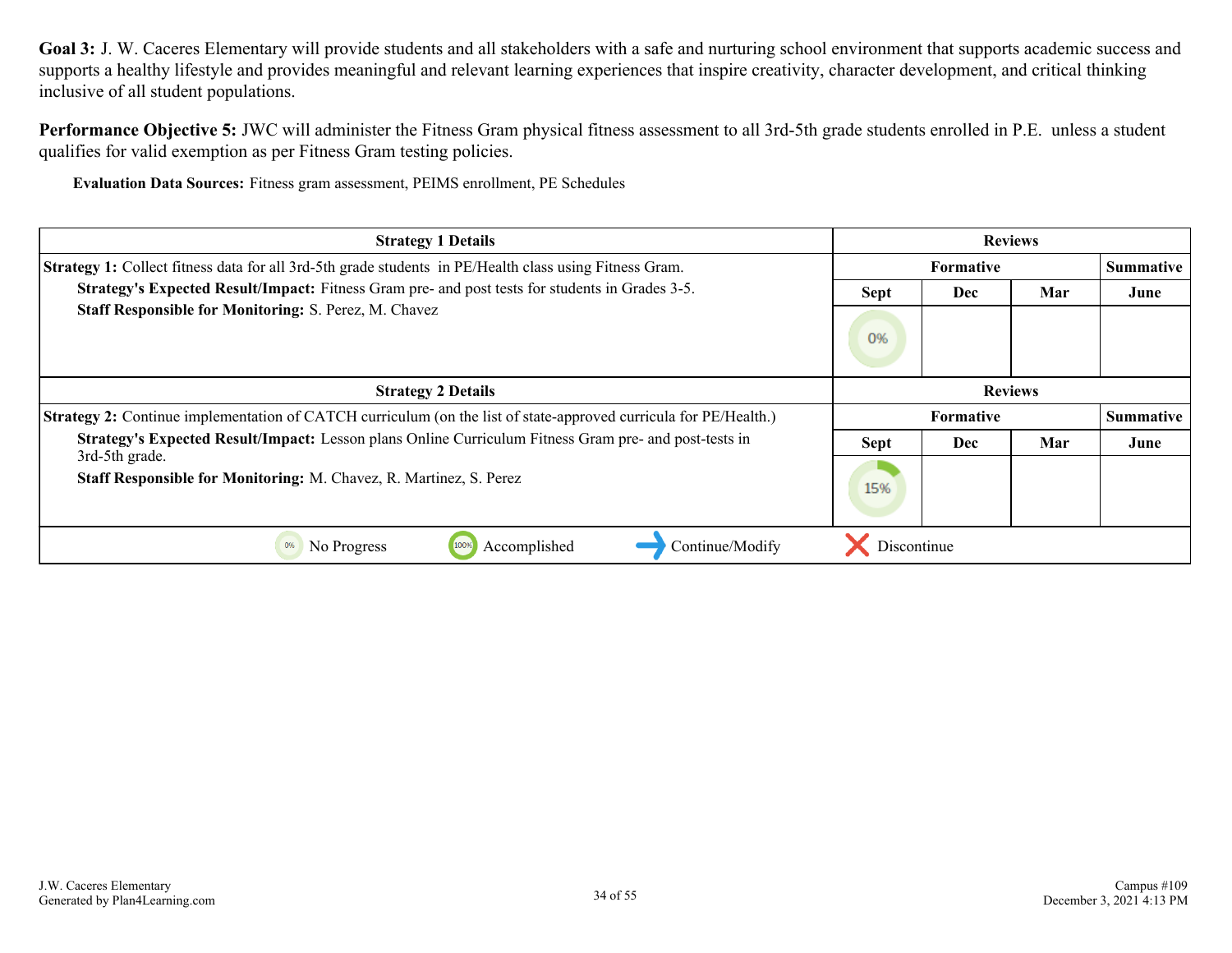**Performance Objective 6:** JWC will ensure that 97% of all Gifted/Talented and students meet and/or master the state standards on all areas of STAAR.

**Evaluation Data Sources:** STAAR results, Academic Trackers

| <b>Strategy 1 Details</b>                                                                                                                       | <b>Reviews</b>                |            |                |                  |
|-------------------------------------------------------------------------------------------------------------------------------------------------|-------------------------------|------------|----------------|------------------|
| Strategy 1: GT students will be provided opportunities to work together in flexible groupings and use inquiry and                               | Formative<br><b>Summative</b> |            |                |                  |
| discovery through Robotics and Coding.<br>Strategy's Expected Result/Impact: Walkthroughs, lesson plans                                         | <b>Sept</b>                   | Dec        | Mar            | June             |
| <b>Research Projects</b>                                                                                                                        |                               |            |                |                  |
| <b>Staff Responsible for Monitoring:</b> GT Director, GT Teachers, Robotics and Coding Teachers, S. Perez, R.<br>Martinez                       | 10%                           |            |                |                  |
| <b>Strategy 2 Details</b>                                                                                                                       |                               |            | <b>Reviews</b> |                  |
| <b>Strategy 2:</b> GT students will be provided opportunities to participate in high level extracurricular activities such as spelling          |                               | Formative  |                | <b>Summative</b> |
| bee, UIL, Robotics, DI, Battle of the Books, as well as summer school projects.<br><b>Strategy's Expected Result/Impact: Calendar of Events</b> | <b>Sept</b>                   | <b>Dec</b> | Mar            | June             |
| Staff Responsible for Monitoring: AAS Director, S. Perez, R. Martinez, UIL Coaches, Spelling Bee Coaches                                        | 0%                            |            |                |                  |
| <b>Strategy 3 Details</b>                                                                                                                       |                               |            | <b>Reviews</b> |                  |
| Strategy 3: Provide adequate/effective GT basic and maintenance training such as 30 hour mandatory training and 6 hour                          |                               | Formative  |                | <b>Summative</b> |
| update training for all staff.<br>Strategy's Expected Result/Impact: Sign in sheets, certificates generated from staff.                         | <b>Sept</b>                   | <b>Dec</b> | Mar            | June             |
| Staff Responsible for Monitoring: GT Director, S. Perez, R. Martinez                                                                            | 95%                           |            |                |                  |
| <b>Strategy 4 Details</b>                                                                                                                       |                               |            | <b>Reviews</b> |                  |
| Strategy 4: Provide G/T instructional resources to supplement instructional programs in all core areas, when applicable.                        |                               | Formative  |                | <b>Summative</b> |
| Strategy's Expected Result/Impact: Walkthroughs, lesson plans, assessments                                                                      | <b>Sept</b>                   | <b>Dec</b> | Mar            | June             |
| Staff Responsible for Monitoring: AAS director, C&I Department & Directors, S. Perez, R. Martinez                                               | 30%                           |            |                |                  |
| 100%<br>0%<br>No Progress<br>Accomplished<br>Continue/Modify                                                                                    | Discontinue                   |            |                |                  |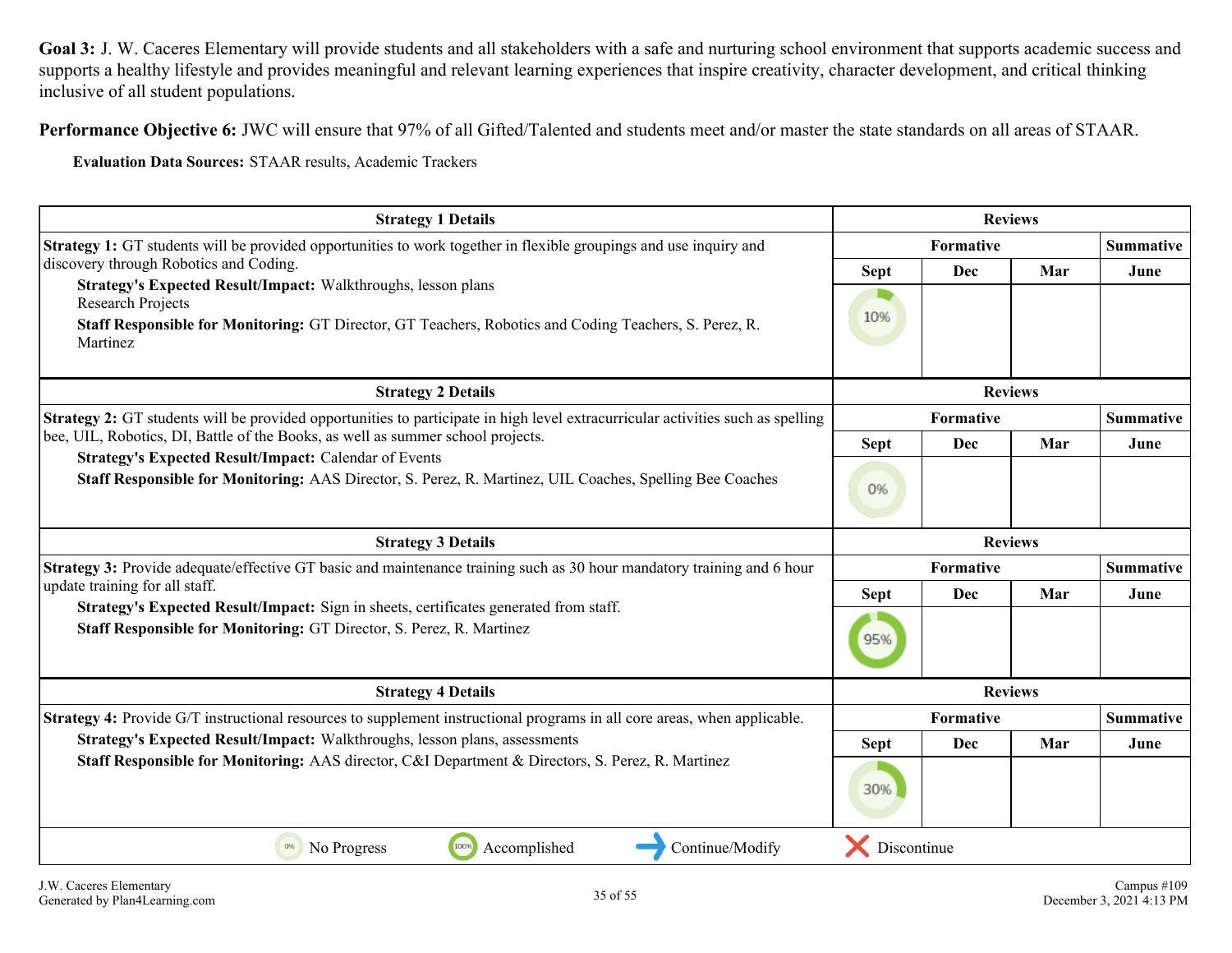**Performance Objective 7:** J.W.C.'s Students in K-5th grades will learn about digital citizenship and cyber-bullying using online curriculum. J.W.C.'s Students in PK-5th Grade will learn about anti-bullying, suicide prevention, and the importance of being Drug-Free.

| <b>Strategy 1 Details</b>                                                                                                                                  | <b>Reviews</b>   |                  |                |                  |
|------------------------------------------------------------------------------------------------------------------------------------------------------------|------------------|------------------|----------------|------------------|
| Strategy 1: Campus will improve Digital Learning Environment for both the students and staff.                                                              | <b>Formative</b> |                  |                | <b>Summative</b> |
| Strategy's Expected Result/Impact: Schedule of trainings and student initiatives. Sign-in Sheets. Safe Schools.                                            | <b>Sept</b>      | <b>Dec</b>       | Mar            | June             |
| Staff Responsible for Monitoring: R. Flores, L. Vento, S. Perez, R. Martinez                                                                               |                  |                  |                |                  |
| <b>ESF Levers:</b> Lever 3: Positive School Culture                                                                                                        | 40%              |                  |                |                  |
| <b>Strategy 2 Details</b>                                                                                                                                  | <b>Reviews</b>   |                  |                |                  |
| <b>Strategy 2:</b> Campus will host Red Ribbon Week and will stomp out bullying in the month of October by participating in                                | <b>Formative</b> |                  |                | <b>Summative</b> |
| activities month long in accordance to National Bullying Prevention Month and Red Ribbon Week.                                                             | <b>Sept</b>      | Dec              | Mar            | June             |
| Strategy's Expected Result/Impact: Provide Activities and presenters to the campus body.<br><b>Staff Responsible for Monitoring: R. Cisneros, S. Perez</b> |                  |                  |                |                  |
|                                                                                                                                                            | 0%               |                  |                |                  |
| <b>ESF Levers:</b> Lever 1: Strong School Leadership and Planning, Lever 3: Positive School Culture                                                        |                  |                  |                |                  |
| <b>Strategy 3 Details</b>                                                                                                                                  |                  |                  | <b>Reviews</b> |                  |
| Strategy 3: Campus will supports a healthy lifestyle by hosting activities in accordance with Heart Awareness Month in                                     |                  | <b>Formative</b> |                | <b>Summative</b> |
| February and Child Abuse Awareness Month in April.                                                                                                         | <b>Sept</b>      | Dec              | Mar            | June             |
| Strategy's Expected Result/Impact: Provide students with heart and child abuse awareness.                                                                  |                  |                  |                |                  |
| <b>Staff Responsible for Monitoring:</b> S. Perez, R. Martinez, R. Cisneros, B. Silva, CLPAC Members                                                       | 0%               |                  |                |                  |
| 100%<br>Accomplished<br>Continue/Modify<br>No Progress                                                                                                     | Discontinue      |                  |                |                  |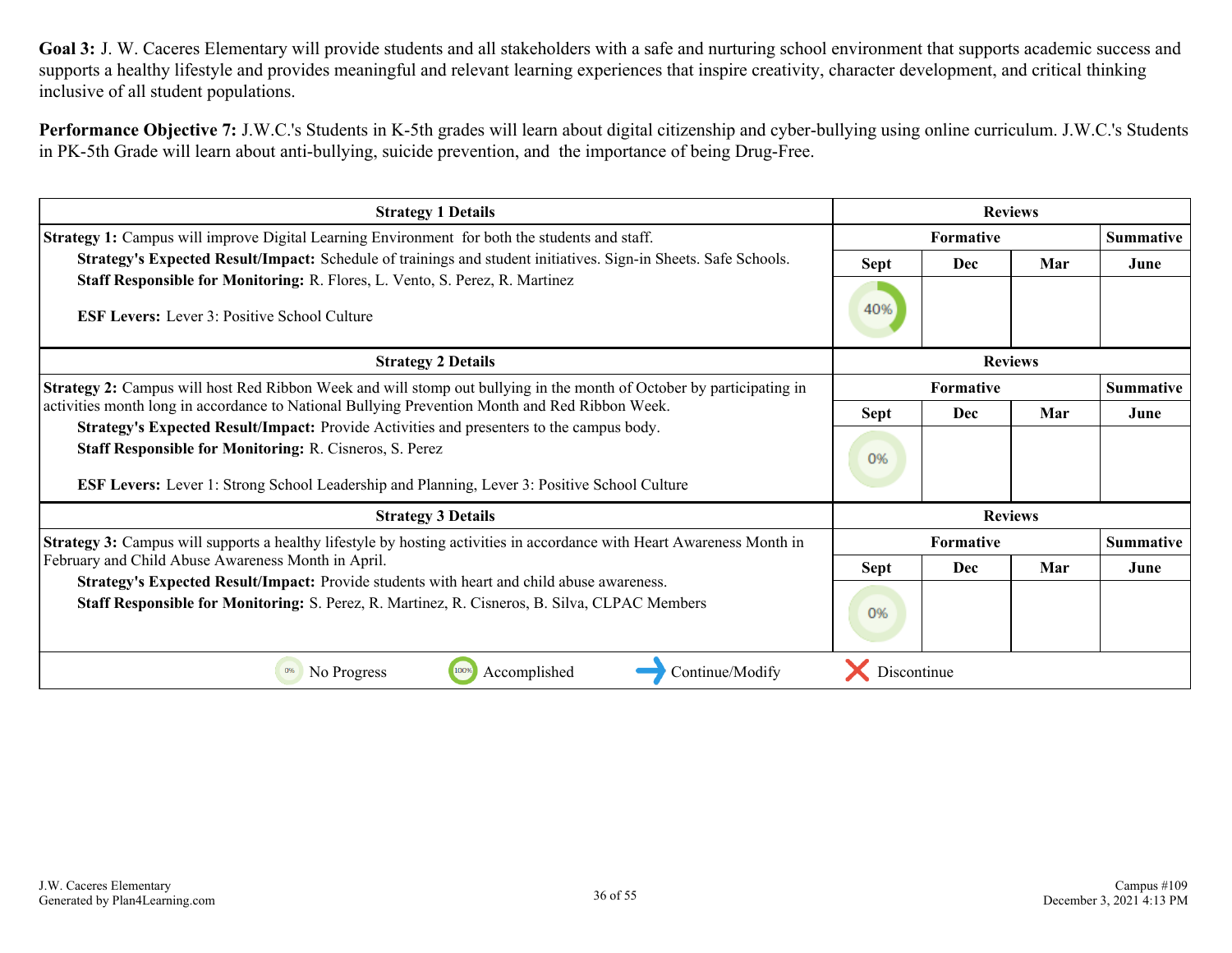**Performance Objective 8:** J.W. C. will increase the percentage of ELs progressing one performance level to 50%, in order to increase the percentage of ELs reaching Advanced High within 3 years.

**Evaluation Data Sources:** TELPAS Evaluation & Reports

| <b>Strategy 1 Details</b>                                                                                                                                                                                                                                                                                                                                                                                                 | <b>Reviews</b> |            |     |                  |
|---------------------------------------------------------------------------------------------------------------------------------------------------------------------------------------------------------------------------------------------------------------------------------------------------------------------------------------------------------------------------------------------------------------------------|----------------|------------|-----|------------------|
| <b>Strategy 1:</b> Develop, implement, and monitor daily instructional schedules to ensure all subject areas are taught everyday                                                                                                                                                                                                                                                                                          |                | Formative  |     | <b>Summative</b> |
| with the appropriate allocated minutes, as well as the Time & Treatment for ELs students. Implement and monitor required<br>lesson plans. Provide assistance through OLD and/or Intervention instruction for ELs.                                                                                                                                                                                                         | <b>Sept</b>    | <b>Dec</b> | Mar | June             |
| Strategy's Expected Result/Impact: Increase of at least 1 proficiency level for ELs students.<br>Walkthroughs<br>Lesson Plans<br><b>Staff Responsible for Monitoring: R. Martinez, Classroom Teachers</b><br><b>TEA Priorities:</b> Recruit, support, retain teachers and principals, Build a foundation of reading and math,<br>Improve low-performing schools - ESF Levers: Lever 2: Effective, Well-Supported Teachers | 15%            |            |     |                  |
| Accomplished<br>No Progress<br>Continue/Modify                                                                                                                                                                                                                                                                                                                                                                            | Discontinue    |            |     |                  |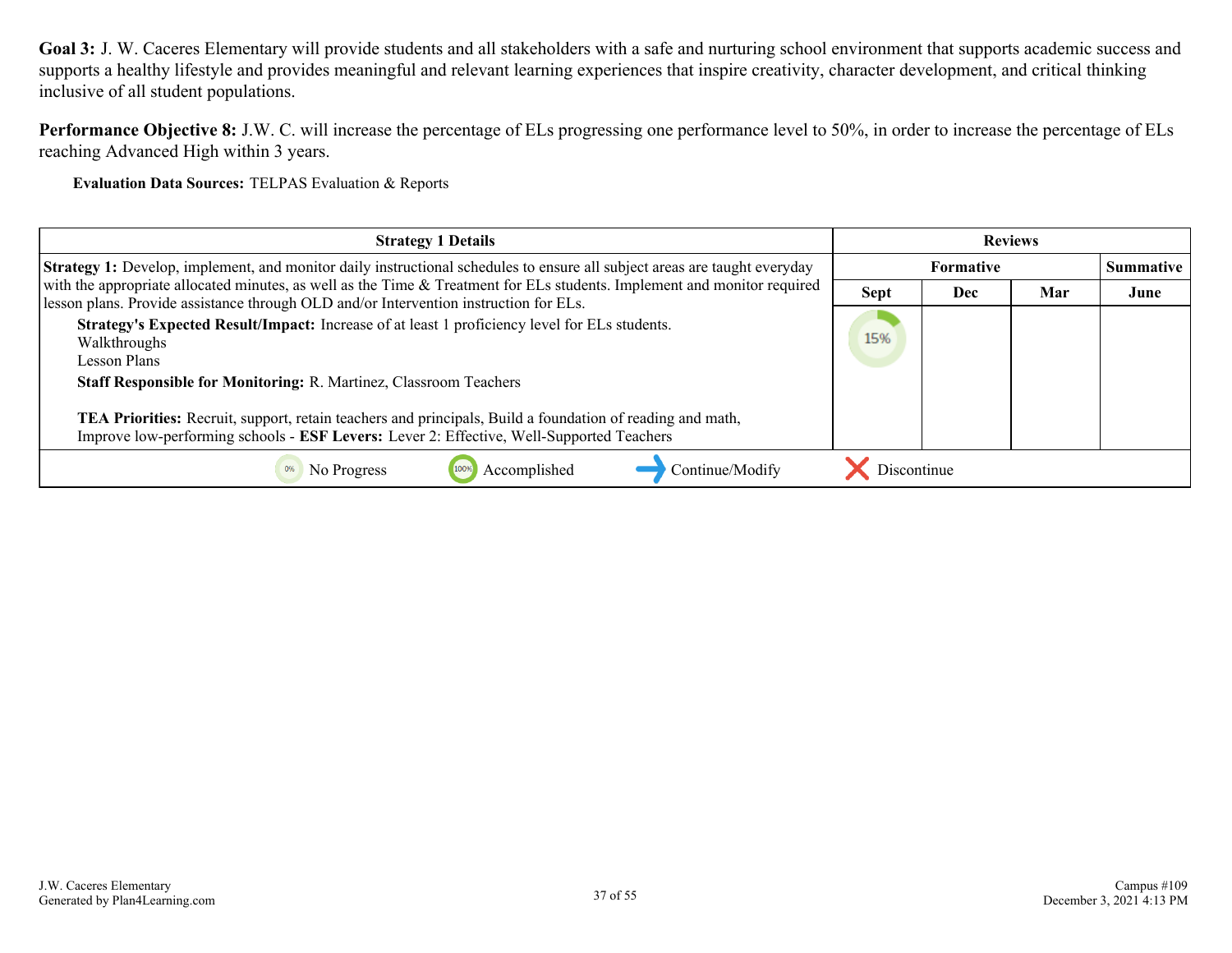**Performance Objective 9:** J.W.C. will reduce the academic performance gap between the Migrant population and the Non-migrant population in the content areas by an average of 50%.

**Evaluation Data Sources:** RDA, STAAR, TELPAS

| <b>Strategy 1 Details</b>                                                                                                                                                                                                                       | <b>Reviews</b> |                               |     |                  |
|-------------------------------------------------------------------------------------------------------------------------------------------------------------------------------------------------------------------------------------------------|----------------|-------------------------------|-----|------------------|
| Strategy 1: Within the first 20 days of the school year that eligible migratory children, attend school, J.W.C. will determine                                                                                                                  |                | Formative<br><b>Summative</b> |     |                  |
| individual educational needs, and to the extent possible, coordinate with or provide services to meet the identified needs.                                                                                                                     | Sept           | Dec                           | Mar | June             |
| Strategy's Expected Result/Impact: Certification of Eligibility; Referral Documents for other programs; home<br>visits                                                                                                                          |                |                               |     |                  |
| <b>Staff Responsible for Monitoring:</b> Migrant Director, R. Martinez, R. Cisneros, Classroom Teachers                                                                                                                                         | 5%             |                               |     |                  |
| <b>Strategy 2 Details</b>                                                                                                                                                                                                                       |                | <b>Reviews</b>                |     |                  |
| Strategy 2: Coordinate with the Texas Migrant Interstate Program/TMIP during the summer months in order to serve                                                                                                                                |                | Formative                     |     | <b>Summative</b> |
| students from Texas who may attend out of state summer migrant programs to include STAAR remediation opportunities.                                                                                                                             | Sept           | <b>Dec</b>                    | Mar | June             |
| Strategy's Expected Result/Impact: COEs; Enrollment/Completion reports from Receiving States' Schools<br><b>Staff Responsible for Monitoring:</b> Migrant Director, R. Martinez, R. Cisneros, E. Leyva                                          |                |                               |     |                  |
|                                                                                                                                                                                                                                                 | 0%             |                               |     |                  |
|                                                                                                                                                                                                                                                 |                |                               |     |                  |
| <b>Strategy 3 Details</b>                                                                                                                                                                                                                       |                | <b>Reviews</b>                |     |                  |
| Strategy 3: Offer supplemental instruction to migrant students by offering: Extended day tutoring in core content areas                                                                                                                         |                | Formative                     |     | <b>Summative</b> |
| (before/after or on Saturdays); extended day STAAR tutorials (before/after or on Saturdays); supplemental instructional                                                                                                                         | <b>Sept</b>    | Dec                           | Mar | June             |
| support by a teacher for migrant first grade students who are performing below the expected level of development and<br>collaborate with parents on ways to support students' skill development at home. Instructional support will be provided |                |                               |     |                  |
| outside the regular instructional time individually or small groups at least 1-2 times per week and will include engaging, age<br>appropriate activities to target school readiness.                                                            | 5%             |                               |     |                  |
| Strategy's Expected Result/Impact: Progress Reports; Benchmark and Campus Assessments; Proposals for<br>Tutorials                                                                                                                               |                |                               |     |                  |
| Staff Responsible for Monitoring: Migrant Director and Strategists, R. Martinez, S. Perez, Classroom Teachers                                                                                                                                   |                |                               |     |                  |
| TEA Priorities: Build a foundation of reading and math, Improve low-performing schools - Comprehensive<br><b>Support Strategy</b>                                                                                                               |                |                               |     |                  |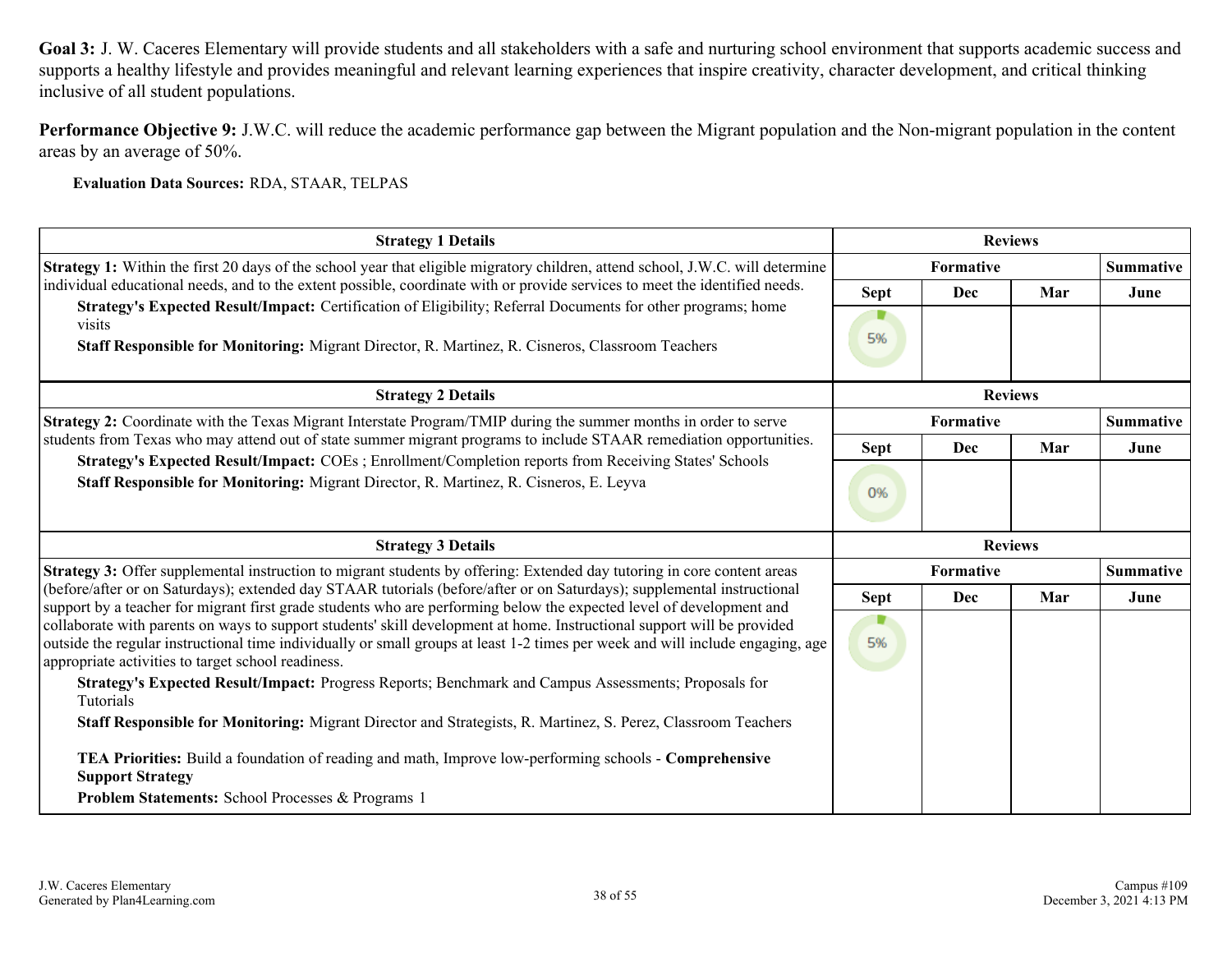| <b>Strategy 4 Details</b>                                                                                           | <b>Reviews</b> |                  |     |                  |
|---------------------------------------------------------------------------------------------------------------------|----------------|------------------|-----|------------------|
| Strategy 4: Provide school supplies and clothing (uniforms, under garments, shoes and jackets when necessary.       | Formative      |                  |     | <b>Summative</b> |
| <b>Strategy's Expected Result/Impact: Vouchers</b>                                                                  | <b>Sept</b>    | Dec              | Mar | June             |
| <b>Staff Responsible for Monitoring: R. Cisneros, S. Perez</b>                                                      |                |                  |     |                  |
| <b>Funding Sources:</b> School Clothing/Uniforms - Title I (211) - 211.32.6499 - \$300                              | 35%            |                  |     |                  |
| <b>Strategy 5 Details</b>                                                                                           | <b>Reviews</b> |                  |     |                  |
| <b>Strategy 5:</b> The campus will provide instructional materials and supplies to address migrant students' needs. |                | <b>Formative</b> |     | <b>Summative</b> |
| <b>Strategy's Expected Result/Impact:</b> Walk-throughs, Lesson Plans, Materials and Supplies, Reading &            | <b>Sept</b>    | Dec              | Mar | June             |
| <b>Academic Trackers</b>                                                                                            |                |                  |     |                  |
| Staff Responsible for Monitoring: R. Cisneros, S. Perez, R. Martinez, Classroom Teachers                            | 5%             |                  |     |                  |
| <b>TEA Priorities:</b> Improve low-performing schools - <b>ESF Levers:</b> Lever 4: High-Quality Curriculum         |                |                  |     |                  |
| No Progress<br>Accomplished<br>Continue/Modify<br>0%                                                                | Discontinue    |                  |     |                  |

### **Performance Objective 9 Problem Statements:**

| <b>School Processes &amp; Programs</b>                                                                                                                                             |
|------------------------------------------------------------------------------------------------------------------------------------------------------------------------------------|
| <b>Problem Statement 1</b> : J.W.C. was unable to provide tutorials/tutors to struggling students early off in the year. Root Cause: Because the district was limited in funds for |
| tutors/tutorial, tutorials began in the 2nd semester for struggling students.                                                                                                      |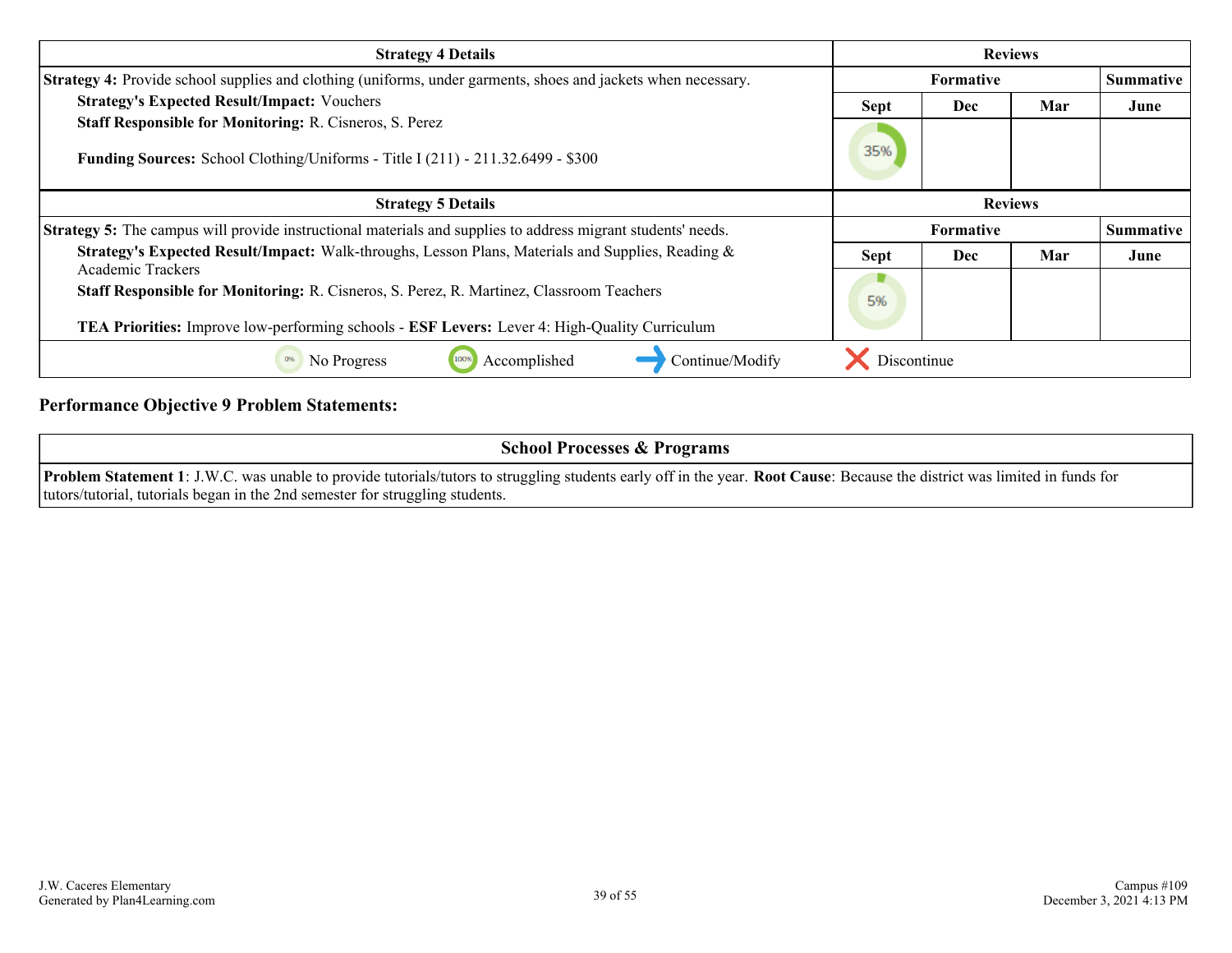**Performance Objective 10:** J.W.C. will provide students and all stakeholders with a safe school environment during the COVID19 pandemic.

| <b>Strategy 1 Details</b>                                                                                                                                             | <b>Reviews</b>   |     |     |                  |
|-----------------------------------------------------------------------------------------------------------------------------------------------------------------------|------------------|-----|-----|------------------|
| Strategy 1: J.W.C. will provide students and all stakeholders with a safe school environment post-COVID19 pandemic by                                                 | <b>Formative</b> |     |     | <b>Summative</b> |
| following CDC guidelines, DISD Learn and Lead Safely Plan, and ensure all students and staff have proper PPE.                                                         | <b>Sept</b>      | Dec | Mar | June             |
| Strategy's Expected Result/Impact: Faculty & Staff Meetings, CLPAC, Campus Walkthroughs<br>Staff Responsible for Monitoring: S. Perez, R. Martinez, M. Mata, B. Silva | 40%              |     |     |                  |
| Continue/Modify<br>Accomplished<br>No Progress                                                                                                                        | Discontinue      |     |     |                  |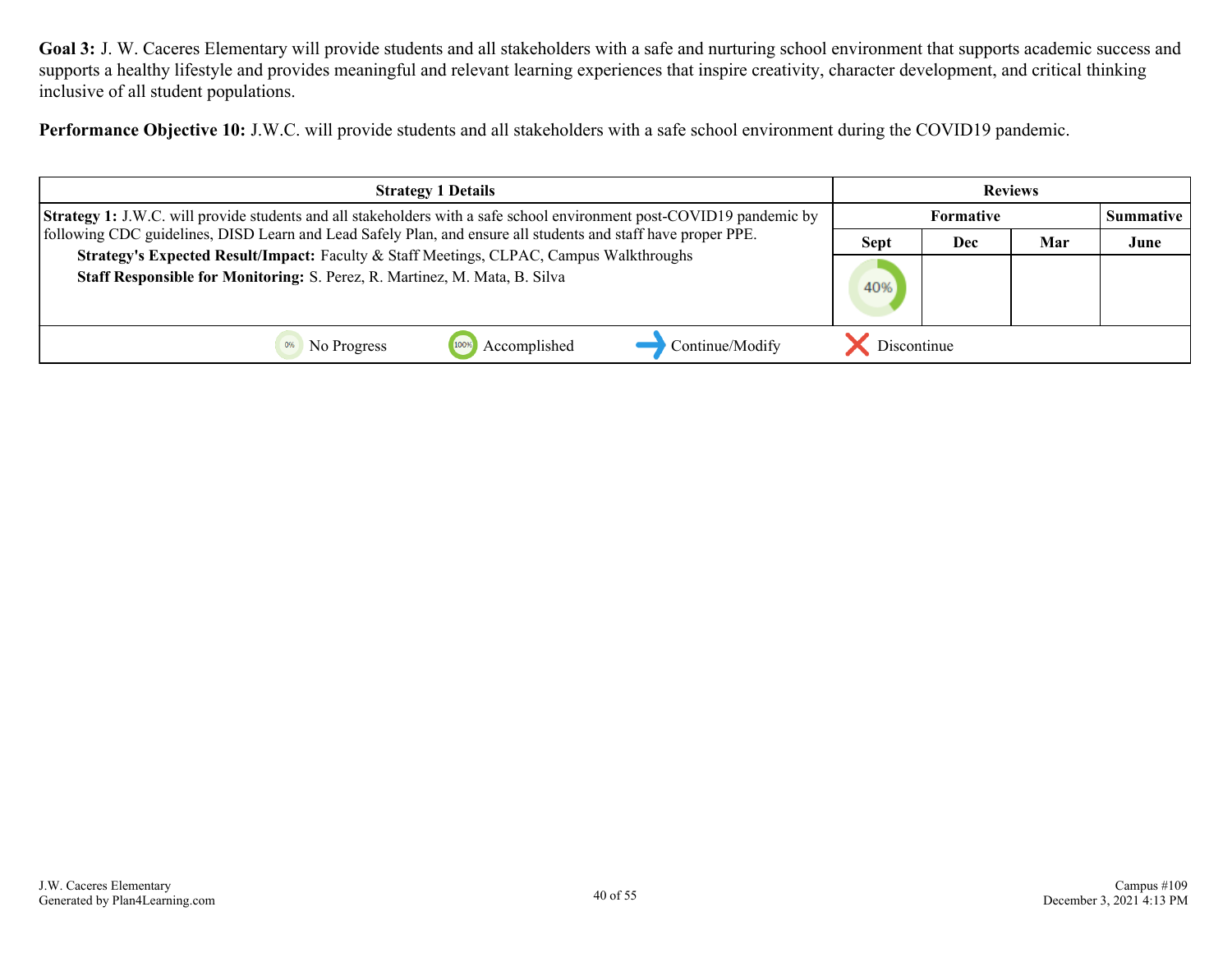<span id="page-40-0"></span>**Performance Objective 1:** J.W.C. will ensure fiscal responsibility by reviewing and maintaining financial transparency for proper allocation of monies for resources to ensure student success.

**Evaluation Data Sources:** Budget resources

| <b>Strategy 1 Details</b>                                                                                                  | <b>Reviews</b>            |  |      |                  |
|----------------------------------------------------------------------------------------------------------------------------|---------------------------|--|------|------------------|
| Strategy 1: J.W.C. will use federal/local funding to allocate the required monies for resources to ensure student success. | Formative                 |  |      | <b>Summative</b> |
| Strategy's Expected Result/Impact: Expenditures of federal/local funds                                                     | Mar<br>Dec<br><b>Sept</b> |  | June |                  |
| Staff Responsible for Monitoring: M. Mata, S. Perez, CLPAC<br><b>Problem Statements: Student Learning 2, 6</b>             | 20%                       |  |      |                  |
| Accomplished<br>Continue/Modify<br>1009<br>No Progress                                                                     | Discontinue               |  |      |                  |

#### **Performance Objective 1 Problem Statements:**

**Student Learning**

**Problem Statement 2**: Interactive boards need to be updated in order to help foster instruction. **Root Cause**: Interactive (SMART) boards are obsolete, out of date, and are no longer compatible, so cannot be used.

**Problem Statement 6**: Supplemental Math (Sharon Wells) curriculum is not in place to help build the math program and student success. **Root Cause**: J.W.C. has showed a pattern in decreasing math scores and lacks the support of a supplemental math curriculum to help foster student success.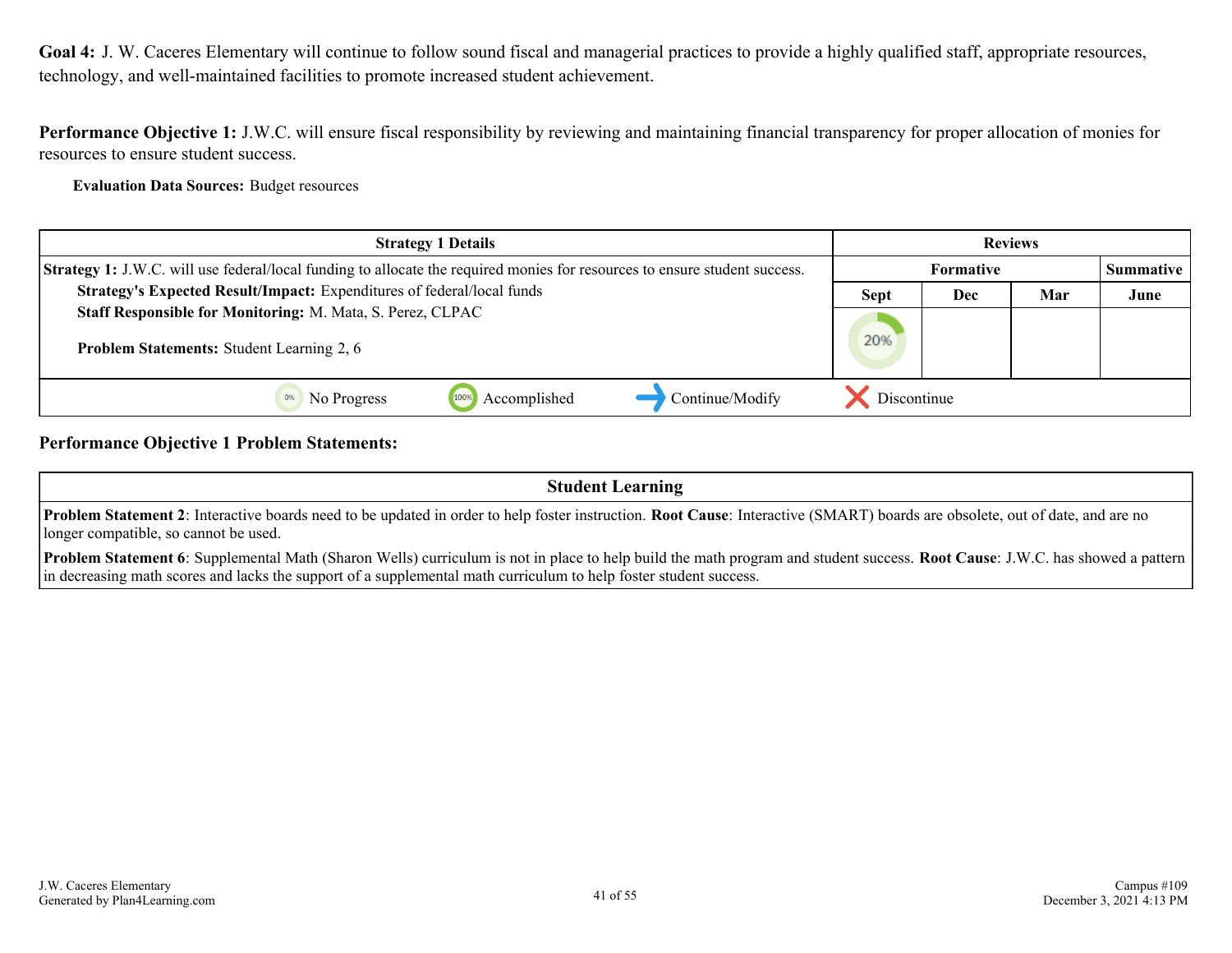**Performance Objective 2:** J.W.C. will ensure that intent and purpose of each federal program will be met as well as all Initial Compliance Indicators on the ESSA, 90% of federal budgets will be spent.

**Evaluation Data Sources:** ESSA Application and Compliance Reports

| <b>Strategy 1 Details</b>                                                           | <b>Reviews</b>   |     |     |                  |
|-------------------------------------------------------------------------------------|------------------|-----|-----|------------------|
| <b>Strategy 1:</b> J.W.C. will use federal funding to compile with ESSA compliance. | <b>Formative</b> |     |     | <b>Summative</b> |
| Strategy's Expected Result/Impact: Expenditures of federal funds                    | <b>Sept</b>      | Dec | Mar | June             |
| Staff Responsible for Monitoring: S. Perez, R. Martinez, R. Cisneros, M. Mata       |                  |     |     |                  |
| <b>Comprehensive Support Strategy</b>                                               | 5%               |     |     |                  |
| Continue/Modify<br>Accomplished<br>1009<br>No Progress                              | Discontinue      |     |     |                  |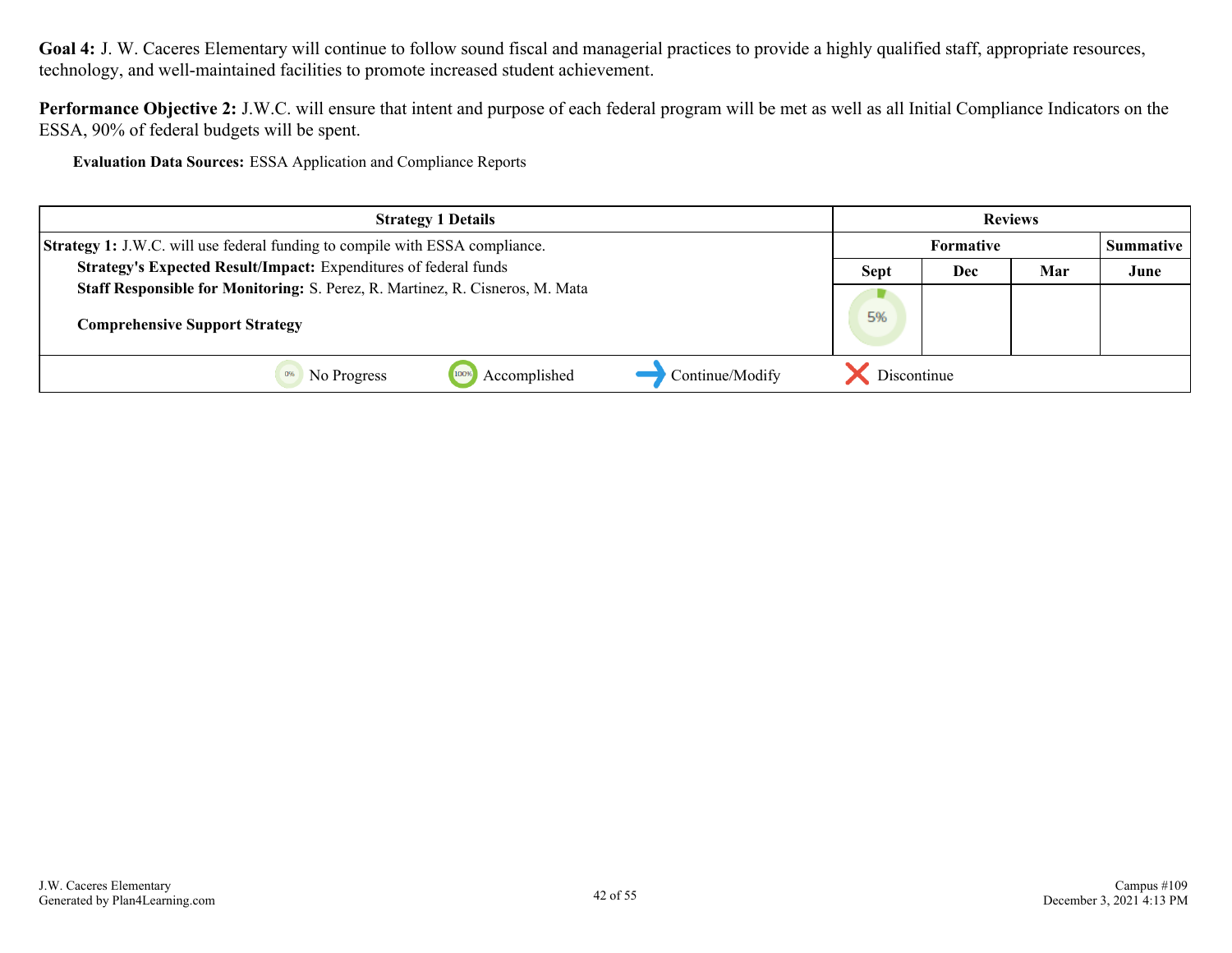**Performance Objective 3:** J. W.C. will maintain a 100% highly qualified status for the staffing requirements of the ESSA. J.W.C. will ensure that the records retention requirements of the Local Government Records Act (LGRA) will be met at 100%. J.W.C. will comply with 100% of requirements under Title IX of the Education Amendments of 1972.

**Evaluation Data Sources:** Certification Records, Title IX Training Sign-In Sheets

| <b>Strategy 1 Details</b>                                                                                                                               |                  | <b>Reviews</b> |     |                  |
|---------------------------------------------------------------------------------------------------------------------------------------------------------|------------------|----------------|-----|------------------|
| <b>Strategy 1:</b> The campus will implement a motivational staff program that will provide staff incentives to continuously                            | Formative        |                |     | <b>Summative</b> |
| promote student's academic success. Teachers will be recognized throughout the school year and on Teacher Appreciation<br>Week in May.                  | <b>Sept</b>      | Dec            | Mar | June             |
| <b>Strategy's Expected Result/Impact:</b> To retain highly qualified teachers and staff                                                                 |                  |                |     |                  |
| Staff Responsible for Monitoring: Administrative Team, S. Perez, M. Mata, CLPAC                                                                         | 10%              |                |     |                  |
| TEA Priorities: Recruit, support, retain teachers and principals - ESF Levers: Lever 2: Effective, Well-                                                |                  |                |     |                  |
| Supported Teachers, Lever 3: Positive School Culture - Comprehensive Support Strategy                                                                   |                  |                |     |                  |
| <b>Strategy 2 Details</b>                                                                                                                               | <b>Reviews</b>   |                |     |                  |
| <b>Strategy 2:</b> The campus will create different committees throughout the year to recognize different staff members on a                            | <b>Formative</b> |                |     | <b>Summative</b> |
| monthly or seasonal bases.                                                                                                                              | <b>Sept</b>      | Dec            | Mar | June             |
| <b>Strategy's Expected Result/Impact: Schedules of Activities</b>                                                                                       |                  |                |     |                  |
| Staff Responsible for Monitoring: CLPAC, S. Perez, M. Mata                                                                                              | 5%               |                |     |                  |
| TEA Priorities: Recruit, support, retain teachers and principals - ESF Levers: Lever 2: Effective, Well-<br><b>Supported Teachers</b>                   |                  |                |     |                  |
| <b>Strategy 3 Details</b>                                                                                                                               | <b>Reviews</b>   |                |     |                  |
| Strategy 3: Campus will select a Special Committee to recognize Employee Appreciation Dates, such as Custodians, bus                                    |                  | Formative      |     |                  |
| drivers, Bosses, Nurses, Counselors, Librarians, Secretaries, Volunteers, Principals, Security Guards, Principals, Teachers,<br>and Teacher Assistants. | <b>Sept</b>      | <b>Dec</b>     | Mar | June             |
| Strategy's Expected Result/Impact: Schedules of the Activities.                                                                                         |                  |                |     |                  |
| Staff Responsible for Monitoring: CLPAC, AT, S. Perez, M. Mata                                                                                          | 10%              |                |     |                  |
|                                                                                                                                                         |                  |                |     |                  |
| <b>Funding Sources:</b> Staff Incentives - Faculty Account 897 - \$2,500                                                                                |                  |                |     |                  |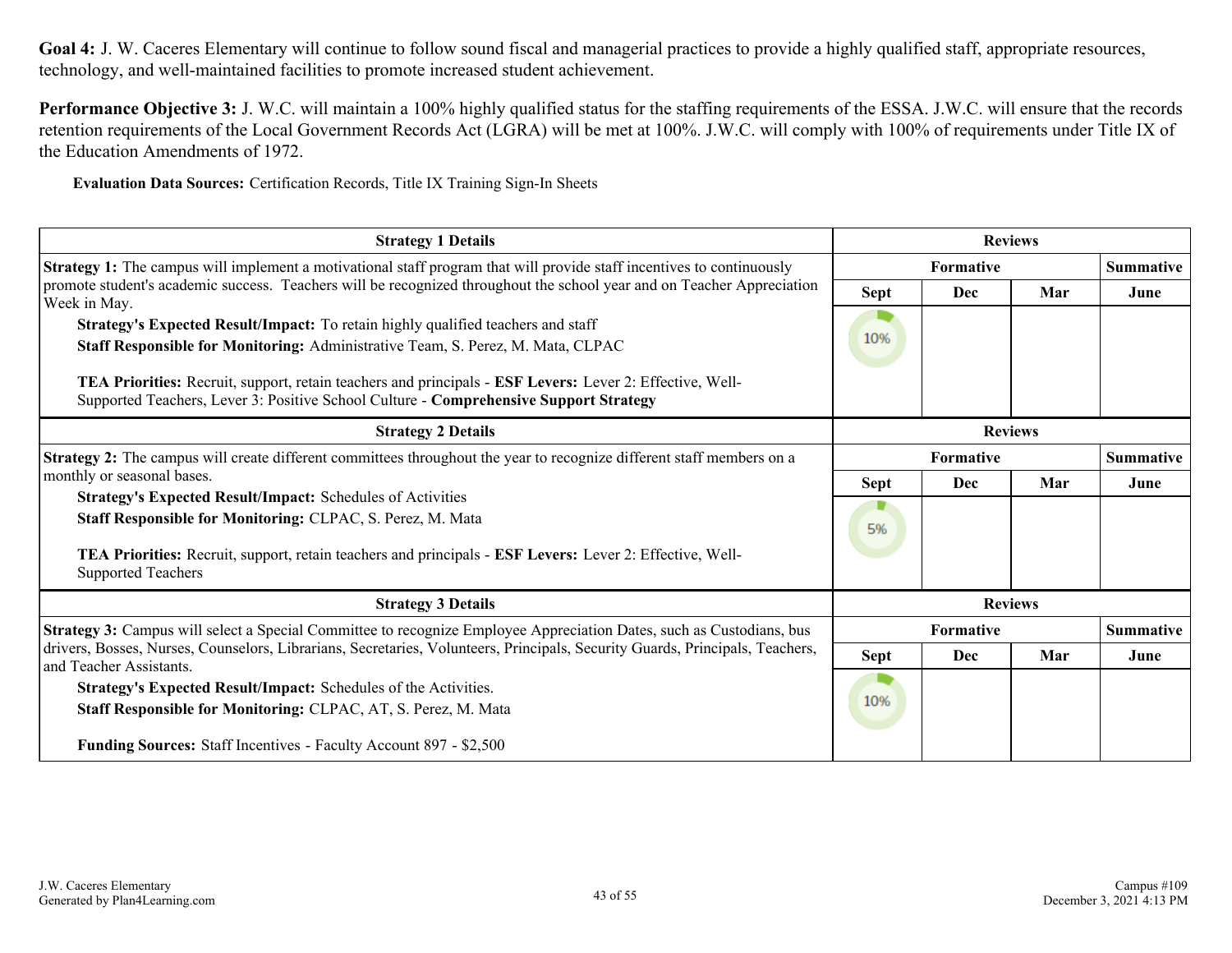| <b>Strategy 4 Details</b>                                                                                                                                | <b>Reviews</b> |            |                |                  |
|----------------------------------------------------------------------------------------------------------------------------------------------------------|----------------|------------|----------------|------------------|
| Strategy 4: The campus will provide staff incentives every six weeks to retain highly qualified teachers and staff.                                      | Formative      |            |                | <b>Summative</b> |
| Strategy's Expected Result/Impact: Campus teacher retention at the end of the school year.                                                               | <b>Sept</b>    | <b>Dec</b> | Mar            | June             |
| <b>Staff Responsible for Monitoring: Administration</b><br>Campus Secretary                                                                              | 20%            |            |                |                  |
| TEA Priorities: Recruit, support, retain teachers and principals - ESF Levers: Lever 2: Effective, Well-<br><b>Supported Teachers</b>                    |                |            |                |                  |
| <b>Strategy 5 Details</b>                                                                                                                                |                |            | <b>Reviews</b> |                  |
| <b>Strategy 5:</b> Campus will provide staff development under Title IX of the Education Amendments of 1972.                                             |                | Formative  |                | <b>Summative</b> |
| Strategy's Expected Result/Impact: Safe Schools course completion. Certificate.                                                                          | <b>Sept</b>    | Dec        | Mar            | June             |
| Staff Responsible for Monitoring: S. Perez, R. Martinez, M. Mata<br><b>ESF Levers: Lever 3: Positive School Culture - Comprehensive Support Strategy</b> | 70%            |            |                |                  |
| Continue/Modify<br>No Progress<br>Accomplished<br>0%<br>100%                                                                                             | Discontinue    |            |                |                  |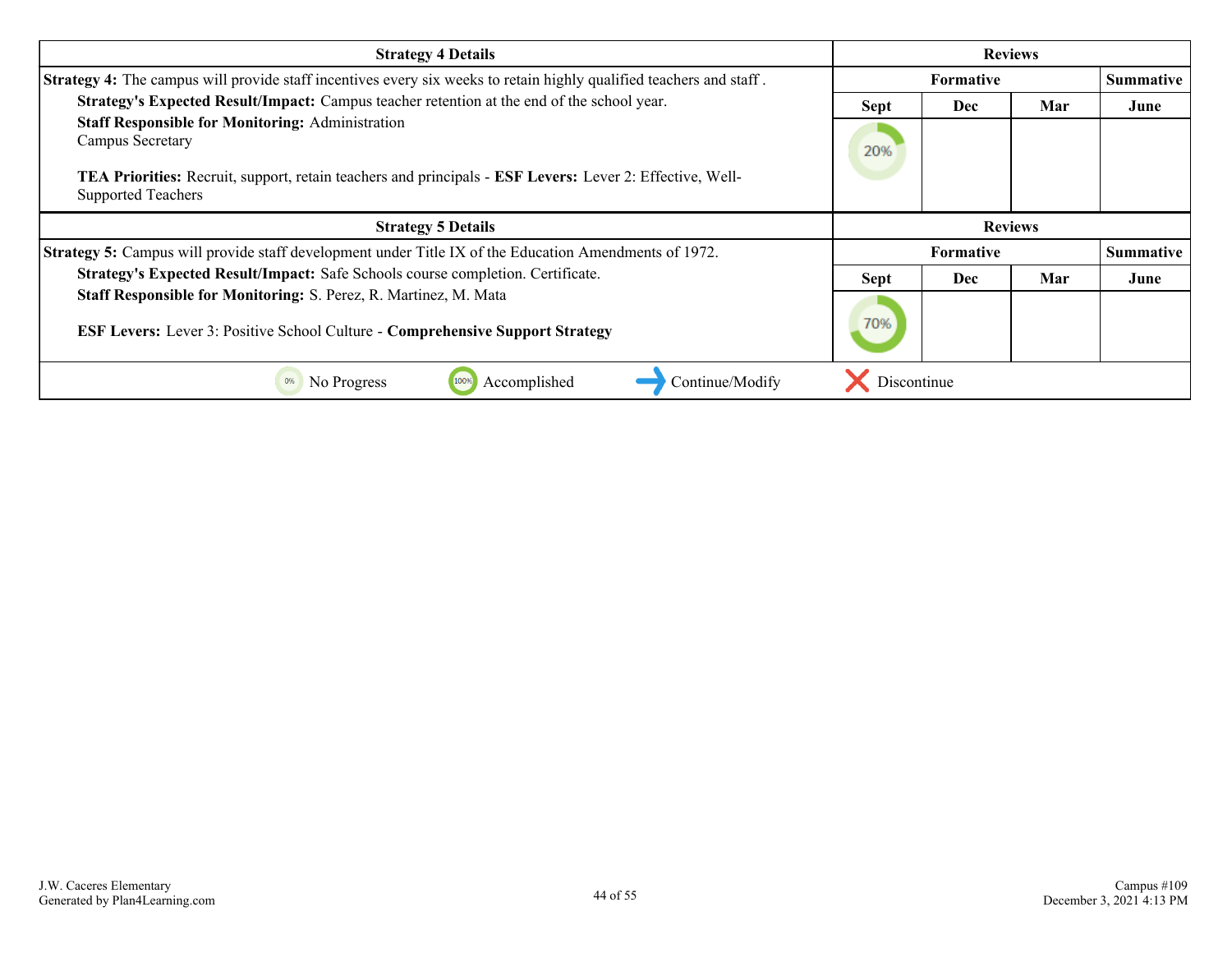**Performance Objective 4:** J.W.C. will ensure that all 3rd-5th grade students are tested with the required state assessments. The Administrative Team will ensure that 100% of the staff testing receive appropriate training yearly.

**Evaluation Data Sources:** Trainings, Sign-In Sheets, Oaths

| <b>Strategy 1 Details</b>                                                                                                                         | <b>Reviews</b>            |                  |                |                  |
|---------------------------------------------------------------------------------------------------------------------------------------------------|---------------------------|------------------|----------------|------------------|
| <b>Strategy 1:</b> Follow 2020-2021 Testing Calendar of Events to include all deadlines, submissions, and test administrations.                   | <b>Formative</b>          |                  |                | Summative        |
| Strategy's Expected Result/Impact: Texas Assessment Management System.                                                                            | Mar<br><b>Sept</b><br>Dec |                  |                | June             |
| Staff Responsible for Monitoring: Director of Testing, R. Martinez, S. Perez<br><b>ESF Levers:</b> Lever 1: Strong School Leadership and Planning | 0%                        |                  |                |                  |
| <b>Strategy 2 Details</b>                                                                                                                         |                           |                  | <b>Reviews</b> |                  |
| <b>Strategy 2:</b> All students will be provided STAAR t-shirts to motivate them academically.                                                    |                           | <b>Formative</b> |                | <b>Summative</b> |
| Strategy's Expected Result/Impact: Student success on state assessments.                                                                          | <b>Sept</b>               | Dec              | Mar            | June             |
| <b>Staff Responsible for Monitoring: S. Perez, STAAR Teachers, CLPAC, M. Mata</b>                                                                 | 0%                        |                  |                |                  |
| Continue/Modify<br>Accomplished<br>No Progress<br>0%<br>100%                                                                                      | Discontinue               |                  |                |                  |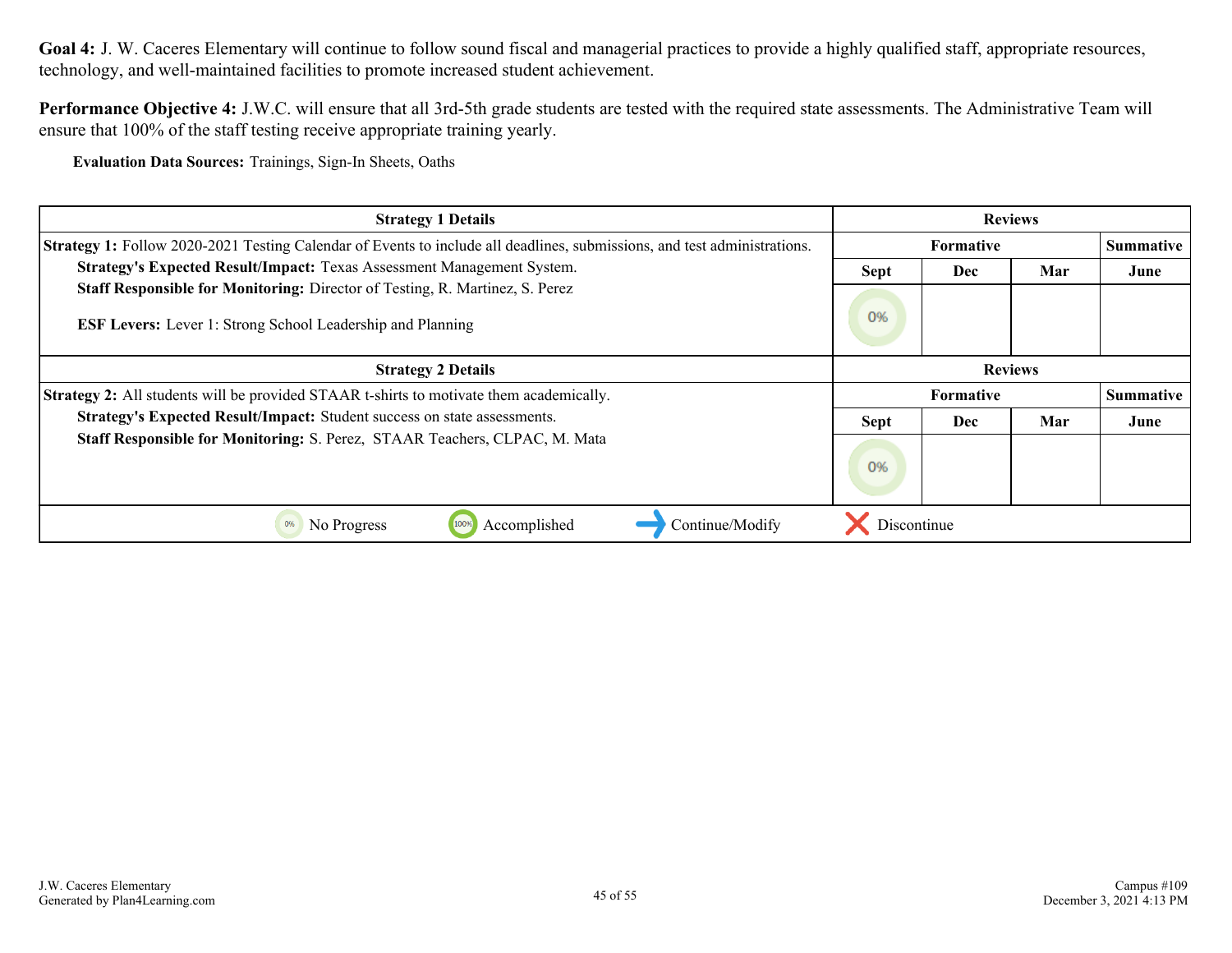Performance Objective 5: J.W.C.'s Custodial Staff will ensure to maintain the building, its premises and the facilities within, keeping them safe and clean and will provide students, staff and visitors with a safe and comfortable learning environment by maintaining well kept facilities.

**Evaluation Data Sources:** Principal Evaluation/Observations

| <b>Strategy 1 Details</b>                                                                                                                                                                 | <b>Reviews</b> |           |     |                  |
|-------------------------------------------------------------------------------------------------------------------------------------------------------------------------------------------|----------------|-----------|-----|------------------|
| <b>Strategy 1:</b> The campus will provide supplies necessary for the custodial department to effectively keep the campus clean                                                           |                | Formative |     | <b>Summative</b> |
| (i.e. power washers, vacuum cleaners, blowers, weed eaters, wax, cleaning solutions).                                                                                                     | <b>Sept</b>    | Dec       | Mar | June             |
| <b>Strategy's Expected Result/Impact: Observations</b><br>Supplies copies<br>Staff Responsible for Monitoring: Campus Head Custodian, S. Perez, M. Mata<br>Comprehensive Support Strategy | 35%            |           |     |                  |
| Continue/Modify<br>Accomplished<br>No Progress<br>1009                                                                                                                                    | Discontinue    |           |     |                  |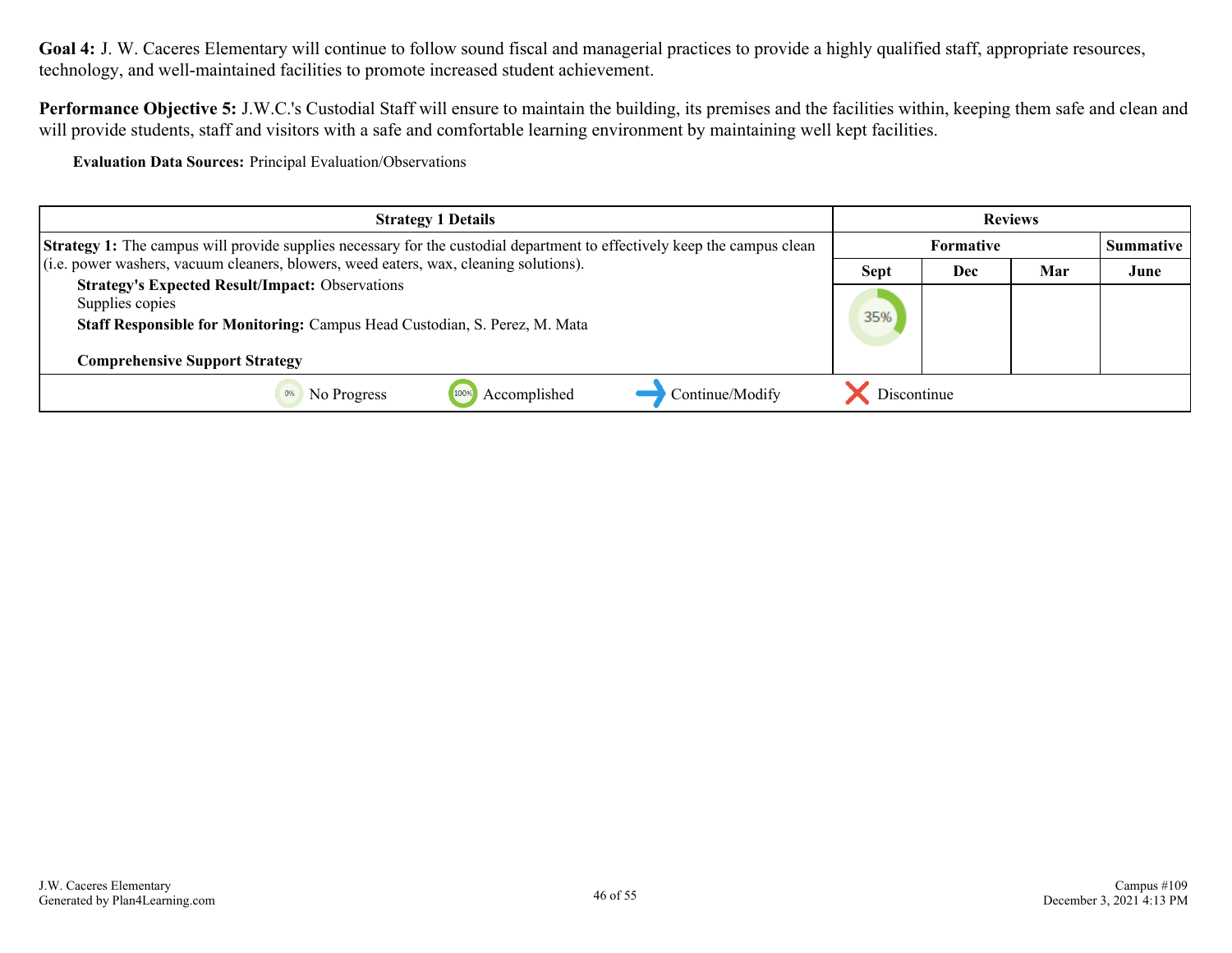<span id="page-46-0"></span>Goal 5: J. W. Caceres Elementary will collaborate with parents, community members, and staff to promote continuous success for all students through an effective planning process and increased parental involvement.

**Performance Objective 1:** J. W. C. will maintain the required members in the Campus Level Planning and Advisory Committee to oversee district and campus decisions, plans, and improvement activities.

**Evaluation Data Sources:** CLPAC meeting sign ins and agendas

| <b>Strategy 1 Details</b>                                                                                              | <b>Reviews</b>   |     |     |      |                  |
|------------------------------------------------------------------------------------------------------------------------|------------------|-----|-----|------|------------------|
| <b>Strategy 1:</b> J.W.C.'s CLPAC will meet at least once a month to oversee campus decisions, plans, and improvement  | <b>Formative</b> |     |     |      | <b>Summative</b> |
| activities.                                                                                                            | <b>Sept</b>      | Dec | Mar | June |                  |
| Strategy's Expected Result/Impact: Agendas, Sign-In Sheets<br><b>Staff Responsible for Monitoring: CLPAC, S. Perez</b> | 20%              |     |     |      |                  |
| Continue/Modify<br>Accomplished<br>1009<br>No Progress                                                                 | Discontinue      |     |     |      |                  |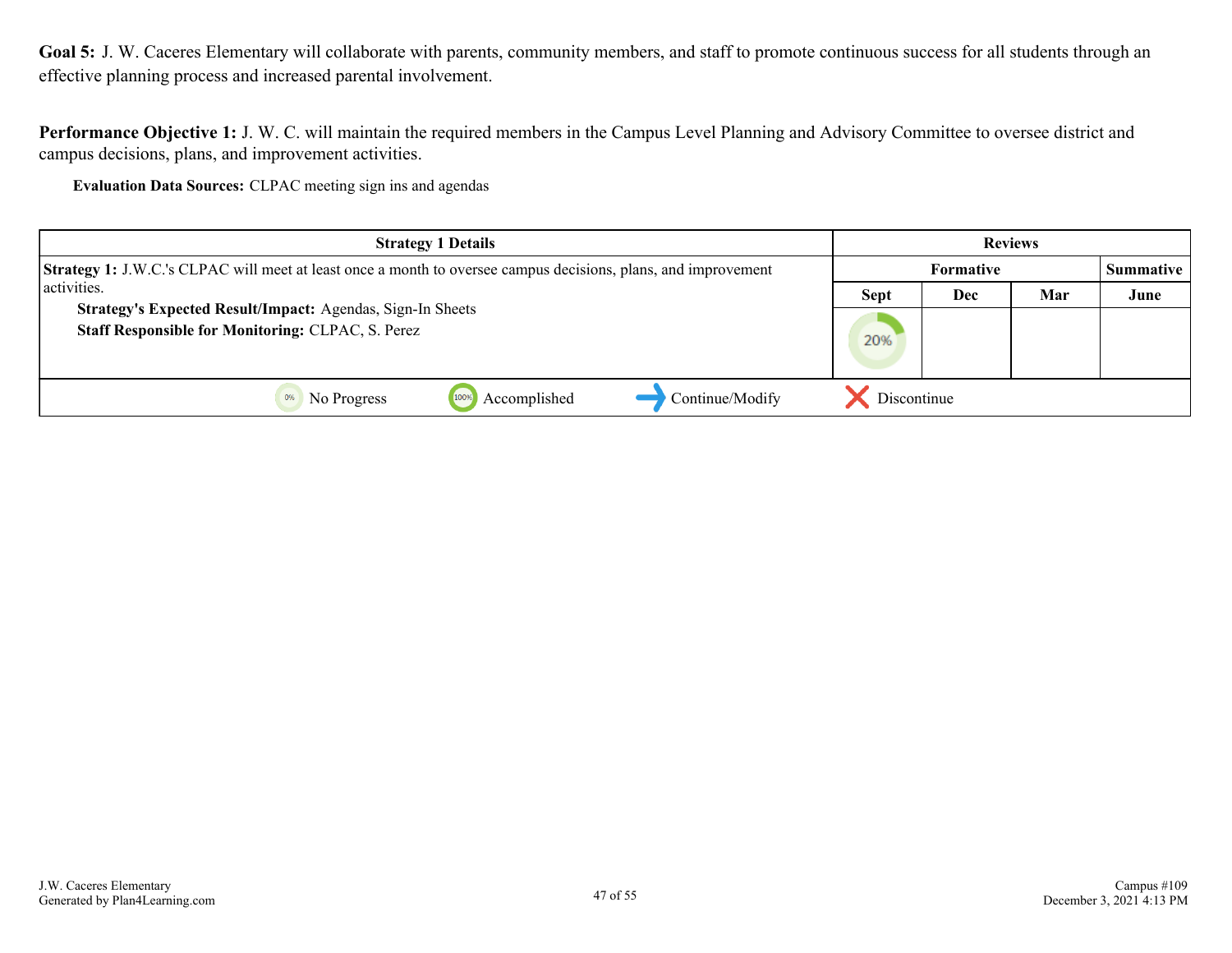Goal 5: J. W. Caceres Elementary will collaborate with parents, community members, and staff to promote continuous success for all students through an effective planning process and increased parental involvement.

**Performance Objective 2:** J.W.C will increase the number of parent/community volunteers by 5% and increase the parent attendance by 10% at campus meetings/events each year.

**Evaluation Data Sources:** Volunteer sign in at each site on a daily basis and the sign in at the campus meetings.

| <b>Strategy 1 Details</b>                                                                                                                                            | <b>Reviews</b> |            |     |                  |
|----------------------------------------------------------------------------------------------------------------------------------------------------------------------|----------------|------------|-----|------------------|
| Strategy 1: Schedule parental involvement meetings monthly to disseminate information on:                                                                            | Formative      |            |     | <b>Summative</b> |
| Student achievement/school performance profiles                                                                                                                      | <b>Sept</b>    | Dec        | Mar | June             |
| - Curriculum and Instruction program                                                                                                                                 |                |            |     |                  |
| - Federal program requirements: law and parents rights/needs assessment for Title 1                                                                                  | 5%             |            |     |                  |
| *Programs information will be communicated in both languages.                                                                                                        |                |            |     |                  |
| Strategy's Expected Result/Impact: Parental Involvement Meeting Agendas (monthly)<br><b>Program Evaluation Report</b>                                                |                |            |     |                  |
| <b>Staff Responsible for Monitoring:</b> I. Martinez, S. Perez, R. Cisneros, R. Martinez Classroom Teachers,<br><b>CLPAC</b>                                         |                |            |     |                  |
| TEA Priorities: Improve low-performing schools - ESF Levers: Lever 3: Positive School Culture                                                                        |                |            |     |                  |
| <b>Strategy 2 Details</b>                                                                                                                                            | <b>Reviews</b> |            |     |                  |
| <b>Strategy 2:</b> Conduct a thorough comprehensive needs assessment (CNA) that draws from both quantitative and qualitative                                         |                | Formative  |     | <b>Summative</b> |
| data sources at the MOY and EOY.                                                                                                                                     | <b>Sept</b>    | Dec        | Mar | June             |
| <b>Strategy's Expected Result/Impact:</b> Sign in sheets<br>Agenda for the meetings<br>CNA narrative<br>Staff Responsible for Monitoring: S. Perez, JWC Staff, CLPAC | 0%             |            |     |                  |
| TEA Priorities: Improve low-performing schools - ESF Levers: Lever 3: Positive School Culture -<br><b>Comprehensive Support Strategy</b>                             |                |            |     |                  |
| <b>Strategy 3 Details</b>                                                                                                                                            | <b>Reviews</b> |            |     |                  |
| <b>Strategy 3:</b> J.W.C. will participate in and/or provide at least 4 events/meetings/trainings/fairs/celebrations to inform parents                               |                | Formative  |     | <b>Summative</b> |
| of the district's Bilingual/Biliteracy model.<br>Strategy's Expected Result/Impact: Sign-In Sheets, Flyers, Agendas, Acknowledgment Receipt Signature                | <b>Sept</b>    | <b>Dec</b> | Mar | June             |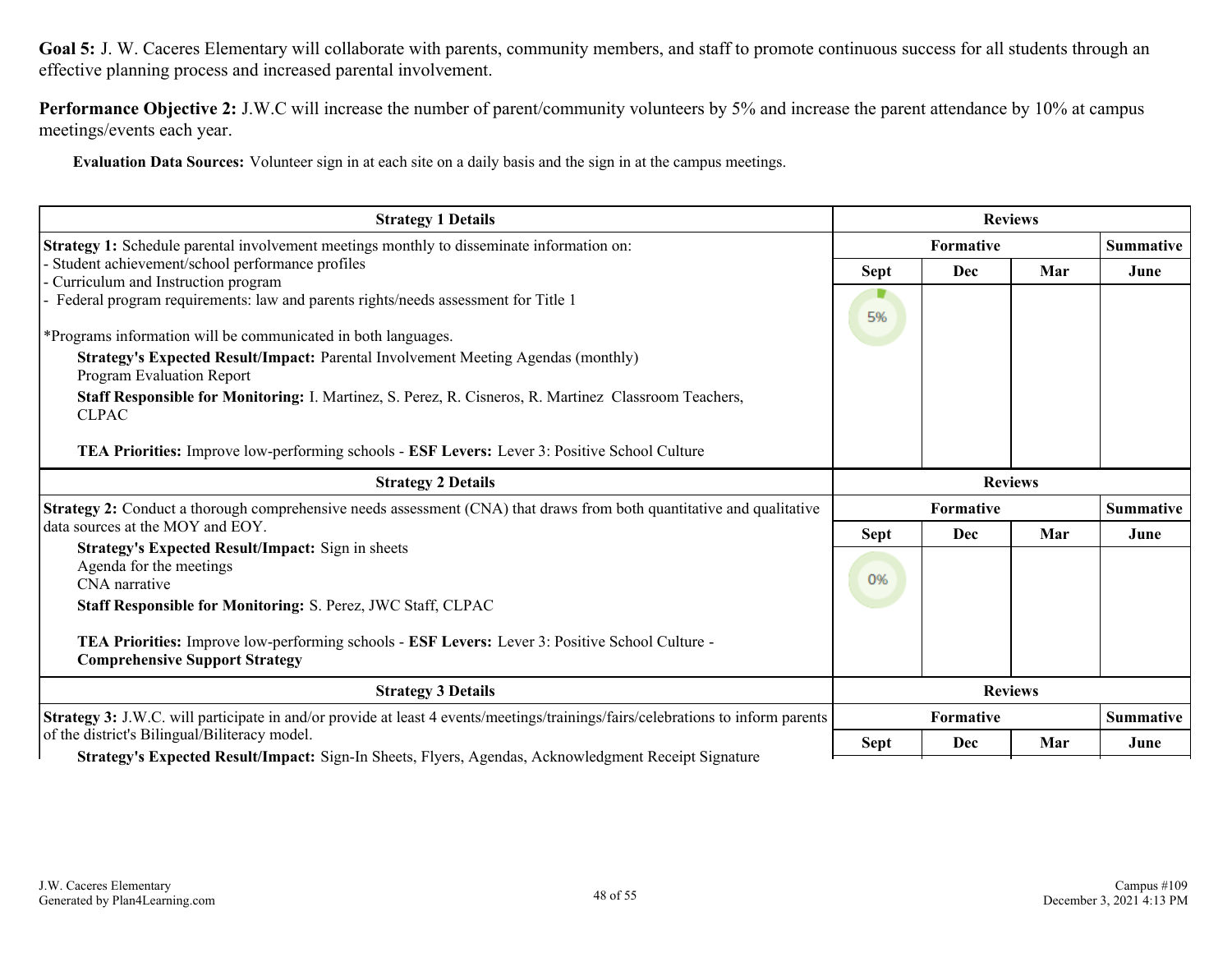| Sheet, and/or Handbook<br>Staff Responsible for Monitoring: I. Martinez, R. Cisneros, S. Perez, Bilingual Department | 0%          |  |
|----------------------------------------------------------------------------------------------------------------------|-------------|--|
| TEA Priorities: Improve low-performing schools - ESF Levers: Lever 3: Positive School Culture                        |             |  |
|                                                                                                                      |             |  |
|                                                                                                                      |             |  |
|                                                                                                                      |             |  |
| Continue/Modify<br>Accomplished<br>No Progress<br>0%                                                                 | Discontinue |  |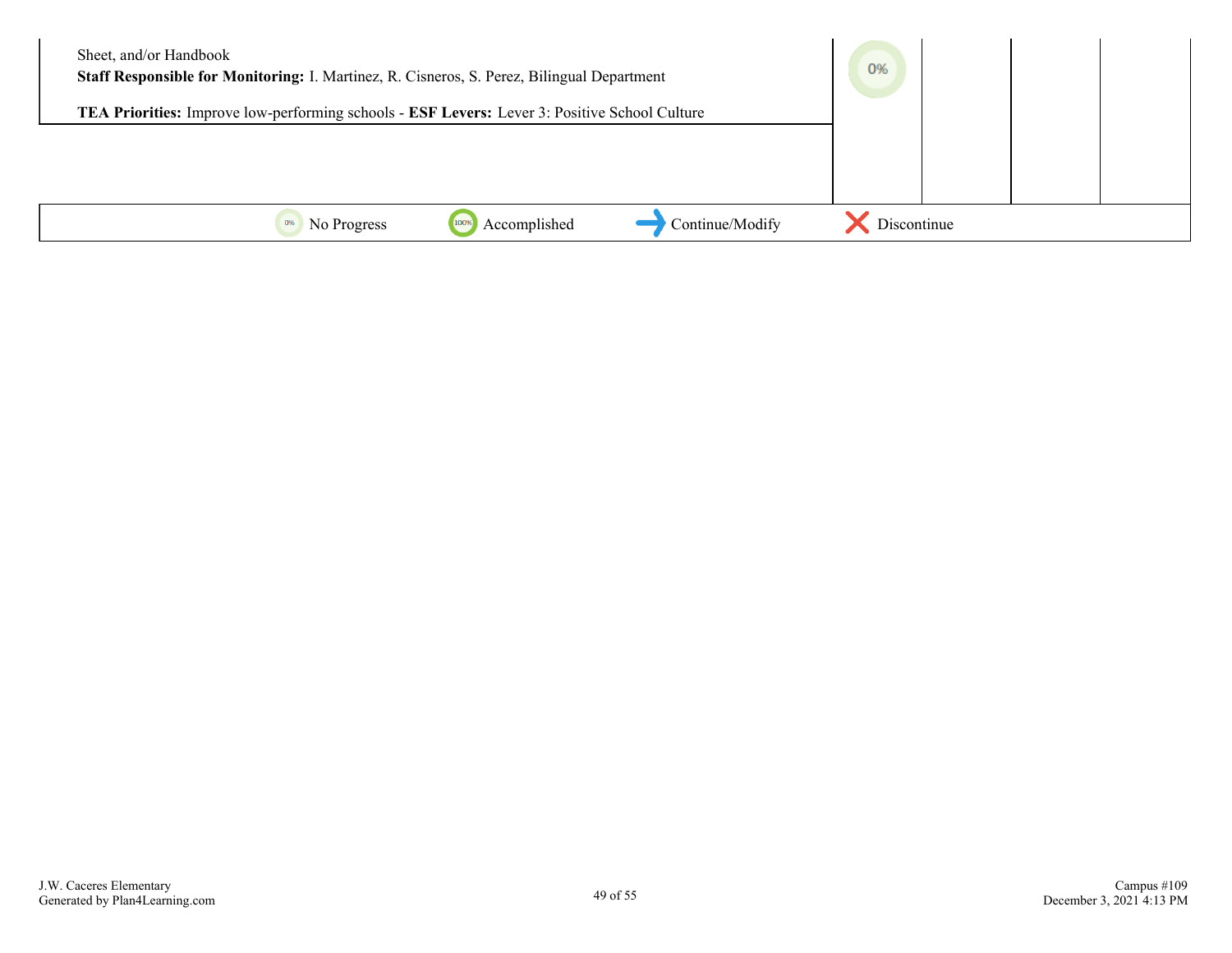Goal 5: J. W. Caceres Elementary will collaborate with parents, community members, and staff to promote continuous success for all students through an effective planning process and increased parental involvement.

**Performance Objective 3:** J.W.C. Nursing Staff and SpEd Teachers will attend SHAC meeting presentations from community partners to educate students and give parents information of where to go get medical assistance. Students will receive needed medical care. SHAC meetings will be held 4 times in a school year.

**Evaluation Data Sources:** SHAC Agendas and nurses/SpEd end of the year reports/ number of students receiving medial treatment.

| <b>Strategy 1 Details</b>                                                                                                                                                                                                                                              | <b>Reviews</b> |                  |     |           |
|------------------------------------------------------------------------------------------------------------------------------------------------------------------------------------------------------------------------------------------------------------------------|----------------|------------------|-----|-----------|
| <b>Strategy 1:</b> J.W.C. Nursing Staff will educate students and give parents information of where to go get medical assistance.                                                                                                                                      |                | <b>Formative</b> |     | Summative |
| Students will receive needed medical care.                                                                                                                                                                                                                             | <b>Sept</b>    | <b>Dec</b>       | Mar | June      |
| Strategy's Expected Result/Impact: Sign-In Sheets, Agenda, SHAC meetings will be held 4 times in a school<br>year.<br><b>Staff Responsible for Monitoring: B. Silva, LVN, S. Perez, District SHAC Committee</b><br><b>ESF Levers:</b> Lever 3: Positive School Culture | 35%            |                  |     |           |
| Continue/Modify<br>Accomplished<br>No Progress                                                                                                                                                                                                                         | Discontinue    |                  |     |           |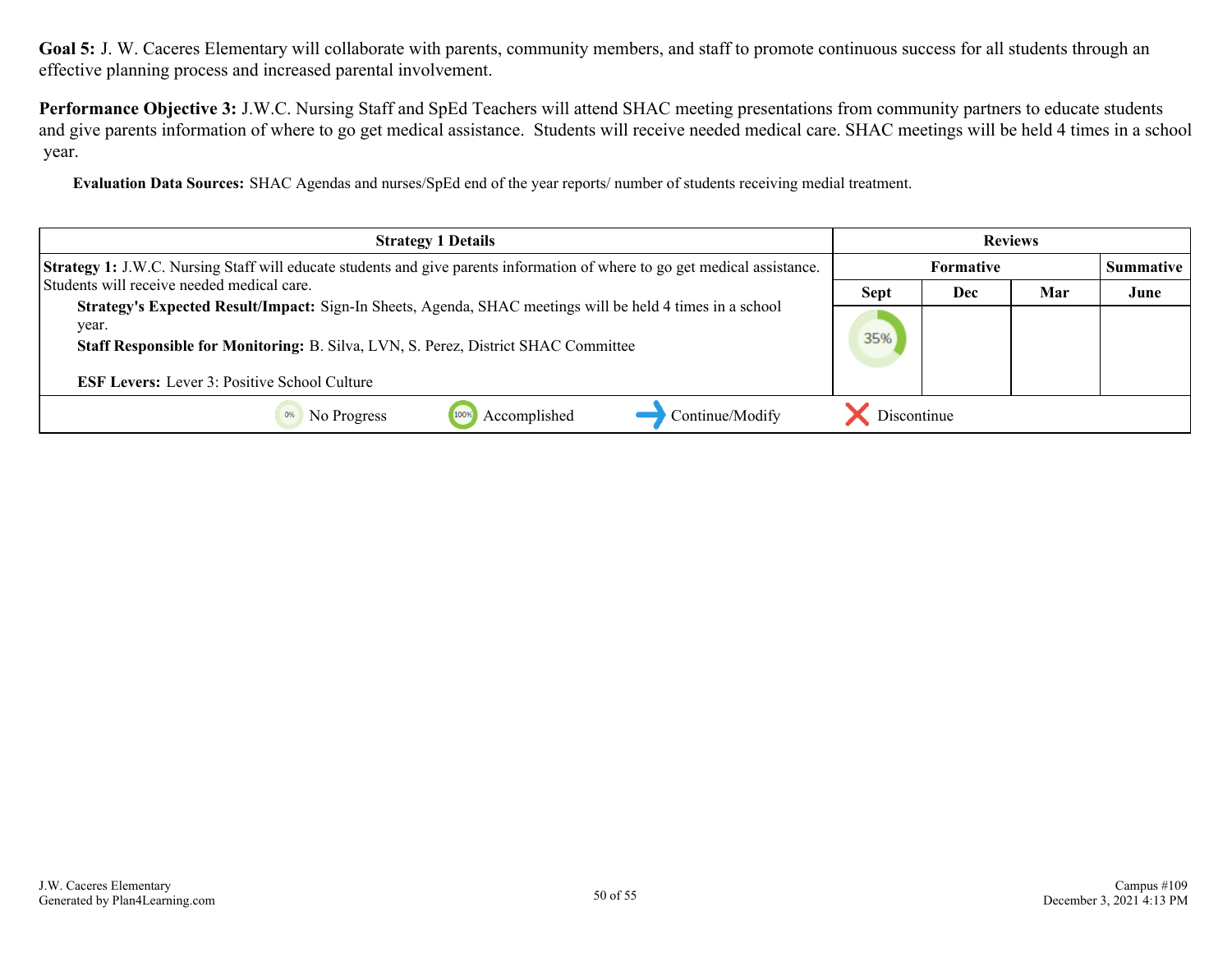# **Title I Personnel**

<span id="page-50-0"></span>

| Name<br>_______        | Position          | Progran | --- |
|------------------------|-------------------|---------|-----|
| l Isabel<br>l Martinez | Paren<br>Educator |         |     |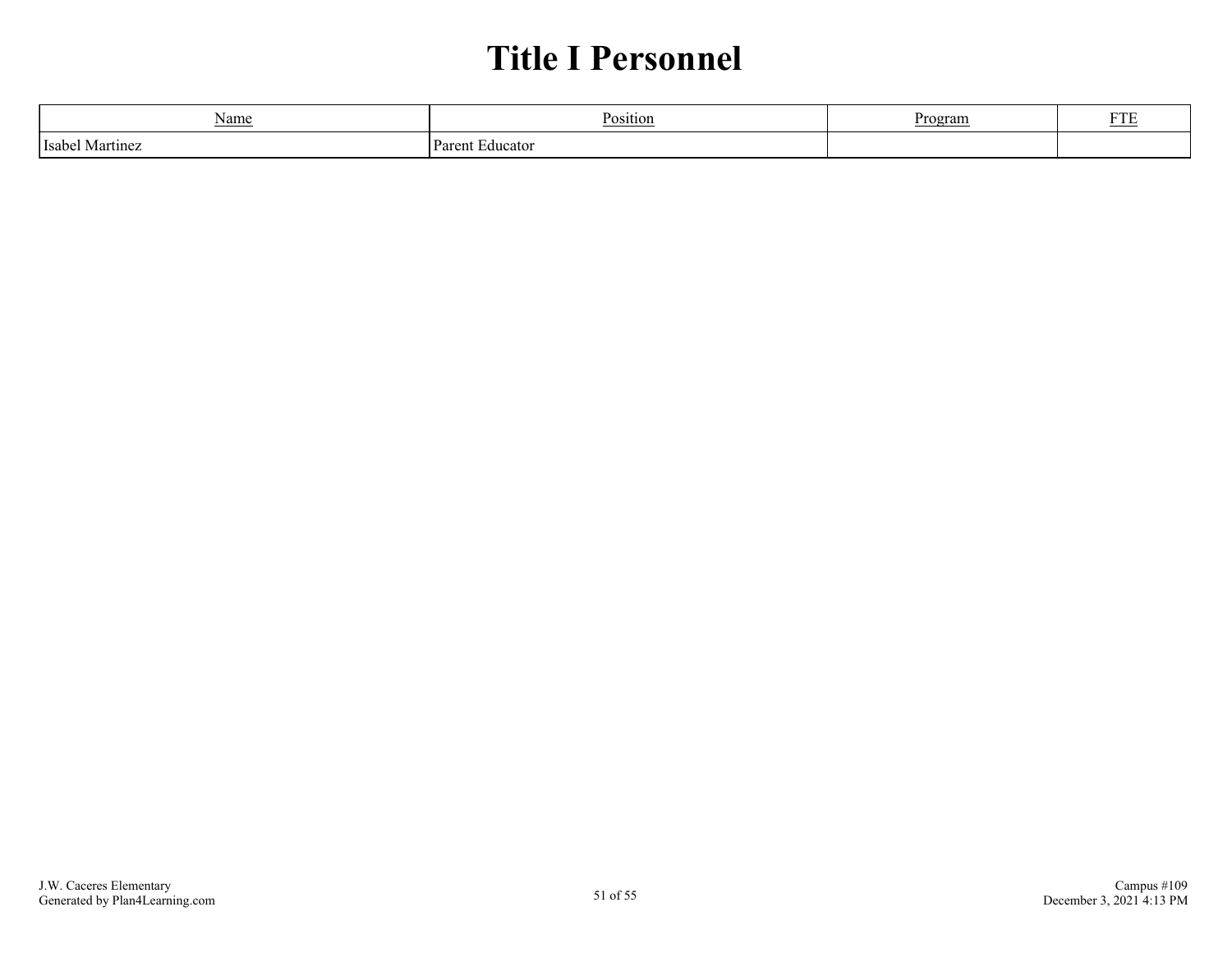# **2021-2022 Campus Site-Based Committee**

<span id="page-51-0"></span>

| <b>Committee Role</b>      | <b>Name</b>      | <b>Position</b>       |  |
|----------------------------|------------------|-----------------------|--|
| Secretary                  | Marybelle Mata   | Secretary             |  |
| Administrator              | Rose Martinez    | Curriculum Specialist |  |
| Paraprofessional           | Isabel Martinez  | Parent Educator       |  |
| Classroom Teacher          | Elsa Almazan     | PK Teacher            |  |
| Classroom Teacher          | Alicia Chavez    | KG Teacher            |  |
| Classroom Teacher          | Maria Terrazas   | 1st Grade Teacher     |  |
| Classroom Teacher          | Fernando Vasquez | 2nd Grade Teacher     |  |
| Classroom Teacher          | Clarissa Garcia  | 3rd Grade Teacher     |  |
| Classroom Teacher          | Emma Sayavedra   | 4th Grade Teacher     |  |
| Classroom Teacher          | Eva Torres       | 5th Grade Teacher     |  |
| Classroom Teacher          | Tobi Abesamis    | SpEd Teacher          |  |
| Non-classroom Professional | Rachel Flores    | Librarian             |  |
| Paraprofessional           | Karina Adame     | <b>LVN</b>            |  |
| Paraprofessional           | Lori Vento       | Computer Lab Manager  |  |
| Administrator              | Sara Perez       | Principal             |  |
| Counselor                  | Daisy Rodriguez  | Counselor             |  |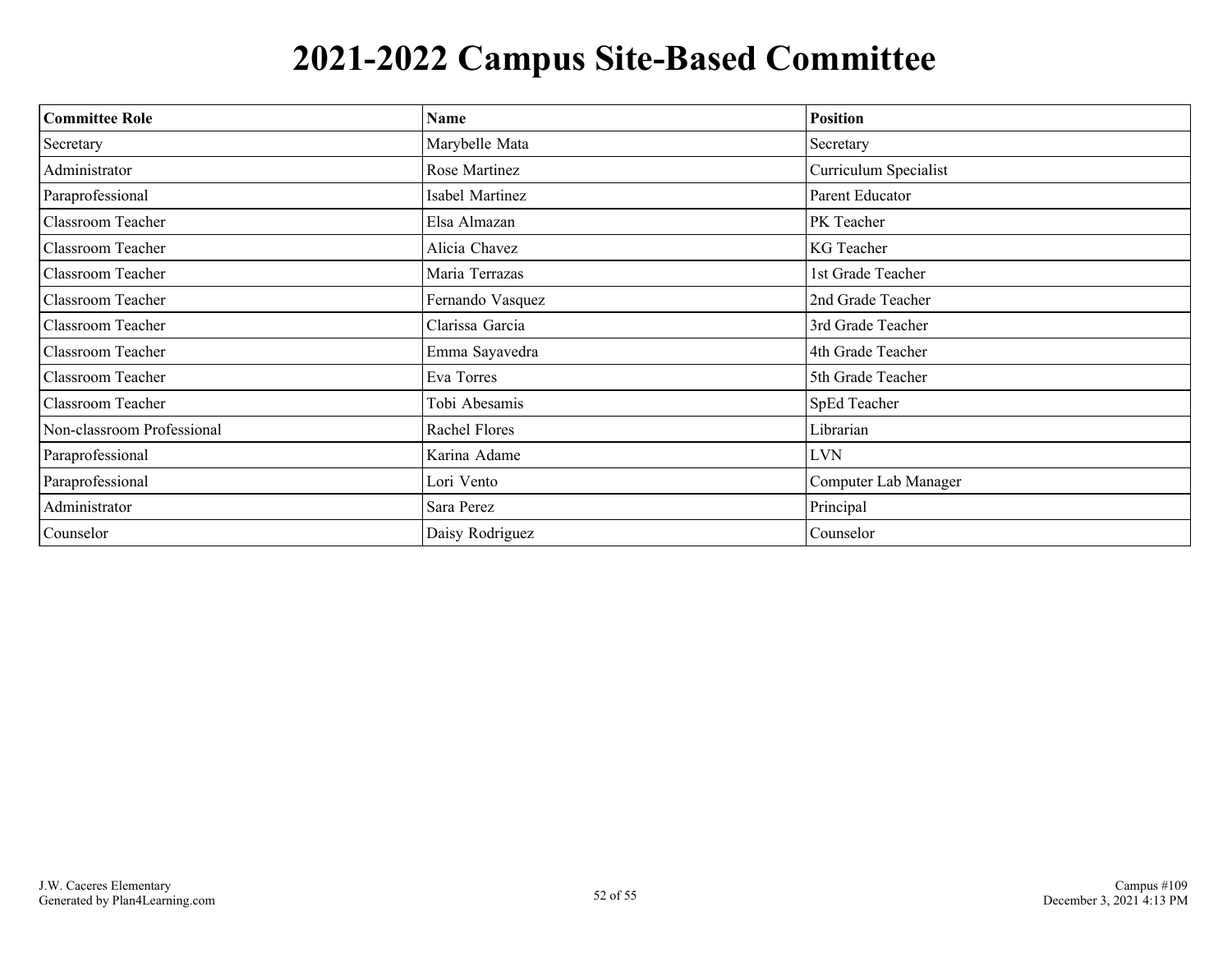# **2021-2022 Site Based Decision Making Team**

<span id="page-52-0"></span>

| Committee Role             | <b>Name</b>          | <b>Position</b>       |
|----------------------------|----------------------|-----------------------|
| Secretary                  | Marybelle Mata       | Secretary             |
| Administrator              | Rose Martinez        | Curriculum Specialist |
| Administrator              | Sara Perez           | Principal             |
| Non-classroom Professional | <b>Rachel Flores</b> | Librarian             |
| Counselor                  | Daisy Rodriguez      | Counselor             |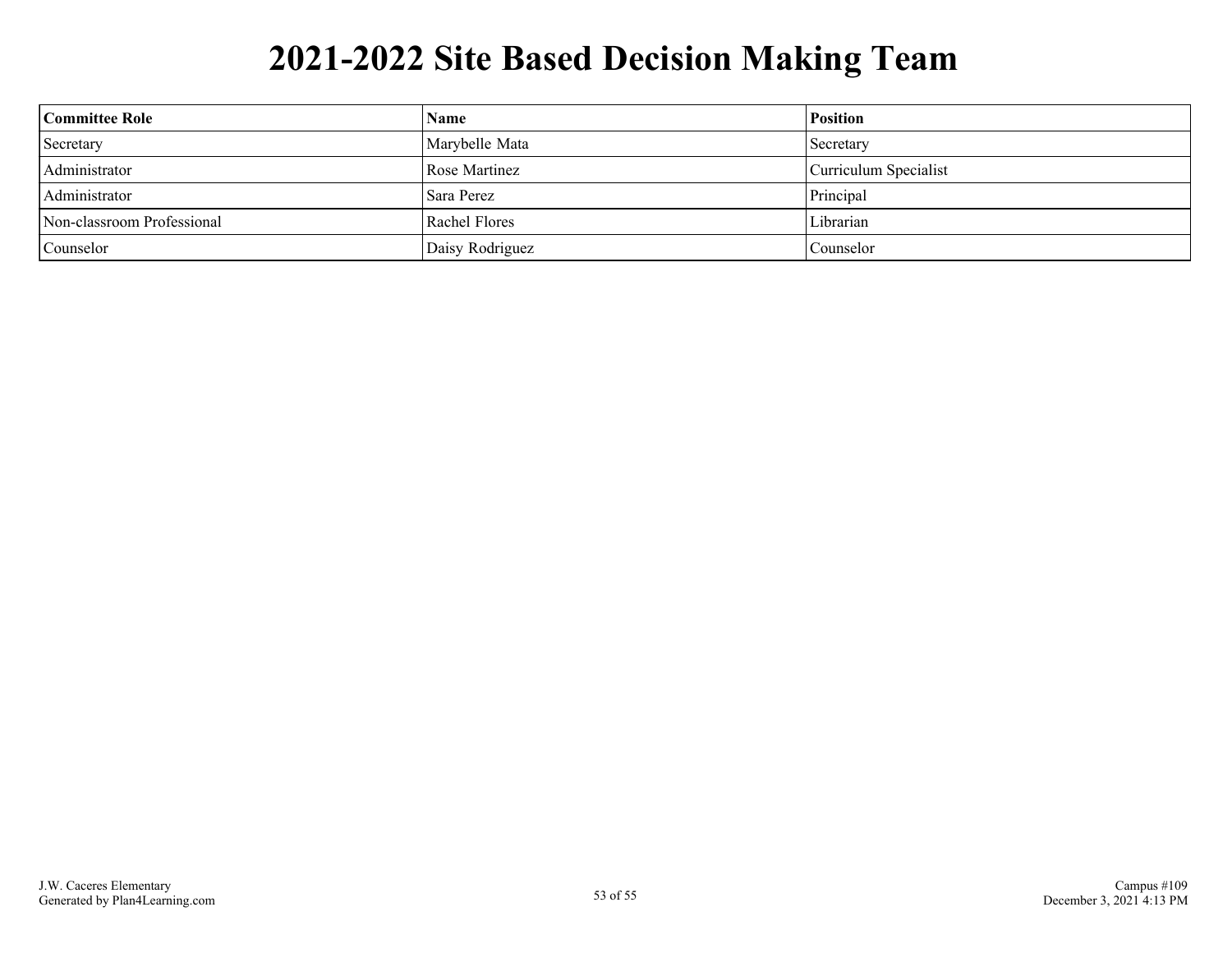# **Campus Funding Summary**

<span id="page-53-0"></span>

|                                    | <b>Local</b> (199) |                 |                                                       |                                    |              |
|------------------------------------|--------------------|-----------------|-------------------------------------------------------|------------------------------------|--------------|
| Goal                               | Objective          | <b>Strategy</b> | <b>Resources Needed</b>                               | <b>Account Code</b>                | Amount       |
| $\mathbf{1}$                       | 1                  | 9               | Materials and Supplies - Warehouse and other vendors. |                                    | \$5,080.00   |
| $\mathbf{1}$                       | $\overline{2}$     | $\overline{3}$  | Library Books                                         |                                    | \$540.00     |
|                                    |                    |                 |                                                       | Sub-Total                          | \$5,620.00   |
|                                    |                    |                 |                                                       | <b>Budgeted Fund Source Amount</b> | \$5,155.00   |
|                                    |                    |                 |                                                       | +/- Difference                     | $-$ \$465.00 |
|                                    |                    |                 | <b>Title I (211)</b>                                  |                                    |              |
| Goal                               | Objective          | <b>Strategy</b> | <b>Resources Needed</b>                               | <b>Account Code</b>                | Amount       |
| $\mathbf{1}$                       |                    | 9               | Materials and Supplies - Warehouse and other vendors. |                                    | \$6,360.00   |
| 1                                  | $\overline{2}$     | $\overline{3}$  | Library Books                                         |                                    | \$540.00     |
| 3                                  | 9                  | $\overline{4}$  | School Clothing/Uniforms                              | 211.32.6499                        | \$300.00     |
| Sub-Total                          |                    |                 | \$7,200.00                                            |                                    |              |
| <b>Budgeted Fund Source Amount</b> |                    |                 | \$6,660.00                                            |                                    |              |
| +/- Difference                     |                    |                 | $-$ \$540.00                                          |                                    |              |
|                                    |                    |                 | <b>Teacher/Principal (255)</b>                        |                                    |              |
| Goal                               | Objective          | <b>Strategy</b> | <b>Resources Needed</b>                               | <b>Account Code</b>                | Amount       |
| 1                                  |                    | $\overline{4}$  | Martha Morales Training                               |                                    | \$900.00     |
| $\mathbf{1}$                       | $\mathbf{1}$       | $\overline{4}$  | Conference - TASA                                     |                                    | \$3,726.00   |
| Sub-Total                          |                    |                 |                                                       | \$4,626.00                         |              |
|                                    |                    |                 |                                                       | <b>Budgeted Fund Source Amount</b> | \$3,726.00   |
| +/- Difference                     |                    |                 | $-$ \$900.00                                          |                                    |              |
| Title III $(263)$                  |                    |                 |                                                       |                                    |              |
| Goal                               | Objective          | <b>Strategy</b> | <b>Resources Needed</b>                               | <b>Account Code</b>                | Amount       |
| 1                                  |                    | 9               | Materials and Supplies                                |                                    | \$2,450.00   |
| Sub-Total                          |                    | \$2,450.00      |                                                       |                                    |              |
| <b>Budgeted Fund Source Amount</b> |                    |                 | \$2,450.00                                            |                                    |              |
| +/- Difference                     |                    |                 |                                                       | \$0.00                             |              |